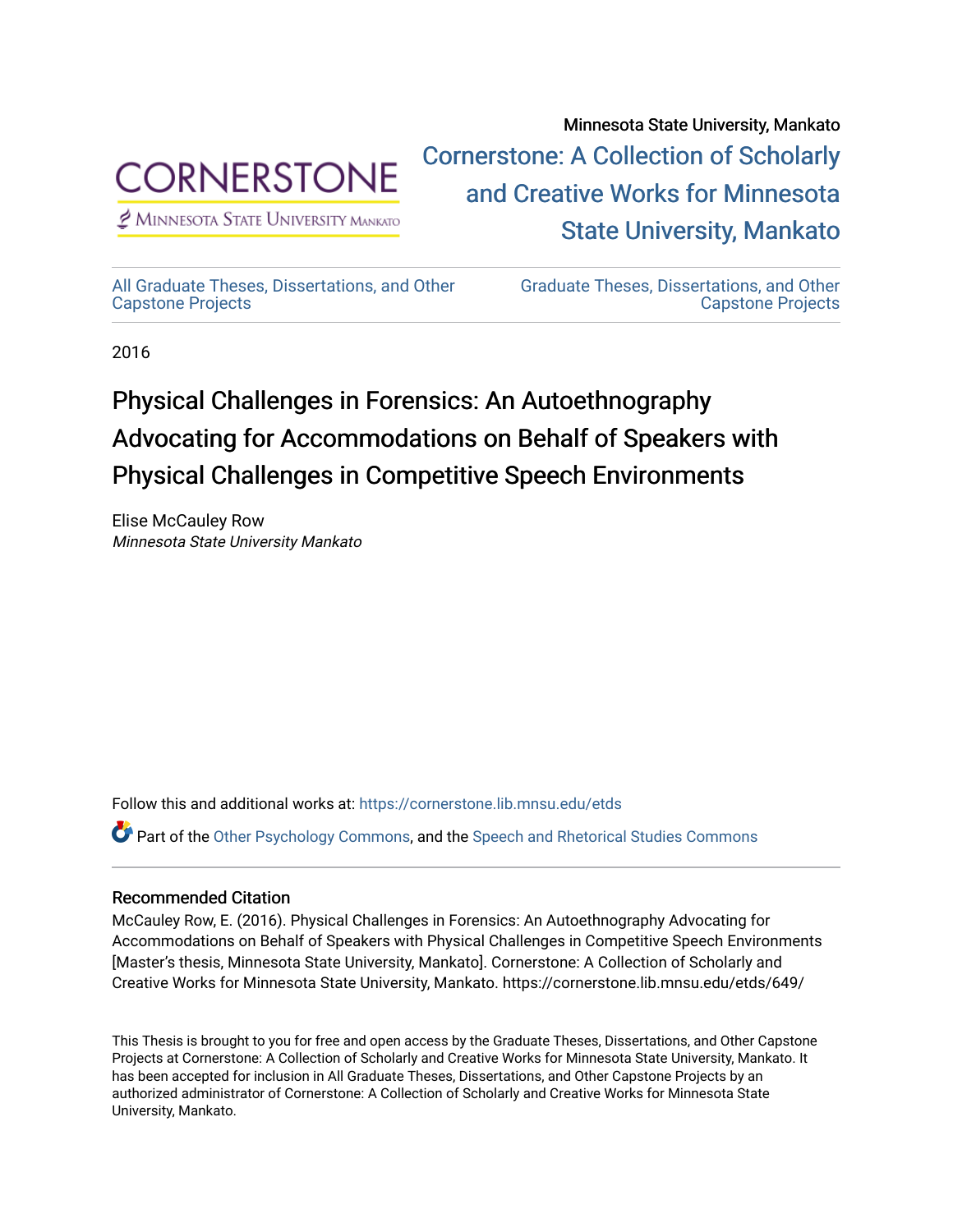Physical Challenges in Forensics:

An Autoethnography Advocating for Accommodations on Behalf of Speakers with

Physical Challenges in Competitive Speech Environments

Elise McCauley Row

Elise.Row@mnsu.edu

In preparation for the completion of a Masters of Fine Arts in Forensics

Minnesota State University, Mankato

May 2016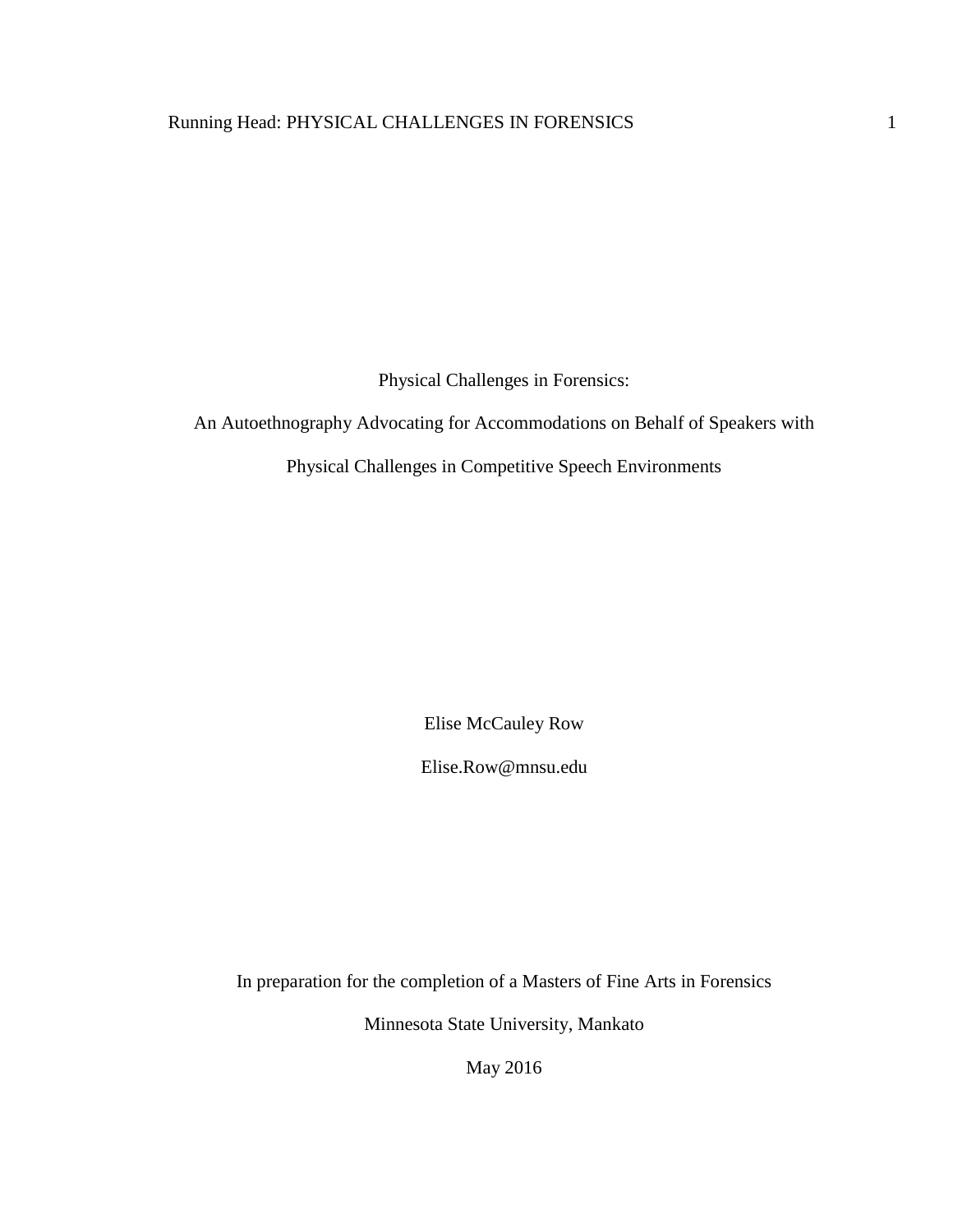March 18, 2016

Physical Challenges in Forensics: An Autoethnography Advocating for Accommodations on Behalf of Speakers with Physical Challenges in Competitive Speech Environments

Elise McCauley Row

This thesis has been examined and approved by the following members of the thesis committee.

Dr. Leah White, Chair

\_\_\_\_\_\_\_\_\_\_\_\_\_\_\_\_\_\_\_\_\_\_\_\_\_\_\_\_\_\_\_\_

\_\_\_\_\_\_\_\_\_\_\_\_\_\_\_\_\_\_\_\_\_\_\_\_\_\_\_\_\_\_\_\_

\_\_\_\_\_\_\_\_\_\_\_\_\_\_\_\_\_\_\_\_\_\_\_\_\_\_\_\_\_\_\_\_

Dr. Daniel Cronn-Mills

Dr. Jacqueline Arnold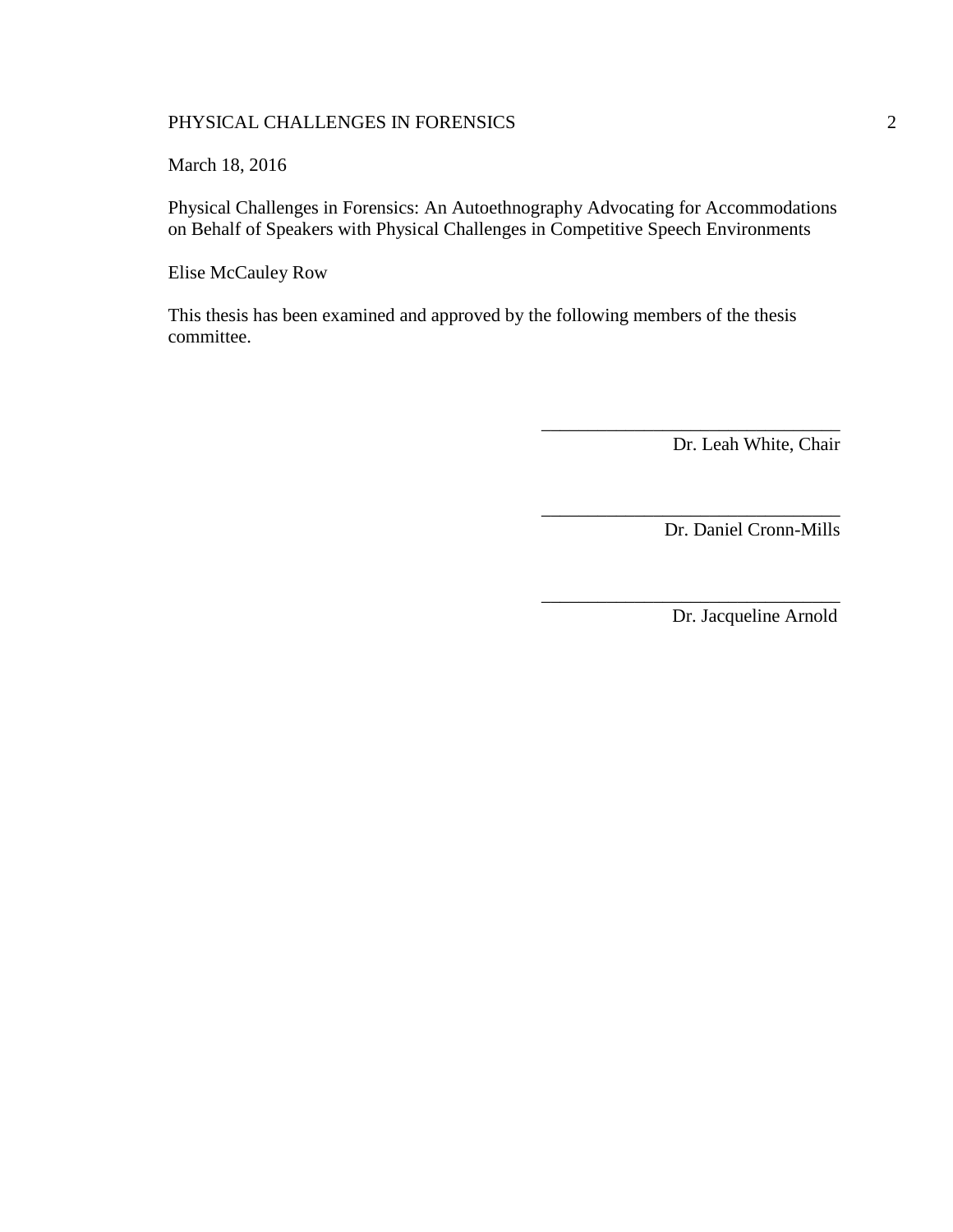# Dedication

This project is dedicated to those who need advocacy. We are all responsible to stand up to injustice and speak out on behalf of others and ourselves. Stand up. Speak up. Be heard.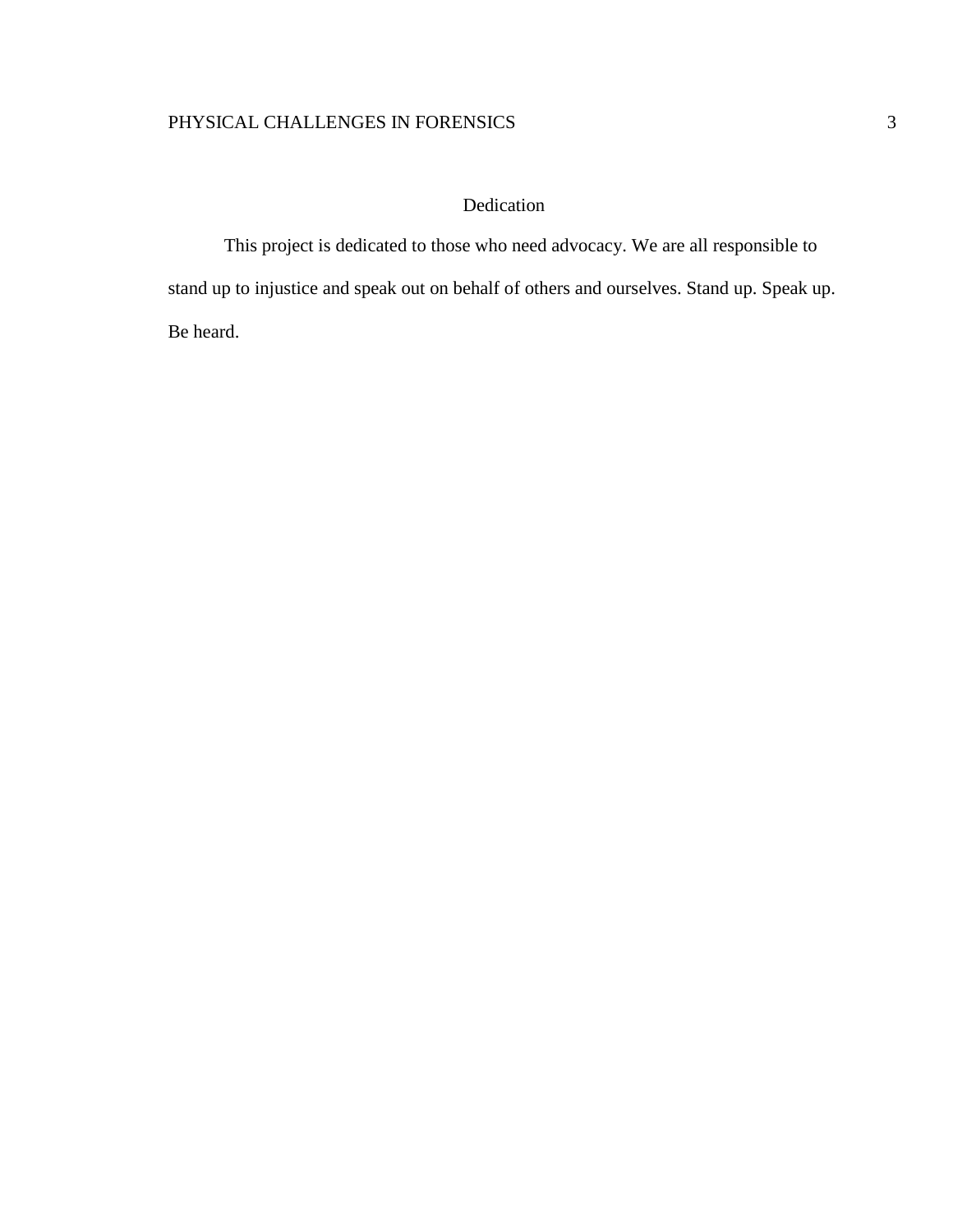#### Acknowledgements

Many people joined me on my journey as I pursued my degree and wrote my thesis. The following deserve specific gratitude.

Nat: You are the making of me. You will never fully understand the impact you've had on my heart, because you will never be a mother. You are the reason for this thesis, the reason for my motherhood, and the reason for much of my joy.

Josh: You are my inspiration. I have never known an encourager like you in my entire life. You brighten my day with your smile, make my sides ache from laughter, are the epitome of strength, and I want to be like you when I grow up.

Emmy: You are a gift. All along I said you turned my world upside down when you were born. I never knew was my world was always upside down, and you turned it right side up. You are a glimpse into my past and my future. You exude grace, radiate beauty and emanate hope.

Helene McCauley: Mom, you are an intimidating act to follow. I strive to be like you. Since I can't, I am glad you live close by. There are no words to express my thanks for your strength, support, patience, parenting, grandparenting, cooking, encouragement, prayer, life. I love you. I am glad you are mine.

Larry McCauley: Thank you, Daddy. You have taught me it is possible to be a significant part of people's lives, even when you don't recognize your own.

Angie M.: You have reframed my thought process on numerous occasions and unearthed a strength in me I had long forgotten. Thank you for consistently guiding me through the never-ending Maze of Elise.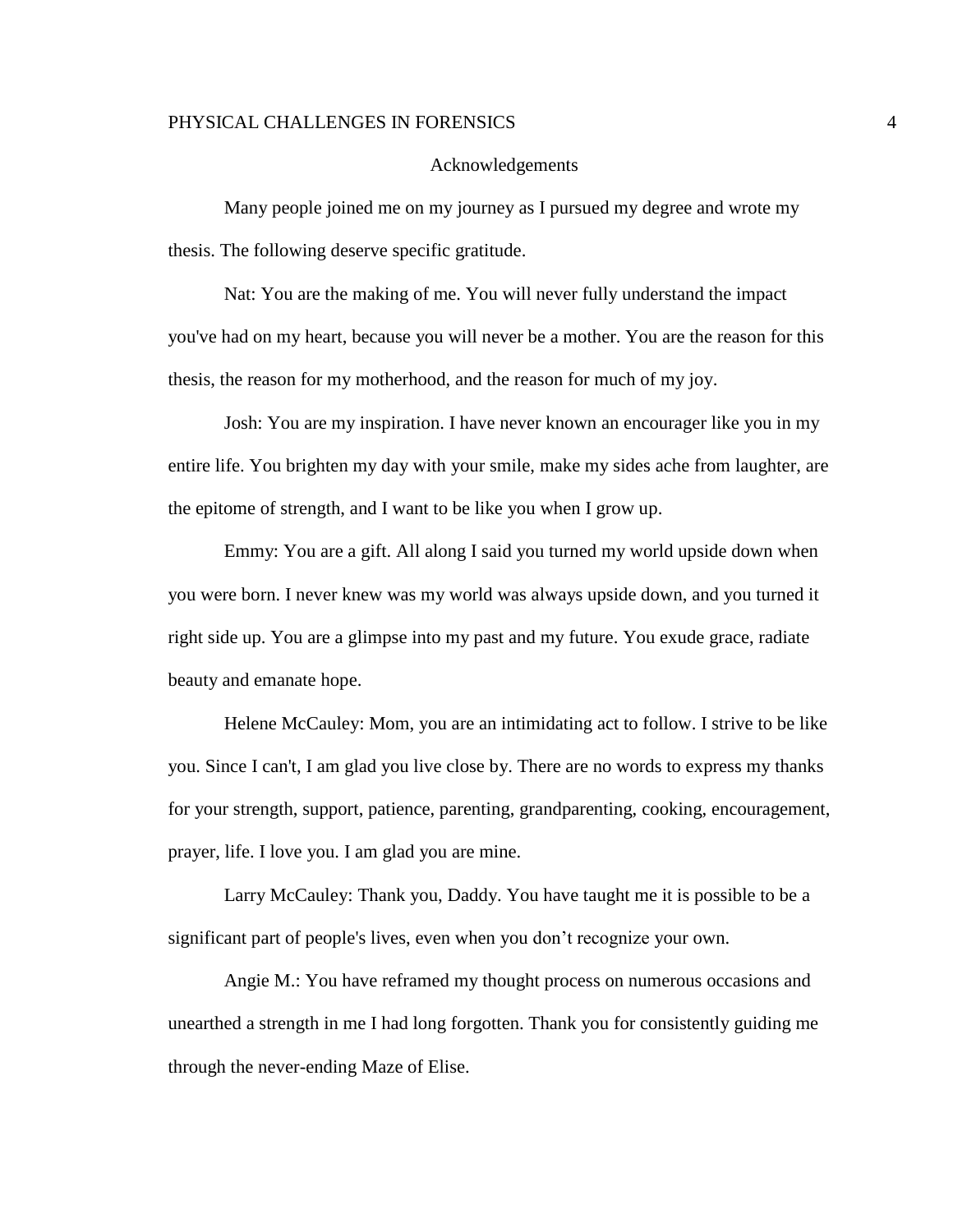Triad: Mathematically we are not a triad, my sisters, but I have needed you stationed at every corner, so I am glad there are four of you! You are excellent examples for me when life is unmanageable. LaDonna's faith, Nona's gentleness, Cindy's patience, and Angie's perseverance have been shining lights I've used for warmth and clarity and illumination in the darkest moments. Laughter, tears, and hugs will bind us for eternity.

Dr. Leah White, Dr. Daniel Cronn-Mills and Dr. Jacqueline Arnold: Thesis committee, I do not even want to know how many times you have rolled your eyes at me over the past few years. I am certain you expected to be handed my project at your respective retirement homes! Thank you for introducing me to methods of communication I never knew existed and to grammar minutia I never wanted to know existed. Most of all, thank you for showing me I have a voice and teaching me how to use it. I want to follow in your steps and help others in their journeys the way you have helped me.

TRF Prowler Speech Team: You are my pride and joy and my dream come true. Without you I never would have pursued my degree, nor had the chance to become Coach Elise (and Mama Janice).

Jesus: The Reason for all I am and the Hope for all I will be.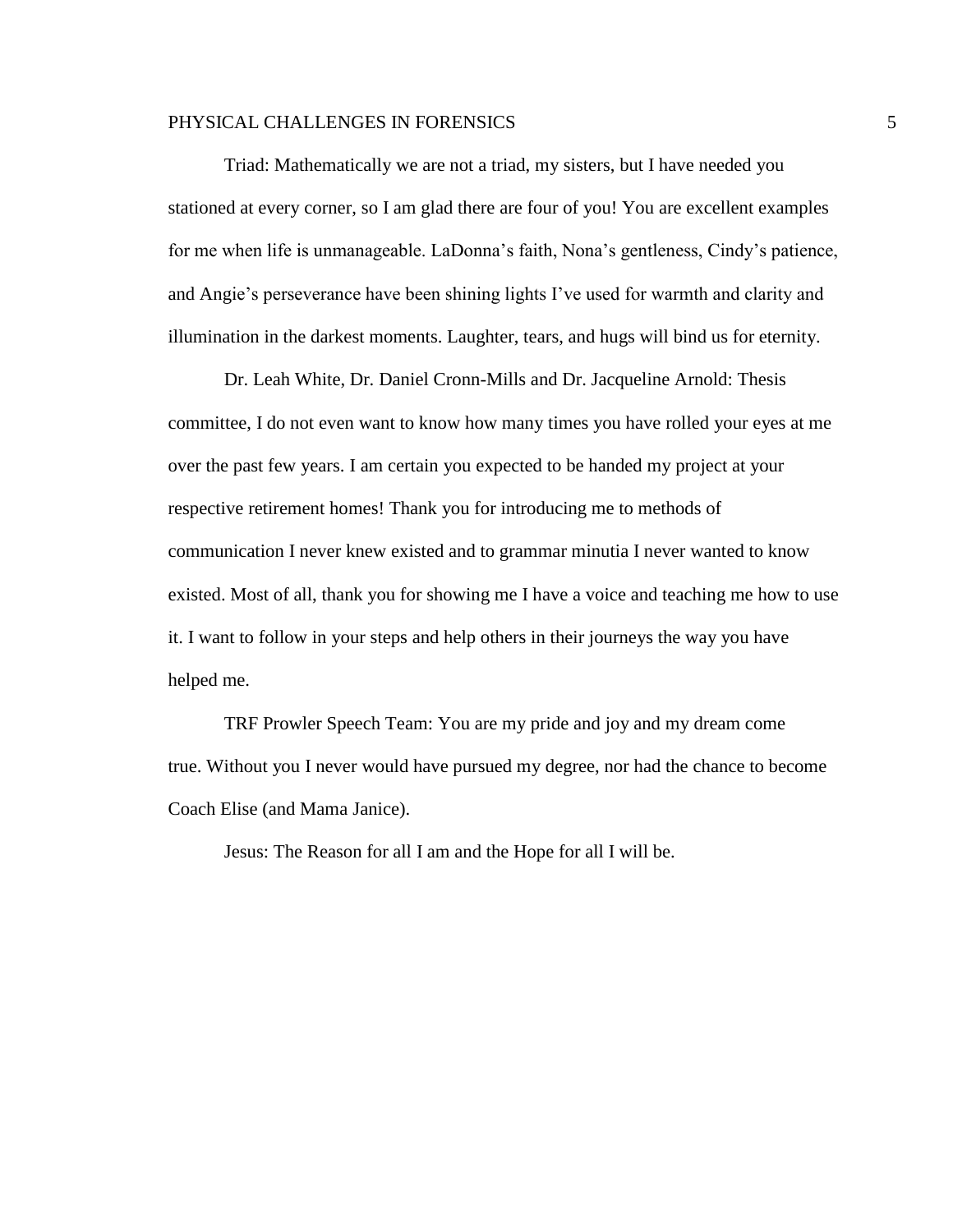#### Abstract

The realm of competitive forensics is filled with challenges including written and unwritten rules and norms, multiple categories with different guidelines for each, a distinct culture only people intimately connected with the activity can navigate without conscious effort, and a basic knowledge of the ever-changing world of communication. For competitors who struggle with physical disabilities, the challenges are beyond daunting. Using the method of autoethnography, this paper investigates how students with physical challenges can successfully participate through accommodation and how speech coaches can advocate for their physically-disabled speakers and request and implement the best accommodations.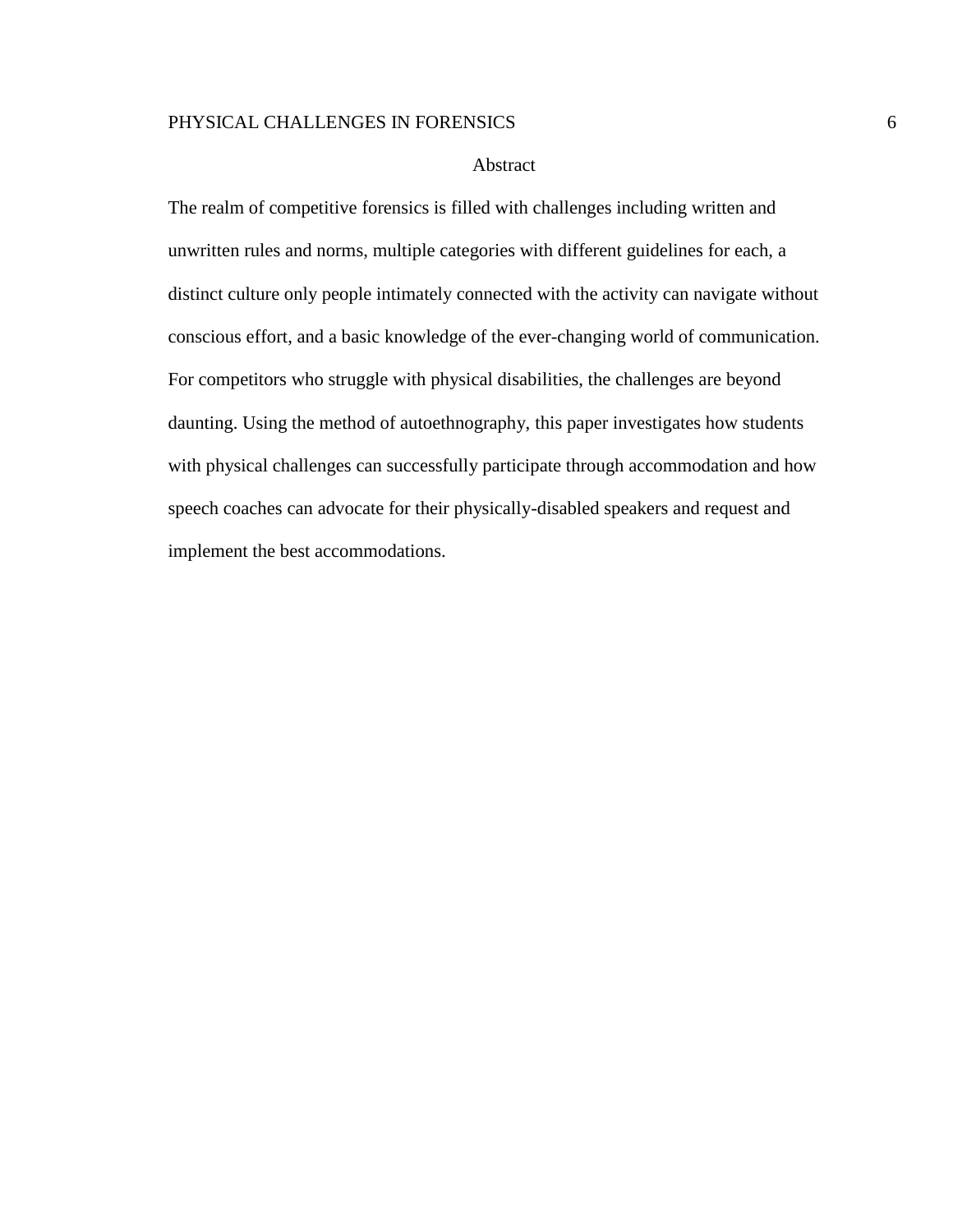| <b>Table of Contents</b>                                                |
|-------------------------------------------------------------------------|
|                                                                         |
|                                                                         |
|                                                                         |
|                                                                         |
|                                                                         |
|                                                                         |
|                                                                         |
| Inclusion Strategies in a Context of Rules and Norms36                  |
|                                                                         |
|                                                                         |
|                                                                         |
|                                                                         |
| Including: How Can We Include Students with Physical Challenges in Our  |
|                                                                         |
| Advocating: How Can We Advocate for Speakers Who Struggle with Physical |
|                                                                         |
| Accommodating: How Can We Accommodate for all Speakers with Physical    |
|                                                                         |
|                                                                         |
|                                                                         |
|                                                                         |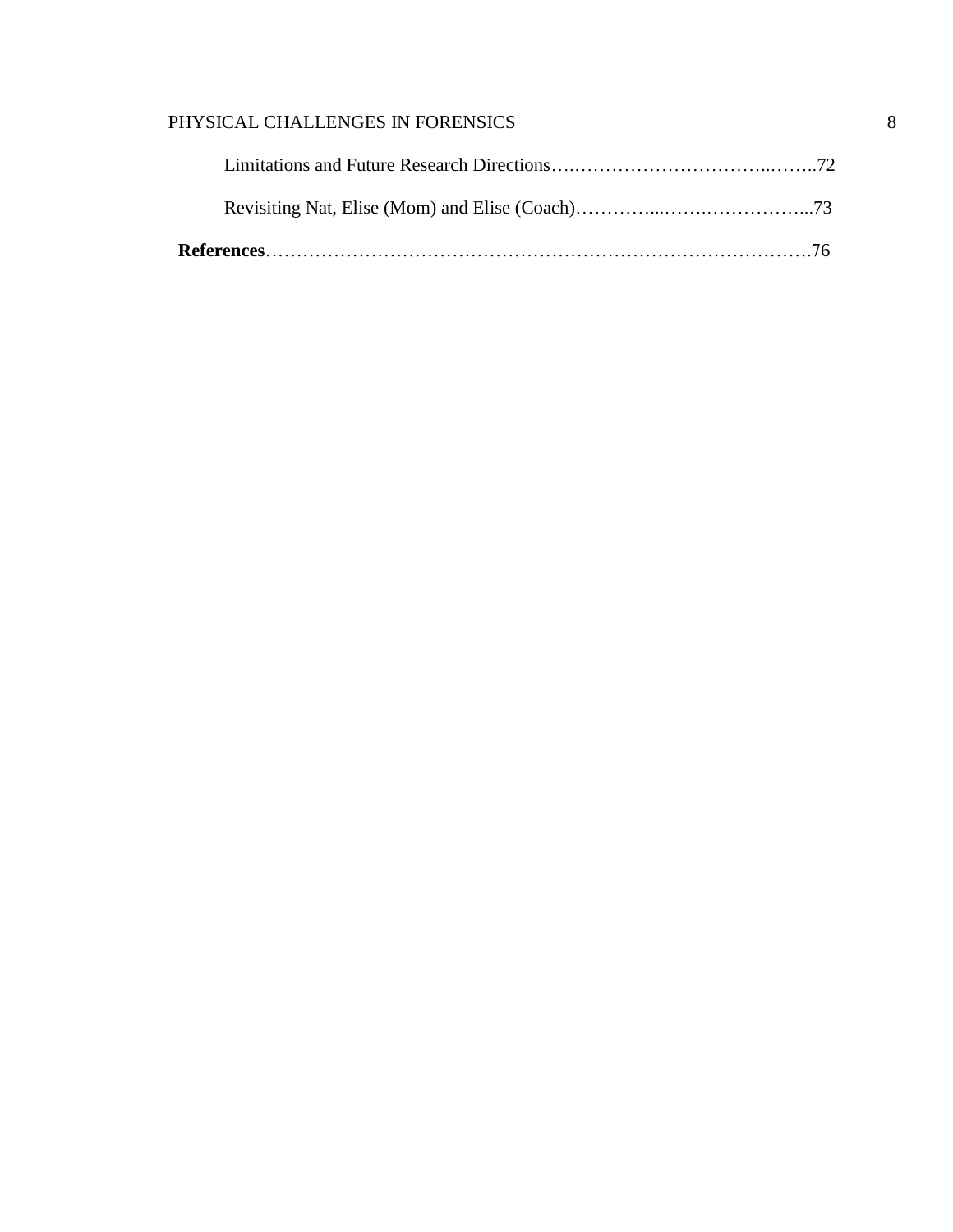#### CHAPTER ONE

# INTRODUCTION

I glanced over my shoulder when I heard the familiar voice of our speech team's middle-school coach as she addressed the tournament manager.

"We need a key for the elevator."

"Why?" the manager asked.

"We have a speaker who can't climb the stairs. I'll make sure I accompany him each time he is on the elevator."

I quickly busied myself with last-minute adjustments to the speakers' schedules for the day. I was volunteering in the tabulation room and was very interested in the conversation, but I kept my eyes on my papers as if I was not listening. After a long pause, the manager asked his assistant to get the elevator key. He handed it to my middleschool coach with instructions to not allow anyone else on the elevator and then waited until the coach was out of hearing range.

"Who is she talking about?" the manager asked his staff.

"Oh, the kid in storytelling. He has something with his legs, I guess," the assistant replied.

"He's not in a wheelchair, but he can't *walk up stairs*?" the manager continued. "Keep an eye on them. We better get that key back, and we better not have problems with kids using the elevator for fun. Isn't storytelling an odd choice for someone who says he can't even walk up stairs?"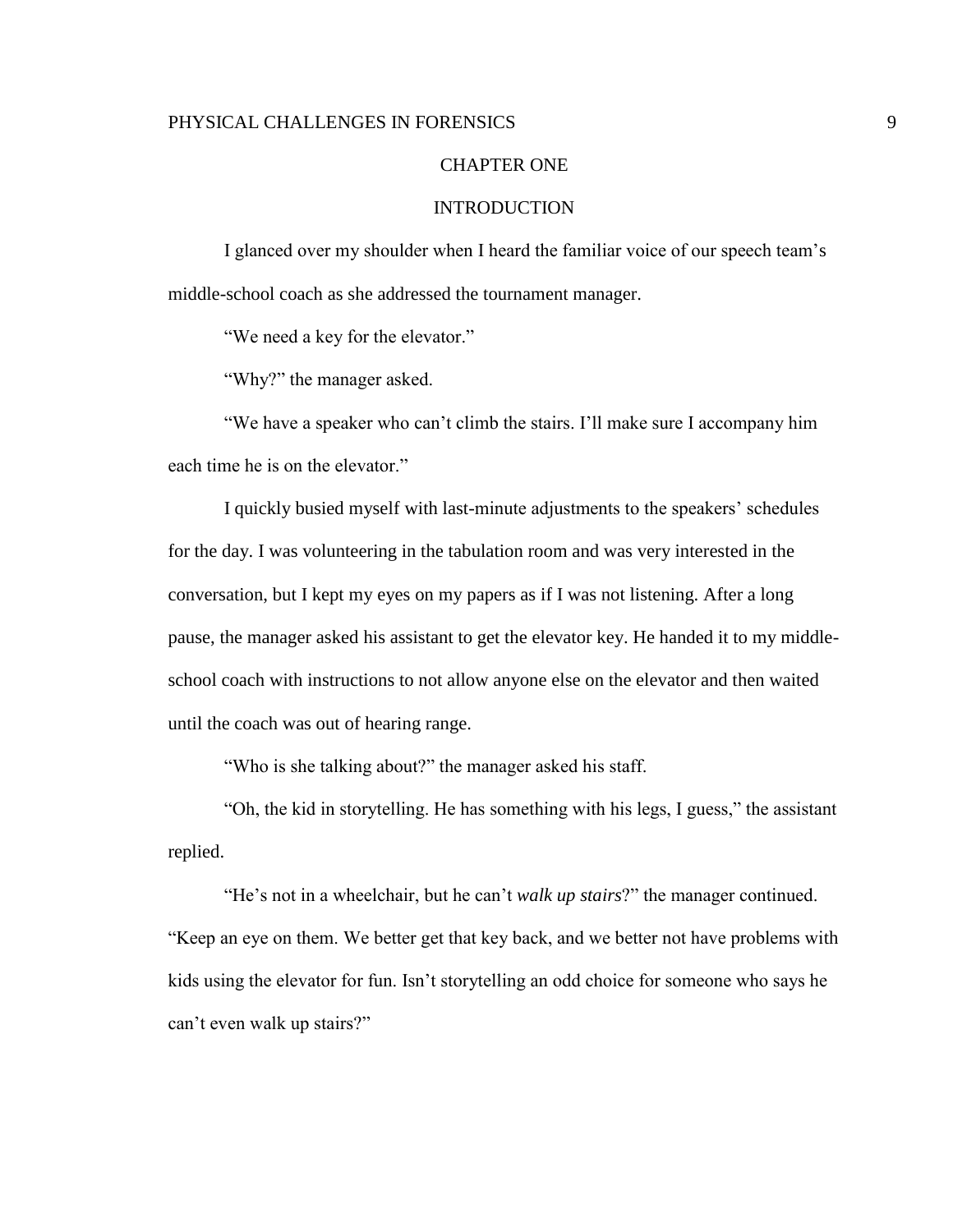I bit my tongue. I was new enough in my coaching position the manager had not connected me to the coach making the request. I wondered if the boy's backstory would make a difference to him. What if he knew the boy had severe physical deficiencies and was a master at concealing them? What if I described how, under fatigue and stress, his legs would give out with no warning and leave him crumpled and humiliated on the floor? What if I told him how hard the speaker's family had worked to keep him ambulatory, so the fact he *wasn't* in a wheelchair was a victory? What if I explained he chose storytelling so he could move frequently and, if he fell, somehow incorporate the mishap into the storyline?

I didn't. "The kid in storytelling" who had "something with his legs" is my son. I was afraid I would come across as a pushy coach who expected special treatment for her kid. I was more afraid they would recognize the boy's last name and view me not just as his pushy coach but as his defensive, overprotective mother.

#### **Nat, Elise (Mom) and Elise (Coach)**

My son, Nathaniel (Nat), has deficiencies in his skeletal, neurological and muscular systems and the connectivity tissue between his bones. The bones in his legs grow in different directions making activities we all take for granted, such as getting up and walking, major obstacles. While most children move automatically, every move Nat makes is a cognitive effort. After working with doctors and specialists for a dozen years and going through diagnoses from cerebral palsy to muscular dystrophy, he now has an umbrella diagnosis of dyspraxia which is a core-processing deficiency. One example of how dyspraxia affects Nat is through his automatic responses. As a toddler, when Nat fell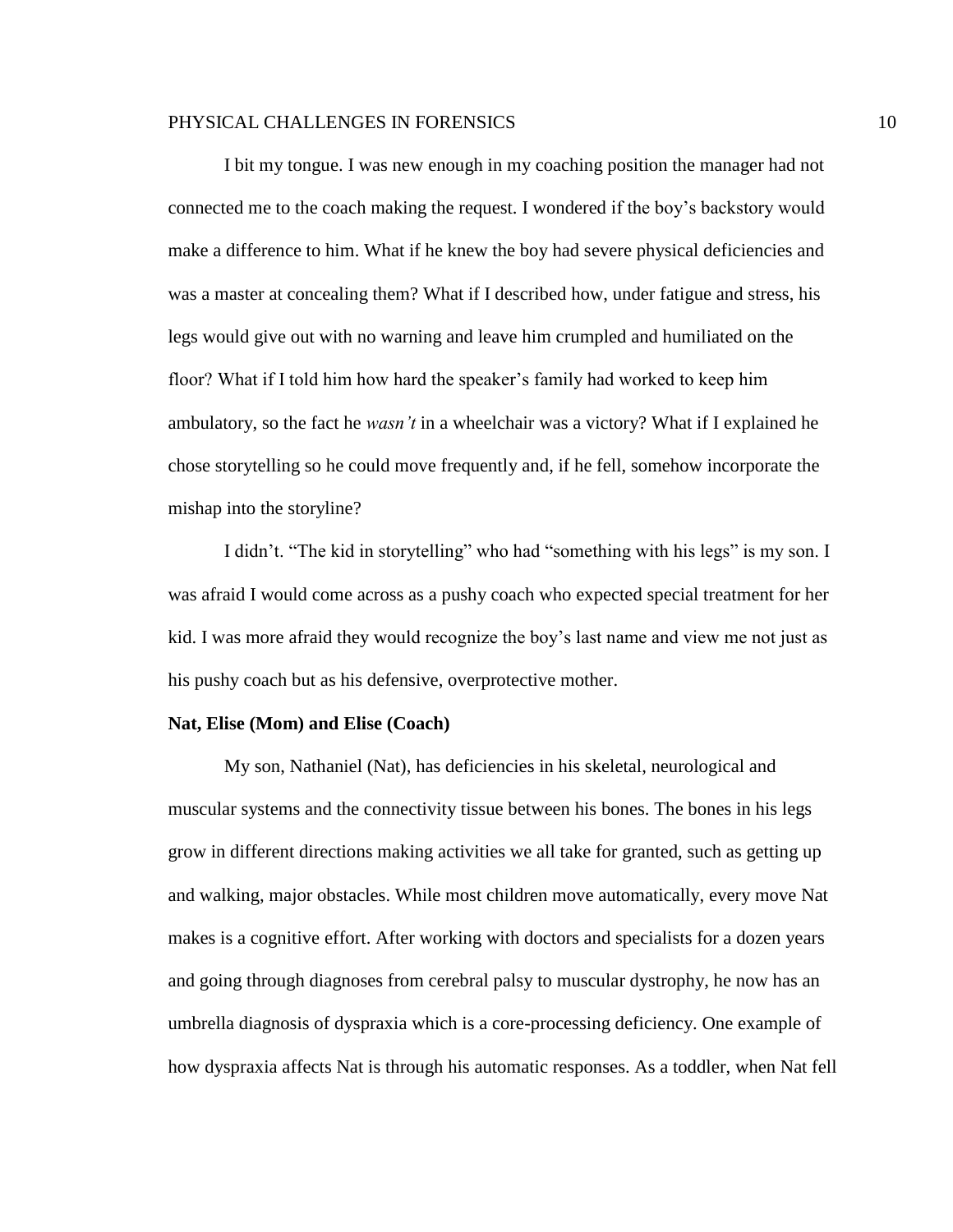he would fall flat on the ground. His brain did not send messages to his arms to catch him. He taught his body how to extend his arms by being stretched on his belly over a large ball and slowly rolling back and forth and touching his hands to the carpet as he neared the floor. Another issue with which he still struggles is math. Nat can understand a concept and know a process, but by the time he has thought through the problem, come to an answer, told his fingers how to position the pencil in his hand, instructed his hand how to write the lines and curves to make the numbers and letters, and successfully placed everything he needs on the page, his brain has likely forgotten not only the answer but the entire process as well. He is often mentally exhausted by physical effort.

Nat's condition will be degenerative for the next decade, after which we do not know. Doctors do not understand how Nat can run, but he does. The summer he was seven, he worked with a team of physical and occupational therapists three afternoons a week to learn how to ride a bike. The accomplishment baffled doctors. We will know by his mid-20s if he will need wheelchair assistance. Watching him grow up has been a bittersweet experience for me. I am often filled with joy and pride at his accomplishments and heartbroken knowing his accomplishments are nothing more than daily moments for other children. I still marvel at this 16-year-old as he tears down the street on his bike. I watch his limbs move in tandem and see the independence this two-wheeled contraption offers him, and my heart swells. In the same instant I can flicker to wondering how long he will be able to ride a bike. Nat loses skills every year as his muscles and processing abilities betray him by atrophying or confusing messages. A day could come when he takes out his bike one spring and cannot coax his legs into pushing the pedals.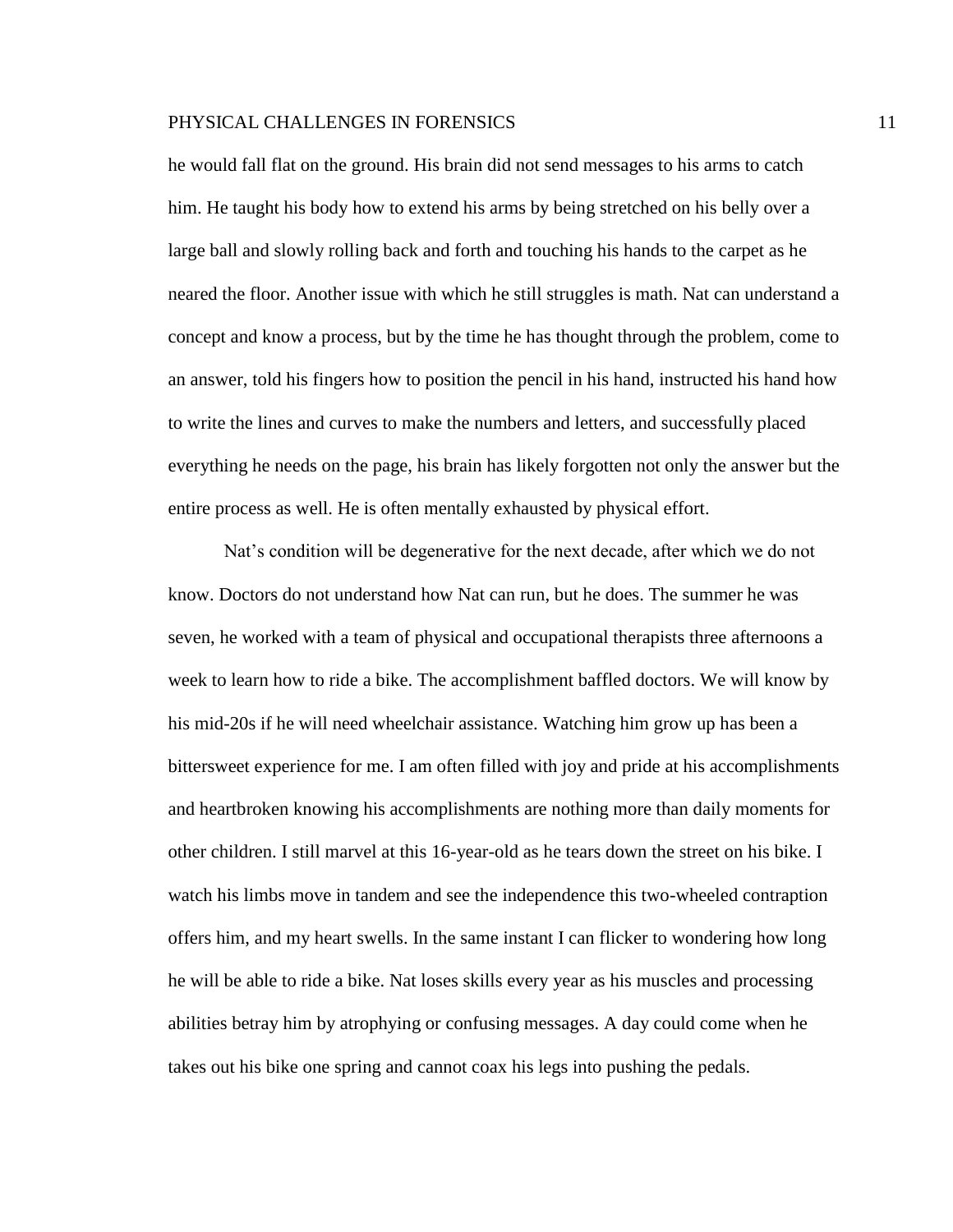I've witnessed the demise of his abilities to play piano and trumpet, draw, participate in soccer and wrestling, and construct Lego creations and science experiments. We carefully shop for clothes with as few buttons and zippers as possible and leave shirts and neckties fastened so he can easily pull the garments over his head. The urge to protect him and step in to do things for him in order to make his life easier is overwhelming. Some days I cry for him but have no specific reason. I grieve for the dreams I had to give up for him and for the dreams he will never have for himself.

Nat is not athletic in build or by nature which is fortunate. If his goal was to be a football player, common sense and medical advice would discourage the choice. Nat is, however, an articulate young man with an expressive personality. He came with me to observe a speech meet when he was in the fifth grade and was hooked. On that day, I judged rounds of drama, poetry, and storytelling. Nat came alive during the storytelling round. As each competitor left the room, he would jump up and show me how he thought the person could have reenacted the story better, and he was spot on! I finally assigned a story to him ("The Three Little Pigs"), sent him to the hallway to practice, and had him present to me at the end of the round. One precise moment shines in my memory. The wolf in the story had just blown down a little pig's house. After he struck a sinister pose, my noodle-y, enthusiastic, expressive fifth grader turned his nose in the air, sniffed in surprise and said, "Hm, smells like bacon." I almost fell over laughing, and he has been passionate about the activity ever since.

Nat has the potential to excel in speech, and participating in competitive forensics is perfect for him. Nat fatigues easily and his body does not handle stress well. He has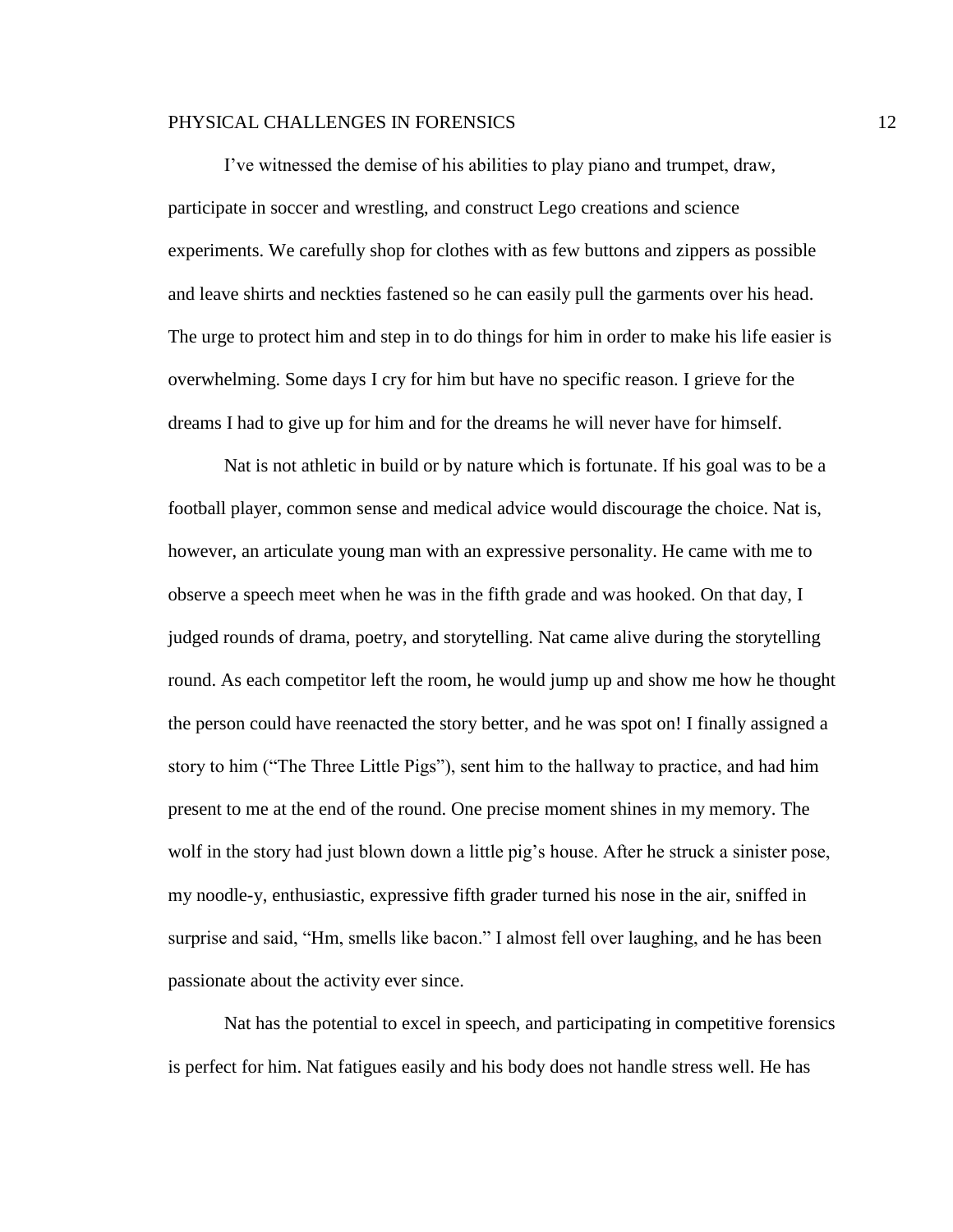been known to suddenly collapse, fall out of chairs, experience pain when standing or walking and have great difficulty changing physical positions. As his mother, I know he needs frequent rest, hydration, high-protein snacks, low anxiety levels and a feeling of security and well-being. As his speech coach, I can accommodate those needs at speech meets by requesting elevator keys, keeping his water bottle full, making sure he has a bag of mixed nuts on hand and assigning a captain to help Nat find his rooms.

The first time Nat observed a state competition he was in the sixth grade. He attended with our district's novice team so he was not under my direct supervision. He walked more in one day than he ever had before. He climbed staircases multiple times, literally ran from room to room between rounds, had to step over people in crowded rooms and find awkward places to sit still. I saw him after second round, and he was in a hallway pacing back and forth. I knew his agitation was not a good sign. I urged him to sit and catch his breath and to drink water. He refused, and I understood immediately: his body was in deficit, and if he sat down he would lose the little control he had left over his movement. He had to keep moving to keep up his momentum. Sitting for third round depleted his body's inertia. After third round, he was unable to move. He could no longer control his legs, and they refused to support him much less carry him as he walked. He was in severe pain and was afraid people would view him as "different" if he asked for help.

I helped him to a bench in the hallway and found the novice coach, and I popped some pain medications in Nat's mouth as we waited for her to arrive. I explained the situation, and she had her husband bring Nat back to the hotel for the night. One part of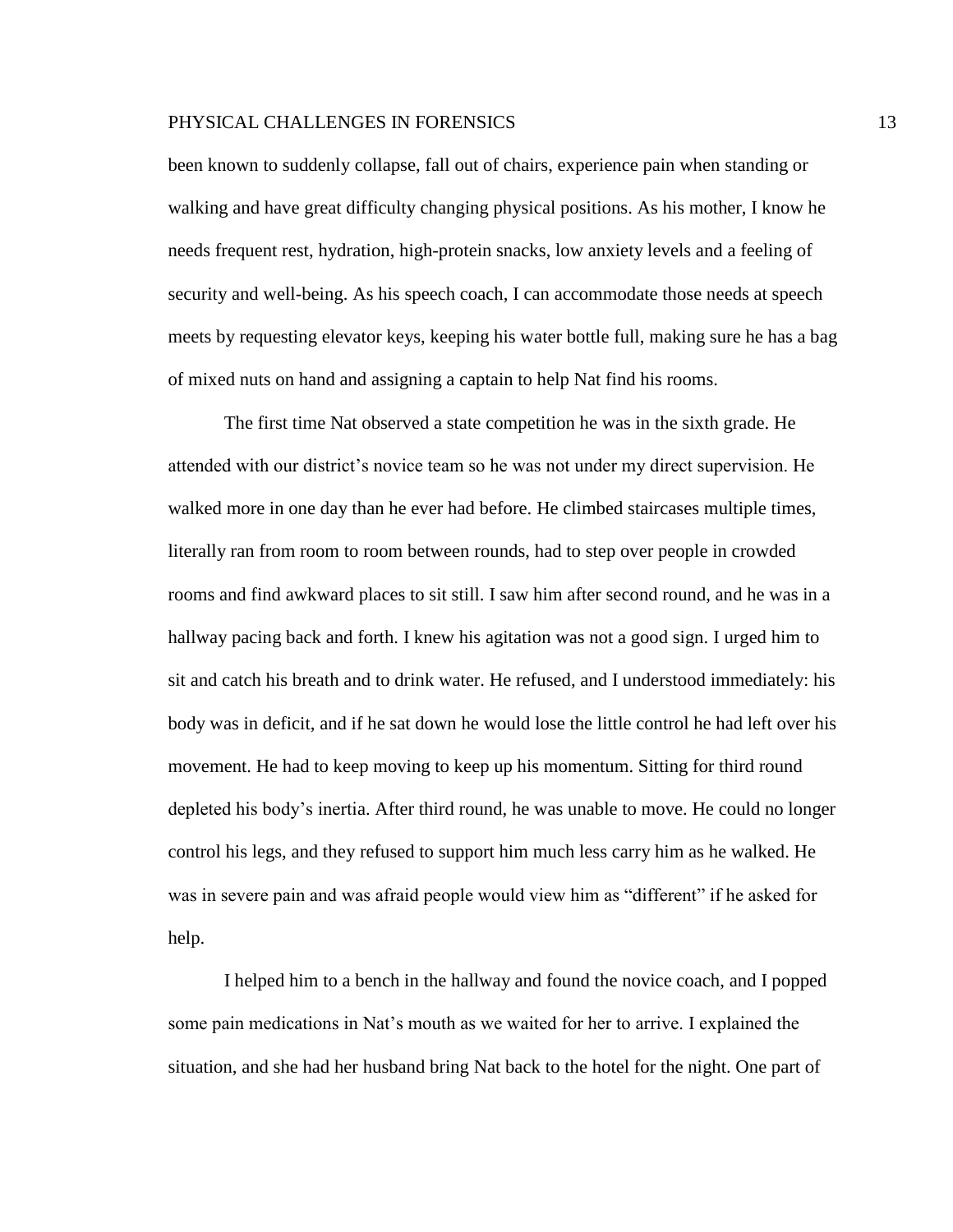the experience I will forever appreciate was how her husband intentionally sat and talked with Nat on the bench until final round was underway. When the halls were empty, he scooped up Nat and carried him to their vehicle. No one else saw, and Nat's dignity was preserved. That night Nat soaked in a hot tub and went to sleep while I made a mental plan to prevent another episode of debilitating physical exhaustion. He now regularly takes elevators, rests and hydrates between rounds, and comes to find me if he is in pain or shaky.

Since Nat is not in a wheelchair and his condition does not manifest itself visibly all of the time if properly attended, some believe he just does not feel like taking the stairs and uses his mom to get a "free ride." On the occasions when he does over-exert himself or fall, opponents and coaches alike have been known to make derogatory remarks. On more than one occasion Nat has said, "I wish I were in a wheelchair. Then people would see right away I am disabled and they would expect less of me physically." One day when Nat was about 9, we were sitting in the waiting room of his allergist. Nat has to find a way to brace his body so he does not fall out of chairs, so he either sits on his knees or brings his legs up to his torso. This day, he had his feet on the chair as he rested his chin on his knees and hugged his legs to his body. Another patient, a middleaged woman, came in, walked over to Nat and towered over him as she said, "It is bad manners to put your feet on furniture. You are in public. Use good manners." She caught us both by surprise. Nat looked at me, and I quietly nodded to him. I was speechless. All I could think was I wanted him to be in the practice of obeying adults. We sat silently until the doctor called him in. When he left, I leveled the woman with a glare and said icily,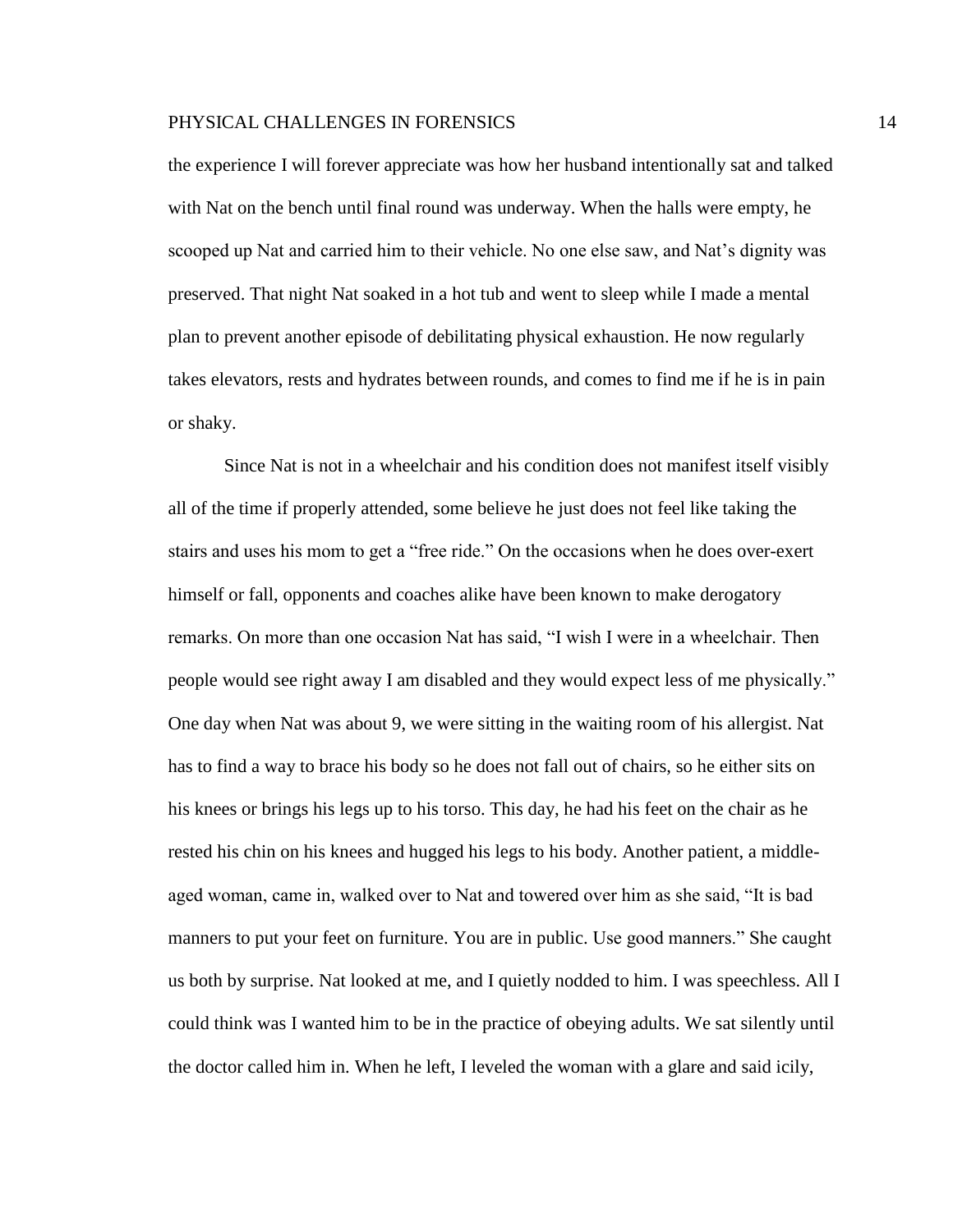"He has a condition that mimics muscular dystrophy, and we are happy he can sit in a regular chair at all. He has special permission to sit in any way he likes to keep his balance and alleviate pain." I was furious at her, but I was more furious at myself for not saying this to her in front of him. When we finally made it to the car, Nat cried and I told him what I said to her. At that point it was little consolation. He expressed how she would have left him alone had he been in a wheelchair. Since that day, I know Nat has been self-conscious about how he sits and moves differently than other people. A wheelchair would give him permission to be physically different and no one would question his need for an elevator key.

I request elevator keys for any child with special physical needs. I would not, probably, check in on any other child as often as I do Nat. I would rather be perceived as a pushy coach than an overbearing mom. As my son's mother and coach, I find myself wavering on when to intercede on his behalf. As a mom, I want Nat to be able to advocate for himself and make clear what he needs. As a coach, I want my speaker to have every possible advantage. I am more comfortable advocating for a speaker generally than for my son specifically. I have no problem announcing to a room of coaches and judges when a student has a special need requiring brighter lights or lip reading or extra room for crutches, etc. If a student has an anxiety or panic attack disorder, for instance, I will let others know they may need to find me if the student gets overstimulated or explain how the student has a helper along. I am proud to "go to bat" for my kids and help their days go smoothly. I bite my tongue more often than not when it comes to Nat. I am afraid my voice will quaver as I talk. I would be embarrassed if I could not keep my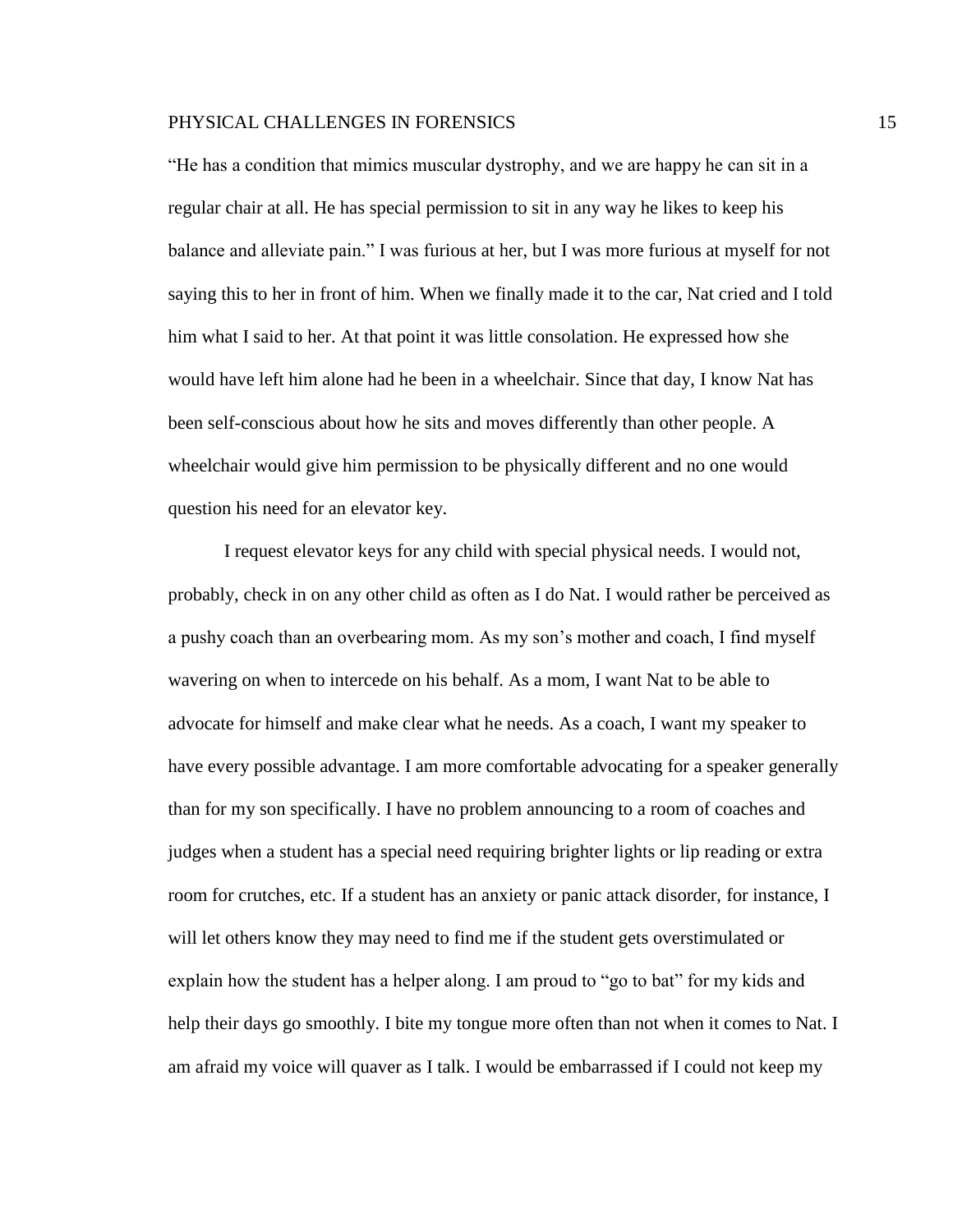emotions in check or, heaven forbid, I began to tear up. The situation is so much more personal; the vulnerability is more than I can manage. If I am met with doubt or animosity, I am certain anger would creep in causing an emotional response which would damage my credibility and maybe cast a shadow on others' perceptions of Nat. If I accidentally share more than I should, I might humiliate Nat. I do not want to breach confidentiality.

I don't worry about this with other students. I discuss with parents what information is appropriate to share, and I bring concerns to tournament managers if necessary. If the speaker is embarrassed, I gently explain how we are educating others and increasing his/her chances of a fair round. I can't be objective in Nat's case. Honestly, about two years into my coaching career, I wish I had registered my own children under a pseudonym. I wonder if I could speak up for Nathan James better than for Nat Row.

I certainly do not hide my connection to Nat, but I do not flaunt it either. In most cases, when special arrangements need to be made, I ask another coach on our team to make the request lest I come across as a "helicopter parent" rather than a coach. I certainly admit to being overprotective, and that is a personal struggle I face. All three of my children are on my speech team, and I often stop myself from reminding them to eat a healthful lunch. If I do not remind my other speakers to opt for fruit, I should not remind my kids just because they are my offspring. Advocating for a disabled child is different than being an over-conscientious mom, though. In addition, advocating for a disabled child as a mother is even different than advocating for a disabled child as a coach.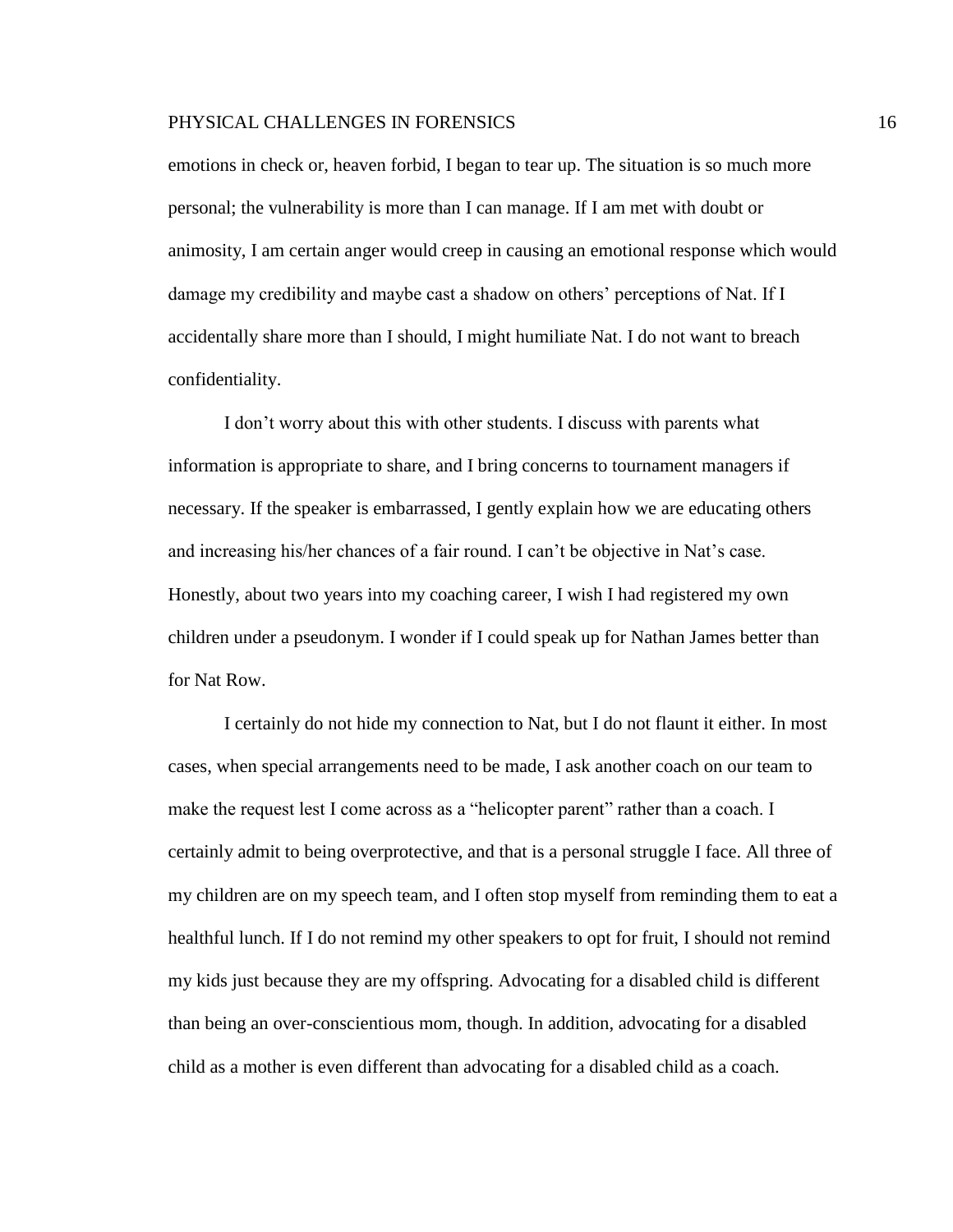Nat is not the only speaker on our team with a disability. Our school district is small, and the coaching staff has offered an open door to anyone wanting to join the team. Through the years we have had speakers with visual impairments ranging from poor sight to legally blind, hearing impairments requiring hearing aids and minimal lip reading, situational disabilities such as the occasional broken arm or leg or foot, speech impediments from lisps to stutters to sound formation difficulties, health concerns such as diabetes where an insulin pump or regular blood- level checks are necessary, and several students who are on different points of the Autism spectrum including Asperger's.

Each struggle is as unique as the child. Even two children with the same disability may require different accommodations to allow each one to be successful or at least comfortable. A coach must know each child's individual needs and be able and willing to communicate his/her needs to fellow coaches, teammates, and tournament managers.

A substantial part of the problem is the culture of the "speech world" and the expected behaviors and unwritten rules of speakers (Epping & Labrie, 2005). Coaches say we want an atmosphere where every speaker has a chance to succeed and claim all of our actions are to promote children in general, but the culture is not set up to be accommodating. We can handle written rules. I know our state's high school league mandates all students be allowed the chance to participate no matter the disability as per federal legislation. The unwritten rules—the norms which set the standards of success are what we battle since many of the expectations of correctness are in judges' minds rather than in the rules handbook. On critique sheets, it is not uncommon to see remarks urging a speaker with a speech impediment to "articulate more" or encouraging a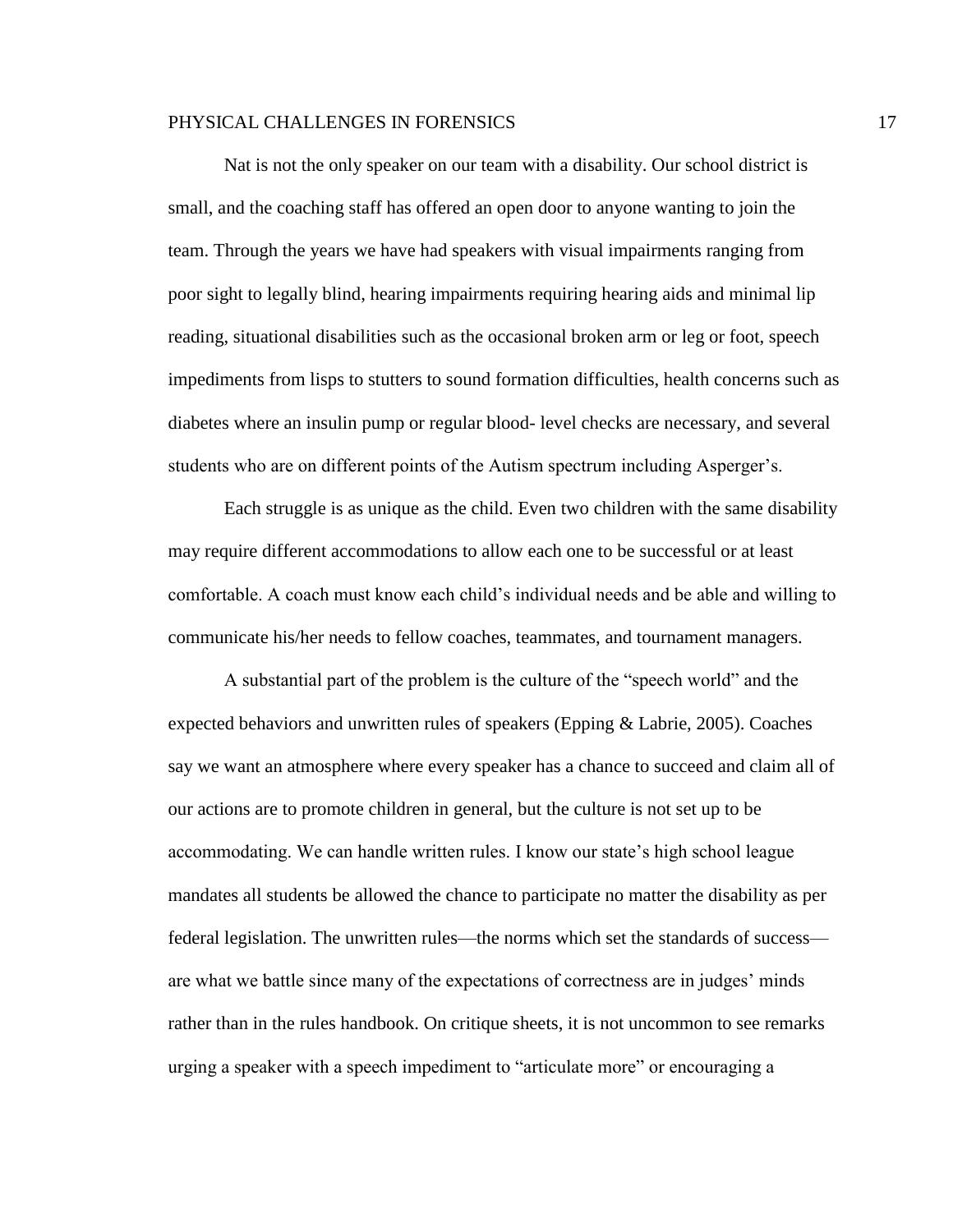visually-impaired student to "have better eye contact." Common sense would tell any judge to take the obvious obstacles into account, but the speech world has a set of boundaries where we feel required to hold all students to the same level whether they are physically capable or not. How the difficulties multiply exponentially for students with invisible disabilities is unimaginable.

Nat's primary category for several seasons was storytelling. The Minnesota State High School League (MSHSL) lists rules on their website, and storytelling's main purpose is to teach students to retell stories extemporaneously and accurately. The rules do not give mandates or suggestions for characterization, stances, voices, etc., except to state nothing can be added to the story or go against the author's intent. When Nat received comments about keeping his movement more limited, or sharper, or using more pops (snapping into a character's stance), he was frustrated because he was doing what he could. He was articulate, his words were clear, he followed the story beautifully, he used vocal and facial expressions, and he had well-written introductions and conclusions. He went above and beyond the published rules, but his movement appeared floppy and sloppy and he was often marked down for his unusual range of motion.

The last two years as Nat has learned to better control his muscle groups, he has been in prose and advanced to our section tournament each year. He chooses emotional but not dark pieces and connects with the audience through his unexpected light movement which is anticipated in an interpretive category. He can move and smile enough to be engaging, and the blocking provides him enough of an outlet to move eliminating the fear of the possibility of falling. His main characters have inner struggles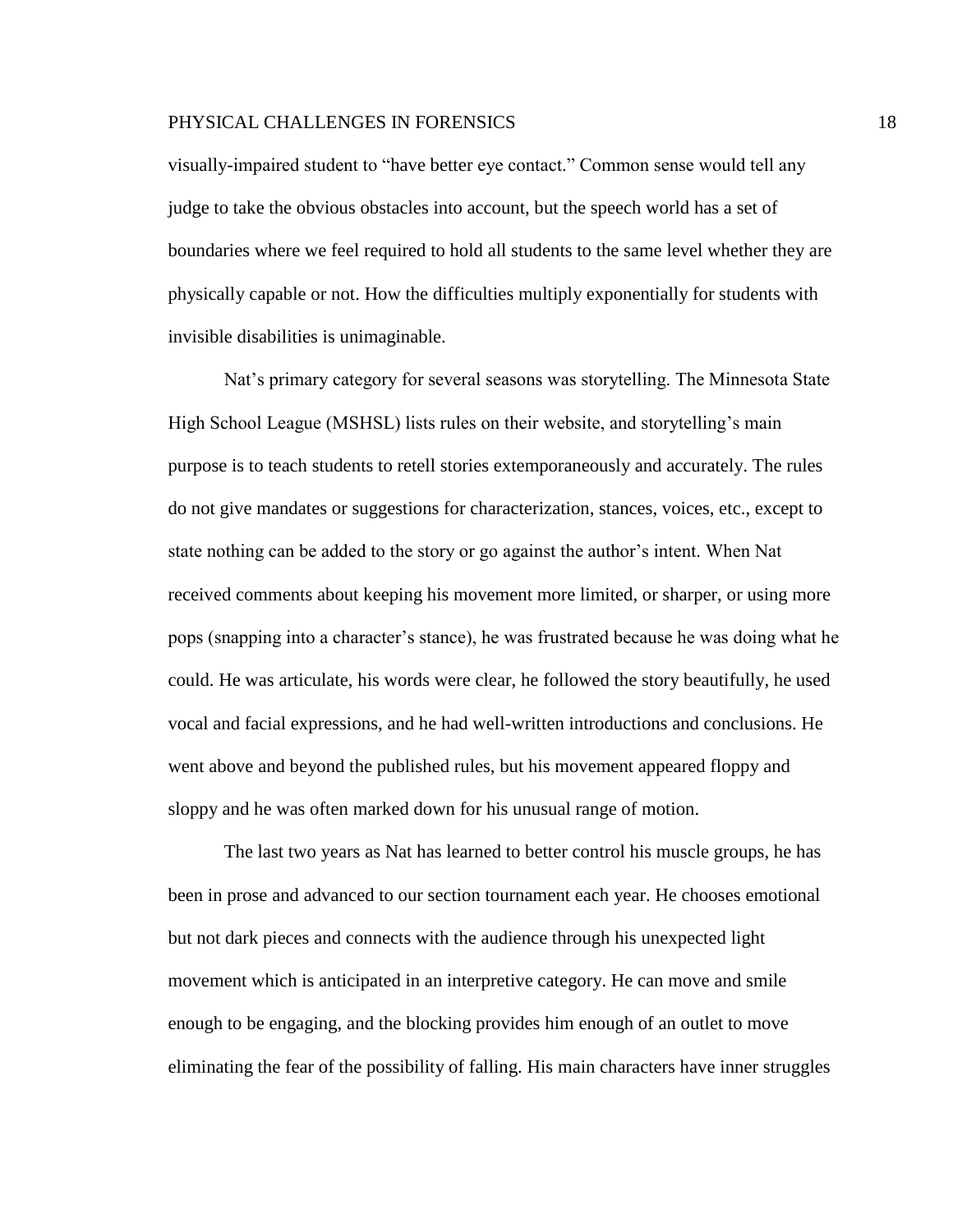including illness, parental discord, and being forced to make a moral decision. Since Nat deals with all of these issues in his daily life, his presentation is authentic, and his tone is personal.

Recently at a speech convention, I overheard a fellow coach describing a piece she heard last season and how the speaker made her cry. She was describing Nat's piece. I showed her a picture of him, and she squealed, "That's him! He made me cry!" Another unwritten rule we share with our students is the way judges should react. We tell our kids humorous cuttings should make judges laugh and poetry and prose cuttings should make judges cry. Nat received a high score in the round because he met the goal of making the judge cry. This unwritten rule worked in his favor that day. The judge chose not to base her final scores on use of space or crispness of movement; instead she ranked him first because of the emotional impact his presentation had on her.

# **Objectives and Problem Statement**

Here my questions begin. How can we, as coaches and tournament managers and parents, effectively advocate and accommodate in the speech arena for speakers who live with physical challenges? Is it fair to forewarn judges of physical disabilities in advance to elicit sympathy or a different level of expectations? Yet speakers should not be thrown into a situation where they are sure to fail. How can the speech community be more accommodating for the physically disabled? I do not have a clear answer, and I do not believe in only one right answer. As this paper progresses and the research weighs in, we will have more ideas and suggestions to try, perhaps fail, and try again. My thesis will focus on my journey as a mother and coach of a speaker with a physical disability. The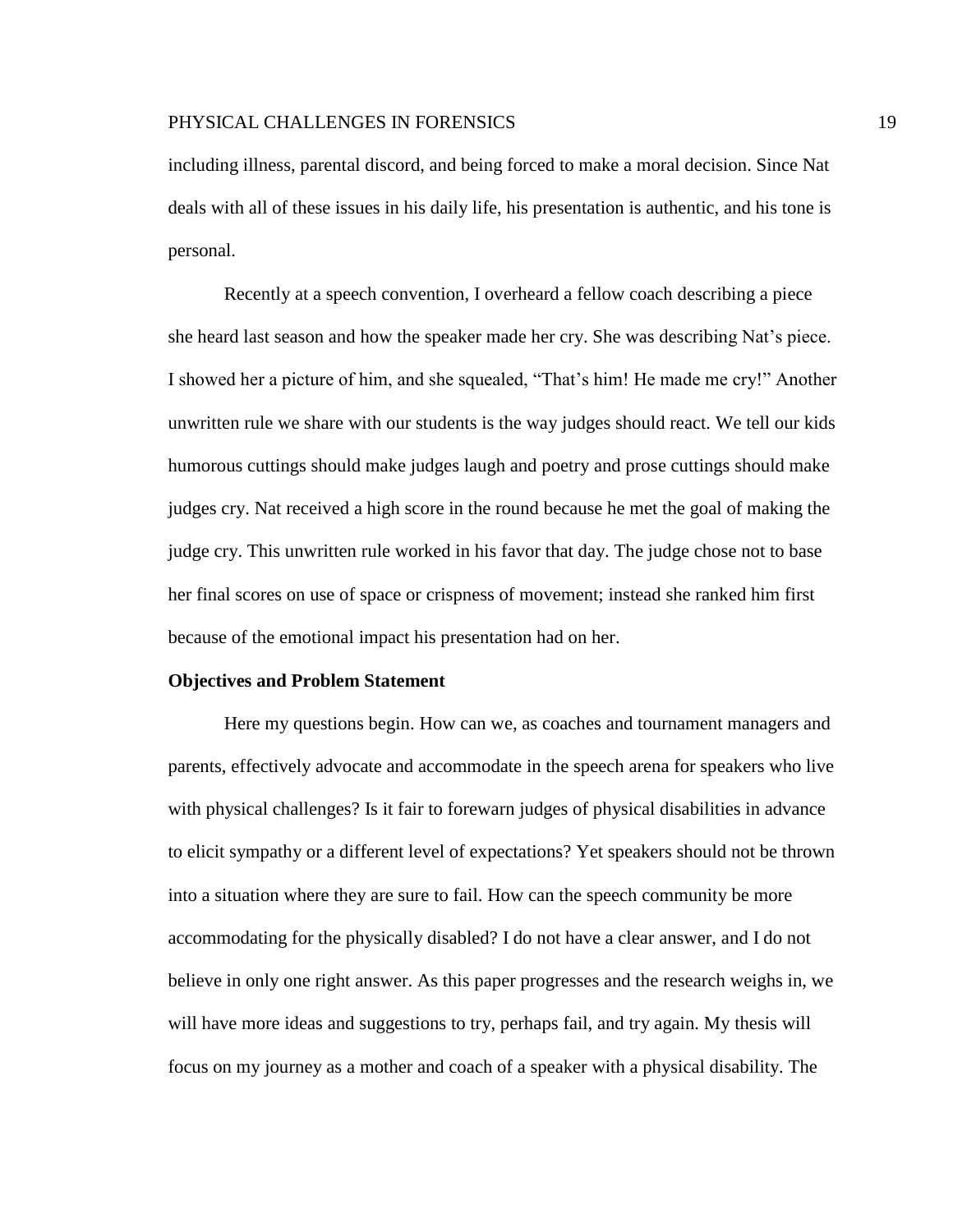main goal will be to determine how we, as coaches, can better advocate for our speakers, and, as tournament managers, can accommodate our meets for speakers who struggle with physical challenges. The layers of affect are numerous and deep.

In search of solutions, I want to explore what coaches and teams do when they receive initial information regarding a physically-disabled speaker. I will focus on my personal experience as I have observed our team's dynamics in an attempt to unearth answers and provide insight into individual situations. While one set of "correct" answers may not exist, the perspectives of this coach/mother and her physically-challenged son/speaker in various situations may provide a foundation for future research in this field. My overall goal is to provide my findings as a resource to area coaches and supply them with new ideas and practical applications of how they can effectively advocate for and accommodate special-need speakers. "For as much as forensics offers to the average kid who joins the team, the opportunities for students with disabilities are all the richer … Academically, socially, and developmentally, forensics give students powerful tools to meet their challenges head-on" (Deliee, 2013, p. 30). We, their coaches and parents, can partner with our students to face their challenges by helping them recognize and use the tools forensics offers.

In Chapter 2, I will take a look at relevant research and how we can apply the findings to our speech teams. The chapter will cover how I navigated the field firsthand by participating in conversations and decisions regarding accommodating speakers' special needs. As I share my findings, I will suggest what areas are lacking. There are gaping holes in disability studies in the field of forensics, and I believe we can do more to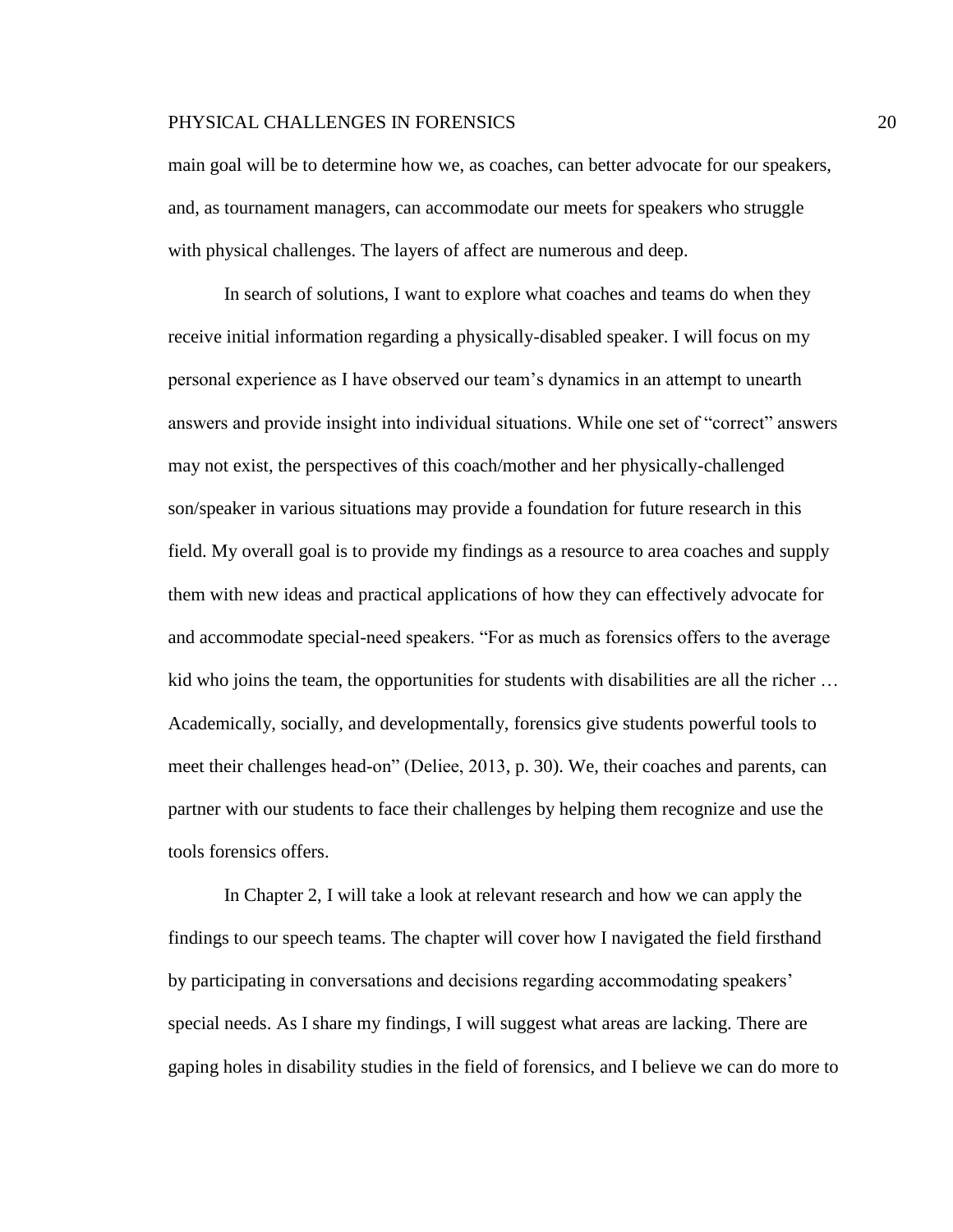fill those holes by actively starting a discussion focused on our personal experiences and what worked for us.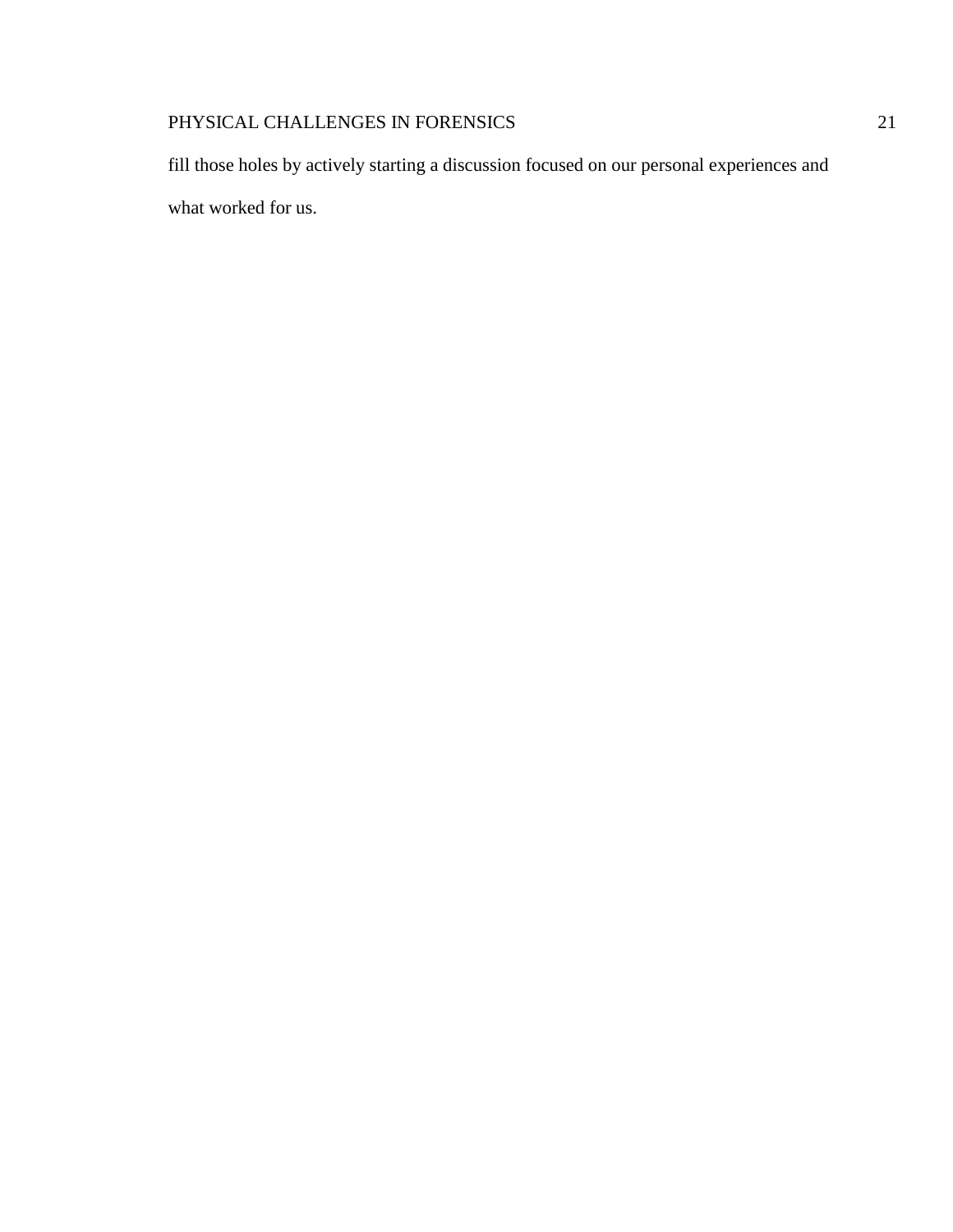#### CHAPTER TWO

# LITERATURE REVIEW

While the focus of my study is communication and forensics, the research for my project is drawn from various fields of communication. Specifically, I will look at disability studies, with a special focus on interability studies. Disability takes all disabilities (physical, cognitive, learning, etc.) and incorporates them into whatever study is being conducted. The majority are about communication skills and how certain communication opportunities differ for people with disabilities varying on the situation and the disability. Next I will explore work in the area of identity and stigma. Each person views him/herself differently. The definition of how one views oneself plays a significant role in what the person chooses to communicate to the world through school, peers, work, and romantic relationships. Then, I look at accommodations and how society as a whole is recognizing the need to adapt to the needs of the physically disabled. Finally, I review disability inclusion strategies being used in educational settings and how rules and norms in forensics are often counter to inclusion. The final section focuses mainly on how other activities (primarily athletics) implement inclusion strategies for student with disabilities and how the speech world can look to those activities as models.

What can we do to raise the level of comfort for the disabled person with whom or for whom we are communicating? How can we advocate so our physically challenged speakers can participate in events with dignity and as little discomfort as possible? The following sections provide resources and ideas to help us get started.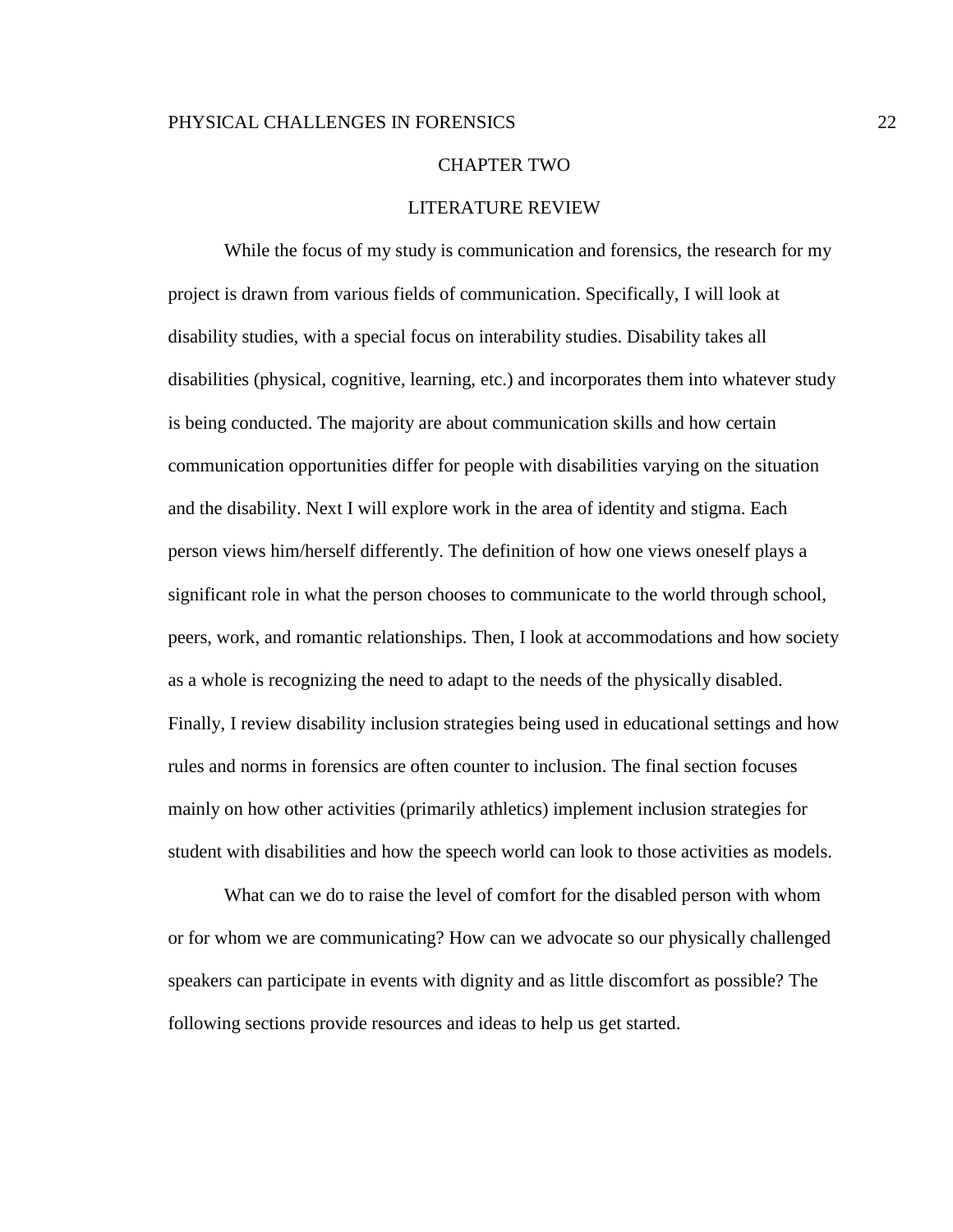#### **Disability Studies and Interability Communication**

The term "disability" is not a concrete, global definition for a particular condition. "Disability" can refer to physical, mental, obvious, invisible, severe, mild, debilitating, inconvenient, or any ailment affecting an individual's life. "Disabilities may affect one's senses or one's mobility; they may be static or progressive, congenital or acquired, formal … or functional, visible or invisible" (Couser, 2005, p. 602). Though disabilities in general are extremely broad and affect communication in unlimited ways, I am concentrating on students with visible physical disabilities in competitive speech and how coaches communicate with and about them in the sense of advocating and accommodating their special needs.

Disability studies in communication focuses on how disability affects the communication process. Most disability studies have been conducted in the Unites States, but disabilities affect populations all over the world (Iwakuma & Nussbaum, 2000). In general, people with disabilities are viewed negatively, and the disability causes uneasiness for both the disabled and ablebodied individual when communicating with each other. Douglas (1966) claimed disabilities cause discomfort because they are ambiguous. A person, for instance, can have a visible physical disability causing the person to fall away from the "norm" of culture or society. The person is not completely well or healthy but not sick, either. When people cannot classify a person or condition, they choose avoidance. Sometimes a label puts others at ease.

Disability studies scholars argue the labels we use to frame our understandings are critical. Consider two questions: What is "disabled"? When can we appropriately use the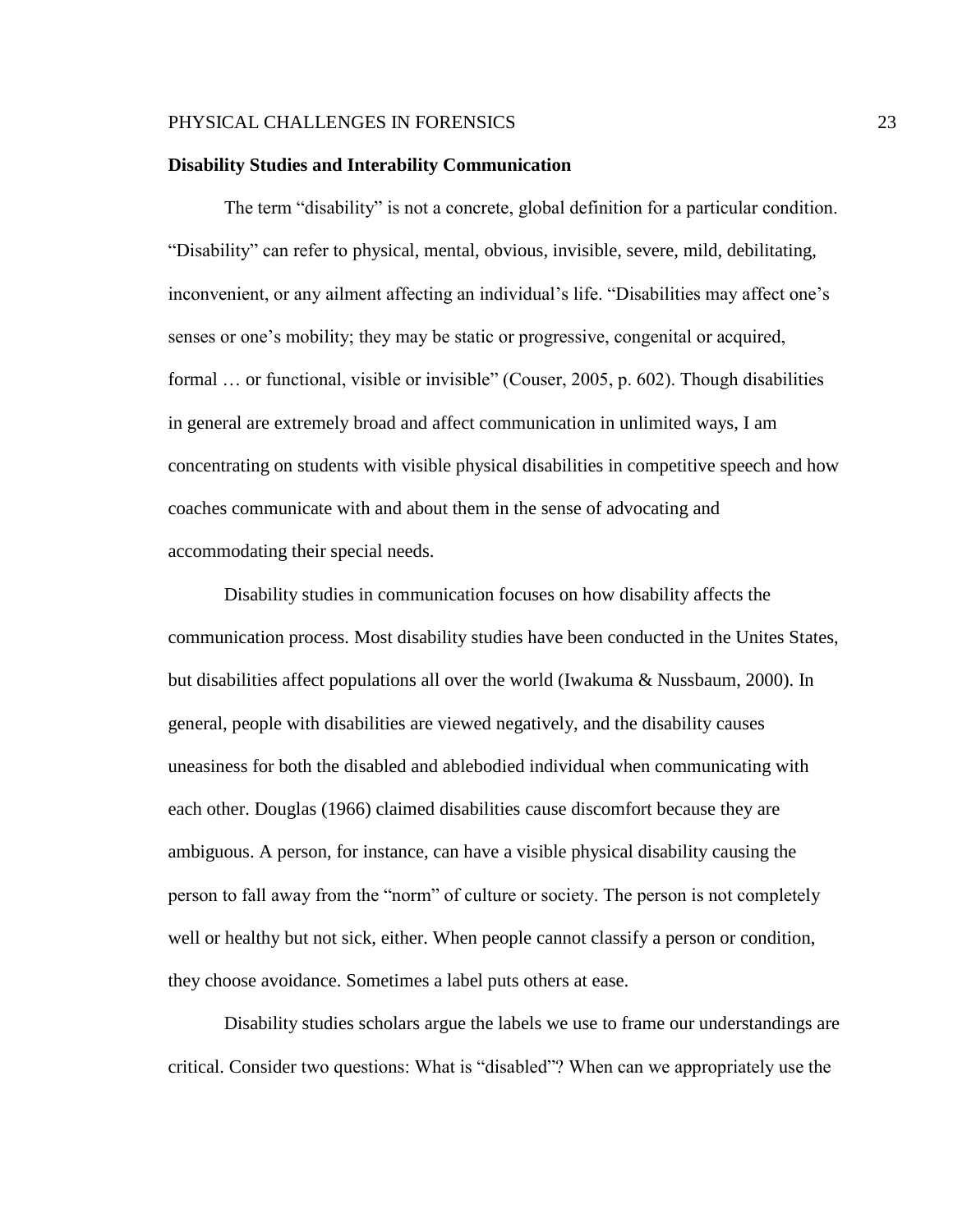term "disabled"? Caras (1994) noted labels including "disabled" and specific names of diseases and conditions are subjective. Various labels invoke preconceived notions and stereotypes. For example, hearing the term "handicapped" may cause some to envision a person in a wheelchair though the handicap may not affect limbs at all. If someone is labeled "impaired," listeners might assume a mental disability is associated with the term, but the impairment could be hearing-related. People may inaccurately believe any disability or handicap renders an individual physically and cognitively incapable. Since we use the terms "physically challenged" and "disabled" in my home, I will continue to use the terms in this project.

The majority of disability research has been conducted with ablebodied people in mind. "Historically, the cultural representation of disability has functioned at the expense of disabled people" (Couser, 2005, p. 603). As we will see in multiple instances, the communication models studied with physical disabilities in mind assess the situation from the non-disabled person's point of view. Literature about disability studies from the disabled person's standpoint (e.g., how the conversation can make the disabled person comfortable, how ablebodied people can accommodate) is rare. One would think the disability studies of the communication process would focus on the person with the disability, but that is seldom the case. Fortunately, researchers are discovering the discrepancy and bringing the issue to light. Thompson (2000) noted, "When [Braithwaite] began looking at literature, she was shocked to find that most of the research was from the perspective of the ablebodied person—their attitudes toward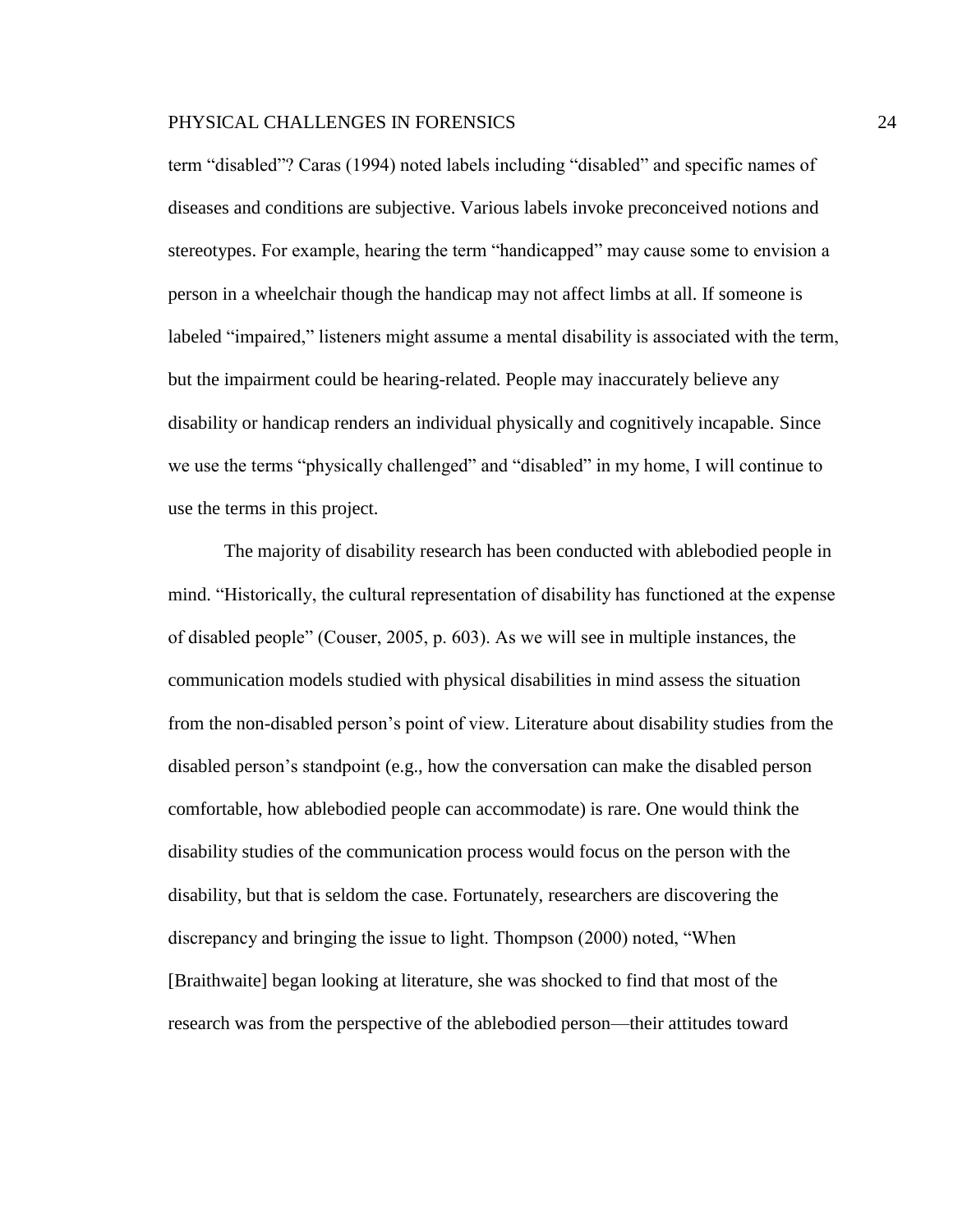people with disabilities, how disabled people should communicate to make ablebodied people more comfortable, and so forth" (p. 3).

Instead of seeing how people with disabilities can fit into nondisabled norms of communication, focus should be on how nondisabled can adapt themselves. Discomfort may be inevitable, but sharing and discussing what makes us uncomfortable might be the vulnerability we need to establish common ground. Our ability to look at our discomfort in an objective and educational way and record it so others can learn from it is one way to begin changing the climate. The literature changes gears slightly as more and more researchers are shifting focus to more disability-centered techniques in communication.

Although most research takes an ablest perspective, some scholars have offered suggestions for accommodating communication styles to meet the needs of those who have specific disabilities such as making eye contact (Sheehan, 1970), not interrupting someone who stutters (Whaley & Golden, 2000), not talking loudly (Smith & Kandath, 2000). For people with multiple and/or complex disabilities, Spencer and Gallois (2003) recommend trying unconventional methods of communication including multi-sensory opportunities to draw in those who may suffer from disabilities that cause communication to be limited. All of the methods recognize the importance of bringing a specific need of another into the forefront of communication. A disability cannot and should not be ignored; learning what a person needs to be a successful communicator and adapting our own communication style to accommodate the need shows empathy and a genuine interest in not only the process of communication, but the personal outcome. As stated before, the majority of disability studies have been conducted from the view of and with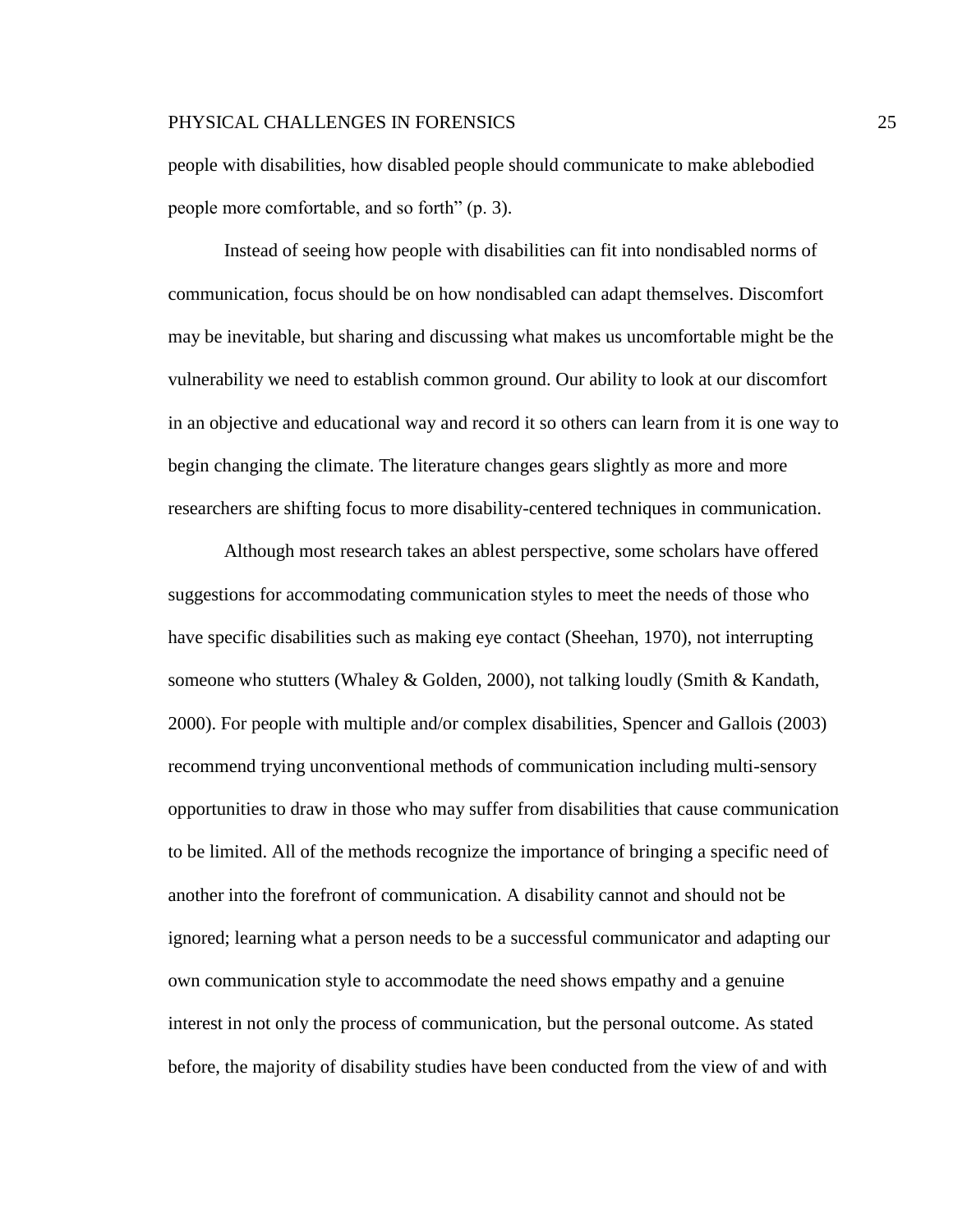the comfort of the ablebodied person in mind. A newer area of study has emerged highlighting the communicating process between mixed-ability participants.

Interability, a more specific communication theory within disability studies, refers to communication between people who have disabilities with people who do not (Fox, Giles, Orbe, & Bourhis, 2000). A situation in which an ablebodied person communicates with a person in a wheelchair, for instance, can result in different insecurities and complications for each depending upon their relationship, the situation, the tone of the conversation, and the comfort level each has concerning the disability. Fox, Giles, Orbe and Bourhis (2000) explained, "Medical, technical, and political advances are continuing to increase the physical abilities of people who are disabled … the abilities of interability interactants [should] be investigated so that people with and without disabilities can interact effectively" (p. 217). Society has recognized the need for physical accommodations to be made for those with physical disabilities. The thought someone could be told not to work or attend school or social functions because of a physical limitation is ludicrous (and illegal). The same must hold true in the world of communication. Casting a person aside because of a disability is wrong no matter what the setting. In the communication realm especially, inclusion is essential for research to continue to look into effective communication methods and discover new and better ways to accommodate all participants in the process. The fear of the unknown should be eliminated as communication scholars and researchers become trailblazers and become willing to put ourselves in uncomfortable situations to ultimately provide a sense of comfort for others by sharing our experiences. Studies show the uneasiness of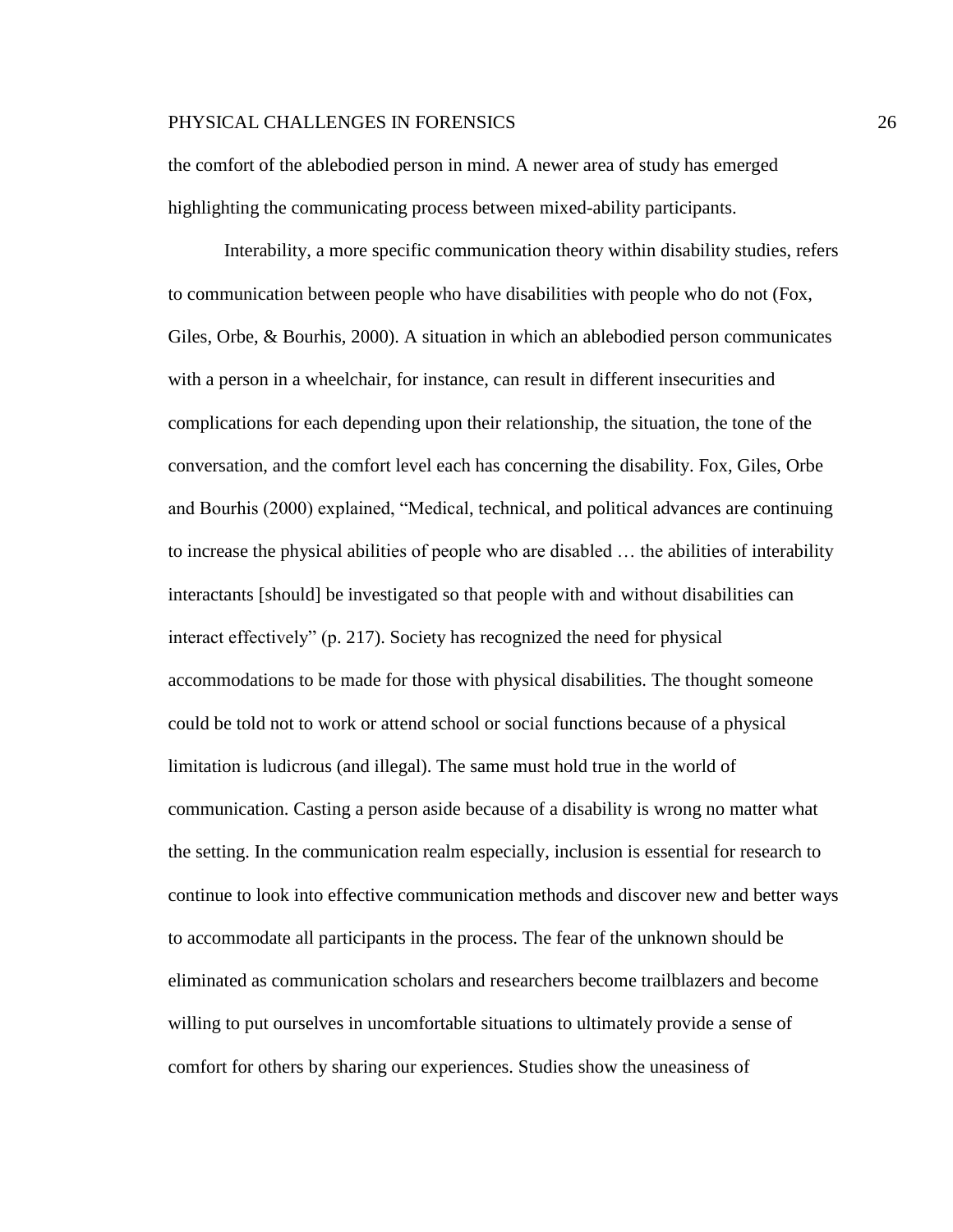communication with people struggling with disabilities is apparent even in children of a young age.

Raghavendra, Olsson, Sampson, Mcinerney, and Connell (2012) conducted a study within a school setting among children with varying degrees of disabilities who were integrated with nondisabled students and observed how school participation influenced social networking. Raghavendra et al. (2012) discovered the disability itself was not always indicative with how willingly students interacted. Raghavendra et al. (2012) concluded school involvement directly affected the students' social networking. Raghavendra et al. (2012) saw a need for schools to fund opportunities for students to be able to participate in school activities in order to improve communication abilities. Some of the findings directly related funding to social outcomes.

When students with disabilities are mainstreamed, or consciously placed in a learning environment with largely ablebodied peers, the presence of those with a disability can be unsettling for all. Preexisting notions and stereotypes held by ablebodied individuals of those with disabilities have a great effect on communicative behavior (Fox et al., 2000).

Combining disability studies and the communication of disabled with nondisabled gives everyone a chance to look at the disability—and the person—as a social challenge rather than just a physical one (Fox et al., 2000). Recognizing all sides of the communication situation (participants, setting, disability, attitudes, comfort levels, etc.) would be ideal, but it does not happen because all involved are fallible humans. In the speech world, interability communication is vital for disabled competitors and their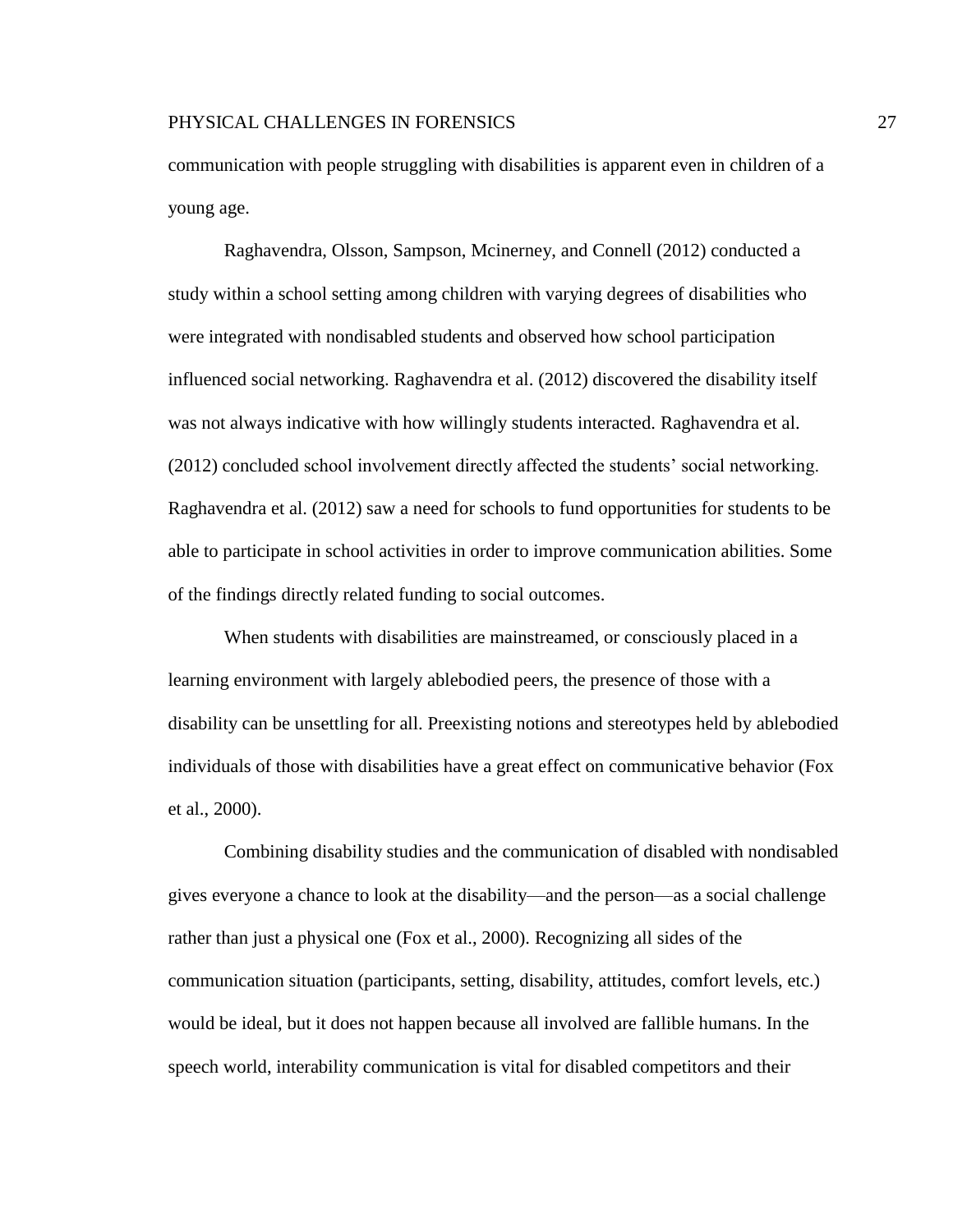coaches, teammates, tournament managers, fellow competitors, and judges. Clear expectations for accommodations should be expressed among all parties.

Disability studies is designed to "... weave disabled people back into the fabric of society … to expose the ways that disability has been made exceptional and to work to naturalize disabled people" (Linton, 2005, p. 518). More research is needed with the disabled person at the forefront. More attempts need to be made to integrate students of all abilities into meaningful communication prospects.

### **Identity and Stigma**

Moving in closer to the communication process requires us to look at ourselves in addition the situational circumstances. Instead of trying to objectively ascertain the best communication methods between abled and disabled people, how can we subjectively insert ourselves into the process? By turning our focus inward, we can begin to explore who we are, how we view ourselves, and how others view us.

Identity refers to a person's self-perception. How we view ourselves makes up our identity. For a person with a disability, the disability can be a huge part of his/her identity; the disability may even define the person. For instance, when someone is born with a disability, s/he is more likely to identify him/herself as disabled and even be proud of the differences in his/her body than someone who is disabled as a result of an accident or sudden illness (Couser, 2005).

Identities can be formed within groups and organizations through communication (Pacanowsky & O'Donnell-Trujillo, 1982). As members of a particular group (such as a team) draw closer together, individuals begin to identify themselves according to the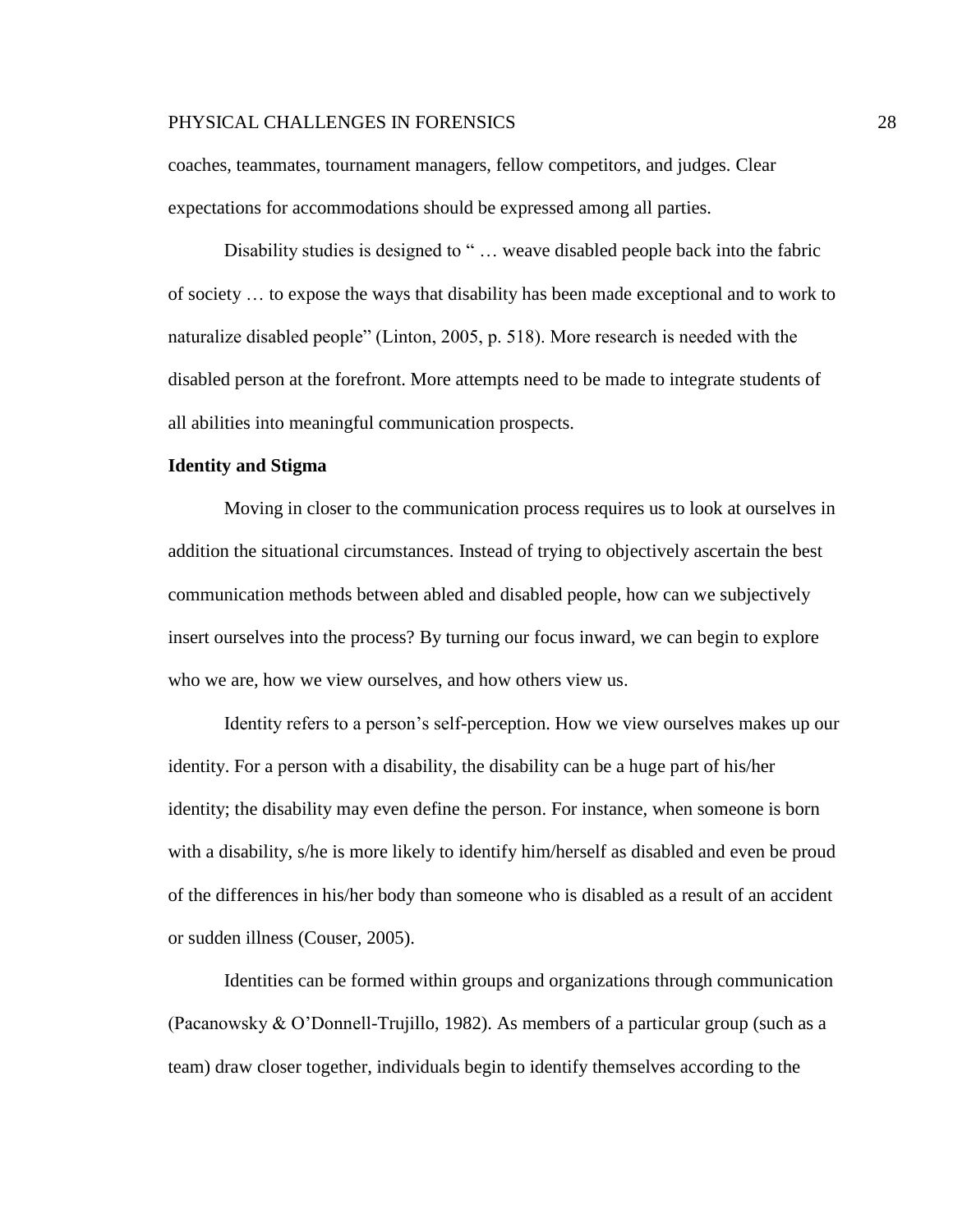attributers of the group. An identity can be formed within a group's culture and carried outside of the group. For instance, former speakers share how the immersion in their forensics team helped boost their confidence during the activity and later in life in a career setting (Billings, 2011). Identifying with and within a group can have a positive result, but a negative one as well. Stigma, for example, can affect an individual and a group with which the individual is associated.

Goffman (1963) explored how stigma influences people and their identities, who people view themselves to be in the context of their own lives. A stigma is a negative perception; something deemed abnormal or socially unacceptable. A stigma is definitely attached to children with visible physical disabilities, but the visibility (a wheelchair, a walker, missing limbs) gives the child an "excuse" for special accommodations and to perform in a certain manner. When a speaker in a wheelchair enters a room, no one expects him to stand or walk the way non-wheelchair-bound speakers do, for instance. When a disability is not visible, people tend to jump to conclusions and make assumptions about manners and behavior in general and be more negatively judgmental (Gray, 2002). Intolerance for invisible disabilities is another example of how stigma can be created and perpetuated.

However, the stigma around disability extends beyond just the disabled person. Goffman's (1963) concept of "courtesy stigma" refers to the stigma, the negative attitudes and beliefs connected with an actual or perceived abnormality, applied to people in relationships or somehow attached to individuals with physical or cognitive disabilities or variations. Entire families are affected by the disability. Whether the disability is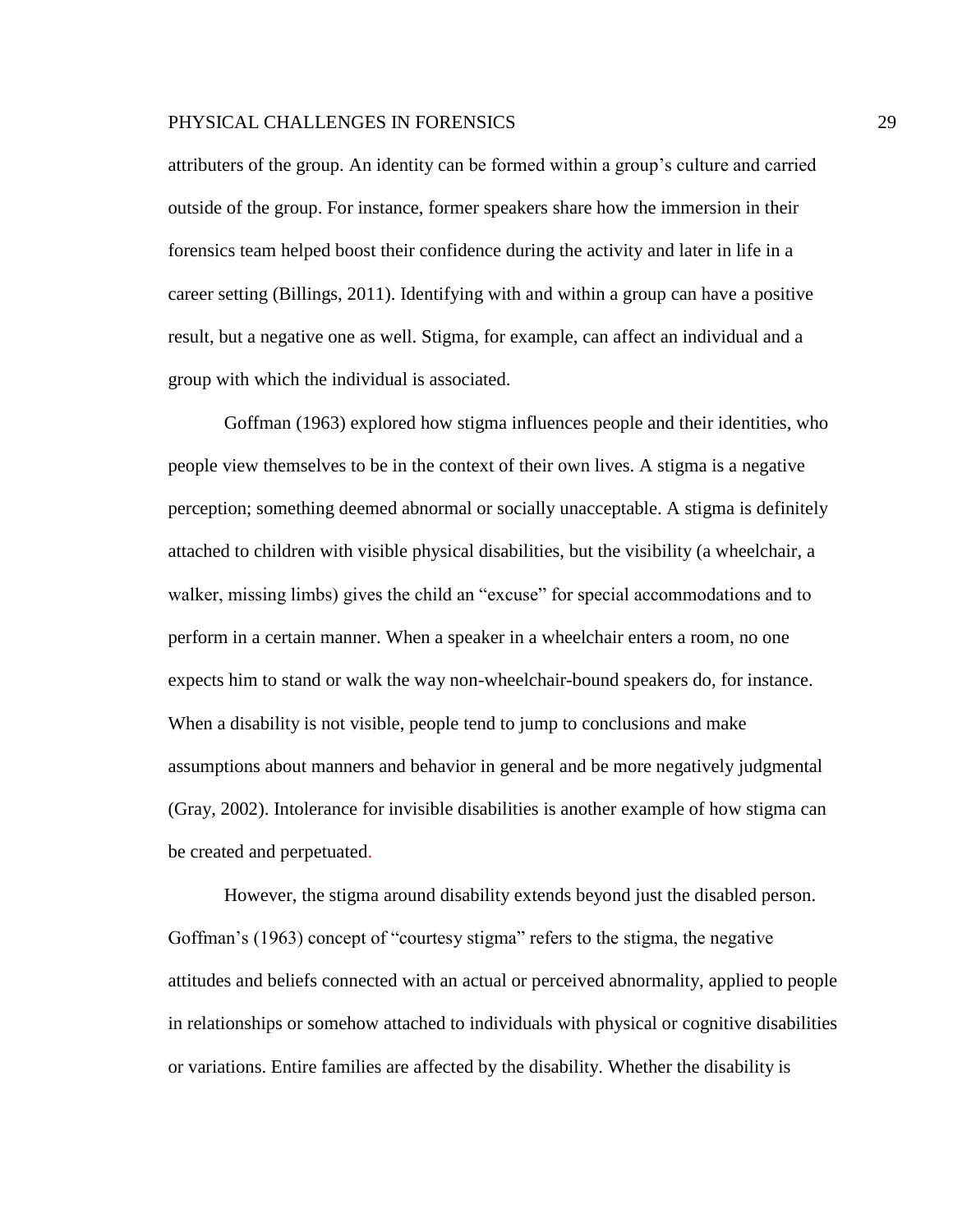cognitive or physical, visible or invisible, family structures are shaken. The families can be isolated (Cavallo, Feldman, Swaine & Meshefedjian, 2009), have intergenerational stress (Berns, 1980), be at greater risk for poor health (Dyson, 2010), receive less support from extended family and schools (Dyson, 2010), and function differently due to the high amount of stress (Dyson, 1996).

Gray (2002) touched on the topic of families and how disabilities are perceived in public settings. Gray stated mothers take on more of a courtesy stigma than fathers, and, if negative comments are made in public about a disabled child, they are more likely to be aimed at the mother than the father.Antle, Mills, Steele, Kalnim, and Rossen (2007) found disabled children experience more parental overprotection than other children. In an attempt to protect their children, most parents are, consciously or not, protecting themselves. Landsman (1998) found many mothers construct their children's stories as a narrative of hope and progress, telling how much the child has overcome and the positive outlook.

Courtesy stigma can be applied to parents of disabled children and can become a part of the parents' identities, especially mothers' **(**Dyson, 2010; Heisler & Ellis, 2008; Landsman, 1998). In a spring 2011 paper, I expounded:

Motherhood affects identity and how much a woman is changed by the act of having a baby (Heisler & Ellis, 2008). Women all over the world experience lifechanging physical and mental alterations from the moment they learn they are expecting a child. Motherhood is an all-encompassing life. Once a woman knows a child is growing inside of her, her life changes forever whether maternity was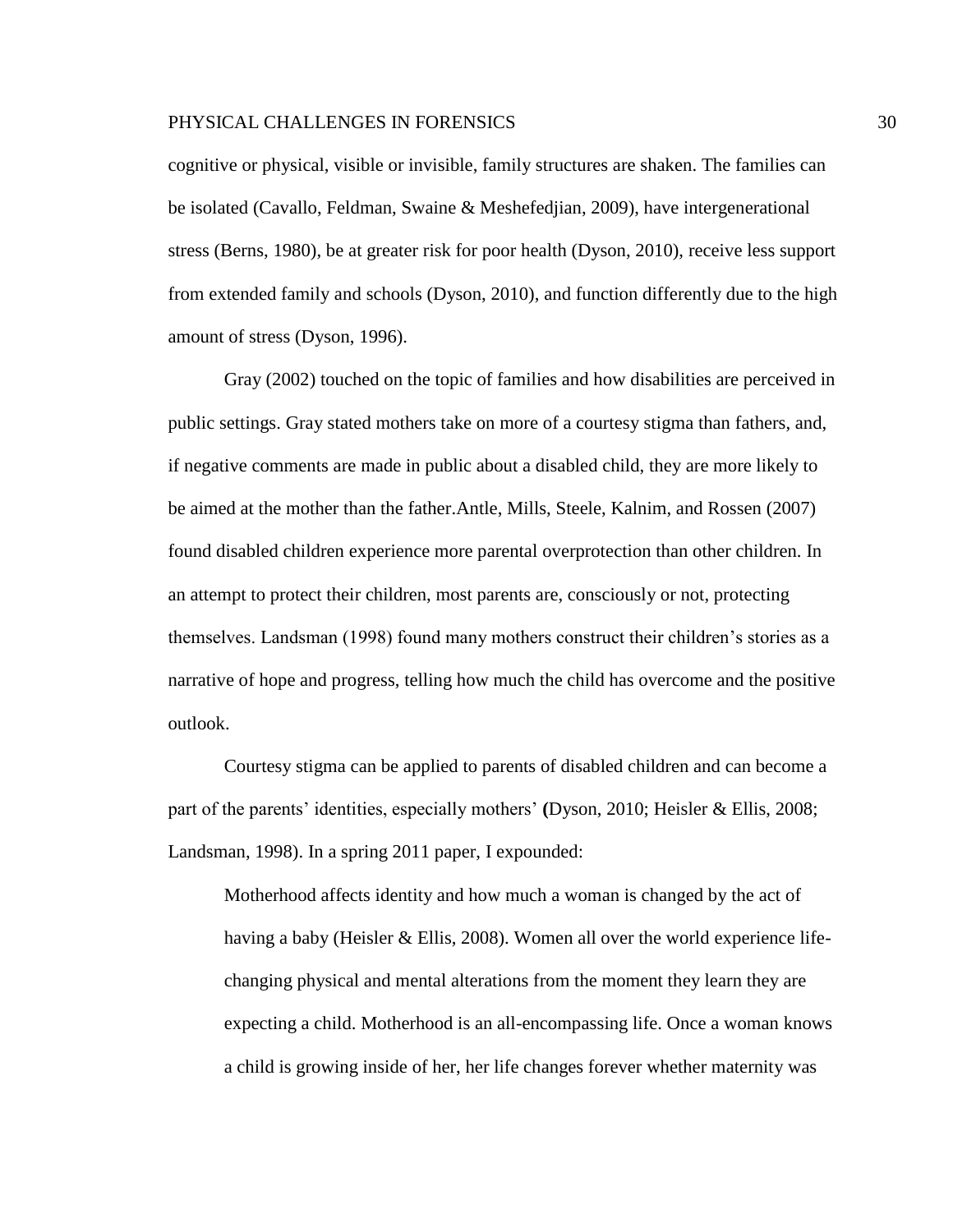planned or not. In most cases, a pregnant woman's thoughts travel to her womb countless times a day; her dreams and plans are shaped and re-shaped. This little one inside of her quickly becomes her world, and the ferocity with which she will protect it is astounding. Generally, the two are inextricably connected, drawing on each other for life and identity. (Row, p. 2)

Mothers are deeply affected by the struggles of their children and are more affected by courtesy stigma. While some studies show the effects of having a disabled child to cause an equal amount of stress on both parents, recent studies have shown mothers are more likely to have the stress interfere with their mental and physical health (Dyson, 2010).

I am firmly grounded in my identity as a mother. I accept the stigma may be placed on me because I am the mother of a physically challenged boy. Until Nat was a member of my own speech team, I had not considered how combining those identities would rattle me and send me into bouts of uncertainty. Thus when discussing disability, identity and stigma collide creating unique struggles with self-concept.

Self-concept is a deeper, more personal understanding of identity. Self-concept is how a person views his/her worth and can affect how a person thinks and behaves (Phemister  $\&$  Crewe, 2004). One can identify as a member of a winning team, for instance, but still feel as if, alone, s/he is not worthy of accolades or positive attention. Deliee (2013) stated people naturally question their existing self-concept in high school, and often the process begins to include negativity. High school can be especially difficult for people with disabilities as they compare themselves to those around them whom they perceive to be "normal." In a competitive speech setting, a tool as simple as the ballots,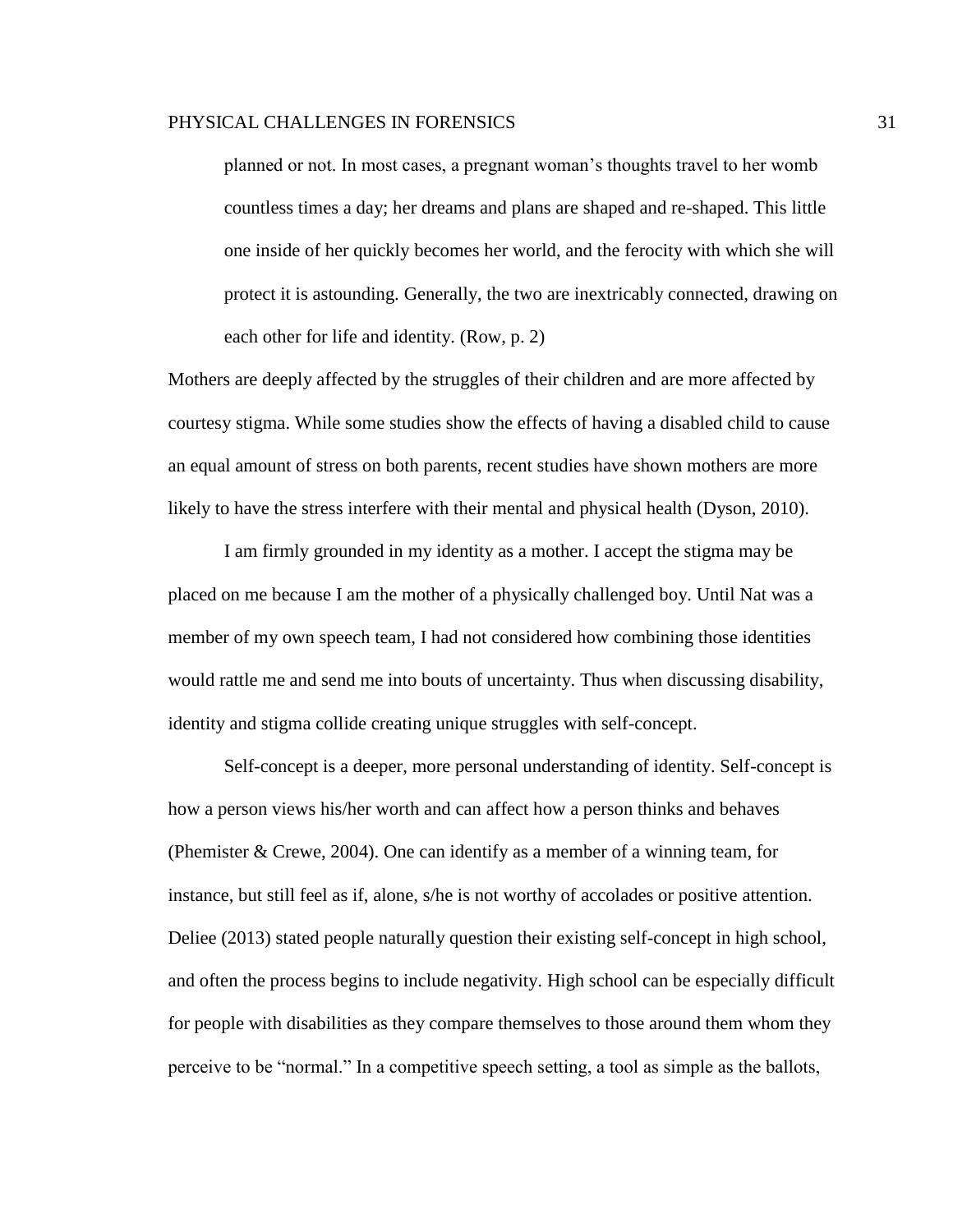the page where judges give feedback to the speakers, can help organize a speaker's selfconcept (Deliee, 2013). If concrete suggestions are made, one can see the difference from week to week as s/he tackles the suggestions and polished with practice. The successive ballots can show improvement and progress due to the student's efforts.

Theoretically, courtesy stigma can be applied to coaches and teammates of disabled speakers. The story in the introduction of my project showed the tournament manager being upset at the situation. If a tournament manager responds in a hesitant or critical manner toward accommodation requests, making requests at subsequent tournaments might be more emotionally challenging for the speaker or coach; no one wants to be viewed as an inconvenience.

Again, let's go back to my thesis' introduction. In addition to being suspicious of the boy who claimed not to be able to walk up stars, the suspicion extended to the coach who requested the key and the teammates who could have taken advantage of the access to the elevators. If the student with the disability is looked down upon or mocked by peers, his/her may struggle to include him/her in regular socialization at the meets. Soon, an identity in the speech world has been formed for the speaker and the team based on outsiders' perceptions. If the individual or the team or the coach believe and internalize the identity projected by others, the labels or negative connotations become a part of how they view themselves. Ultimately, if a speaker, coach, or team has a negative identity either perceived by others or self-imposed, the effort to advocate for and accommodate special needs students is diminished.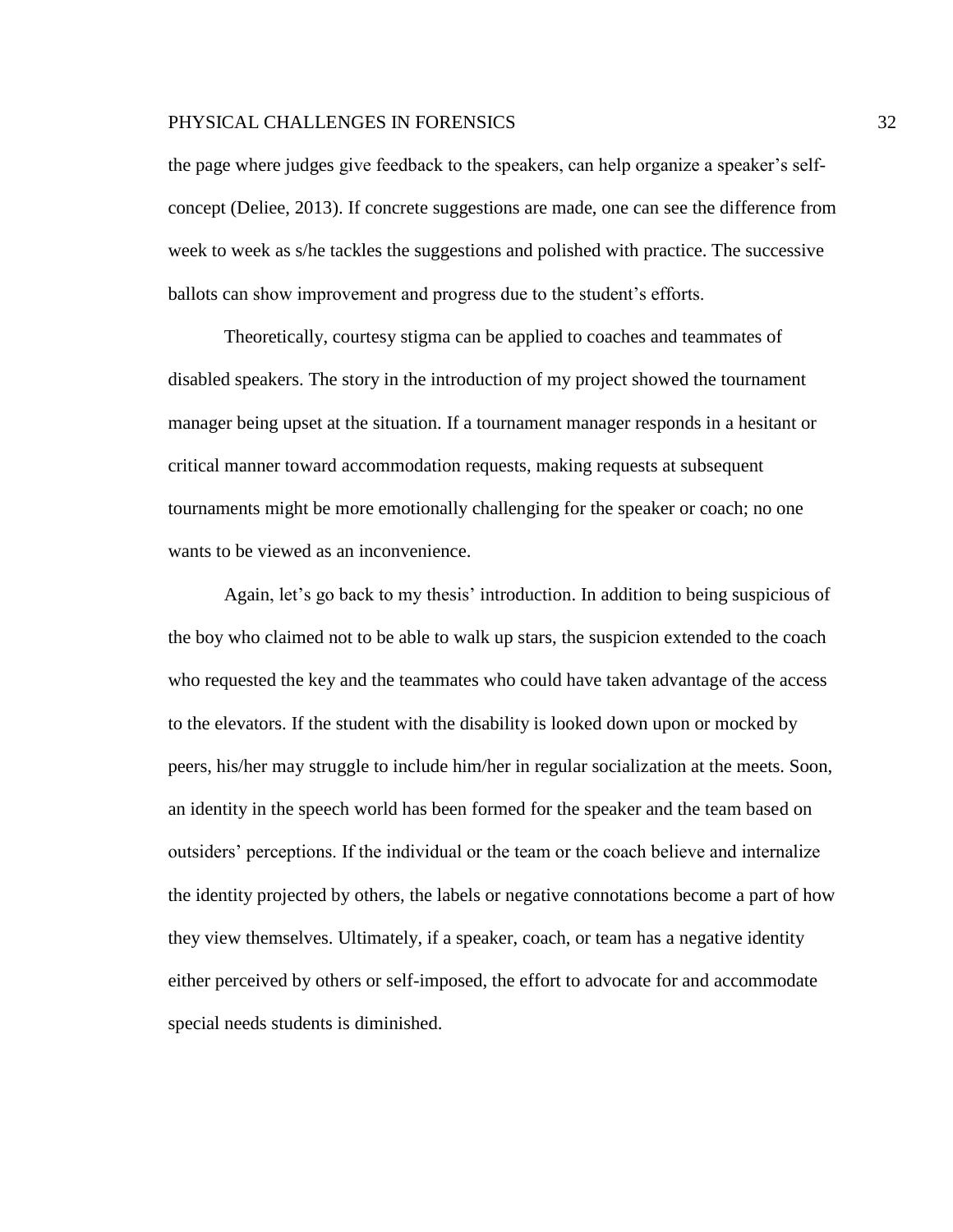Since each accommodation is individual, each speaker who needs one is likely to feel singled out. If there is a hint of uncertainty or hesitation on the part of the coach or tournament manager or even an off-handed remark made by a teammate, the disabled speaker could wrestle with feelings of inadequacy, believe s/he is causing trouble, or even believe s/he is not worth the added effort. The other possibility is the speaker would see his/her value as a part of a cohesive team and know others will do what it takes to see him/her be successful. The scenario allows the student an opportunity to boost his selfconcept and see the benefit s/he brings to the team. A positive self-esteem in areas beyond speech participation is a likely outcome.

#### **Accommodations**

In past decades, people with disabilities were kept away from public places (at home, in institutions, etc.) due to the assumption they were unable to manage the barrier of "normal" life (Lee, 2014). As years pass, society is now recognizing the need to alter the world to break down some barriers from public spaces to vehicles to summer camp programs for children with physical disabilities.

Adapting any activity to the needs of a disabled competitor is law. Several pieces of legislation in the past 50 years have shown the progression of acknowledgement of the need for accommodations for people with disabilities. Some include the Rehabilitation Act of 1973, the Education of the Handicapped Act (1975**)** and the Education for Handicapped Children Act of 1975. The laws were modified as needed became the Americans With Disabilities Act of 1990 (ADA, 1990), which is recognized as one of the greatest developments in civil rights for individuals with disabilities, and the Individuals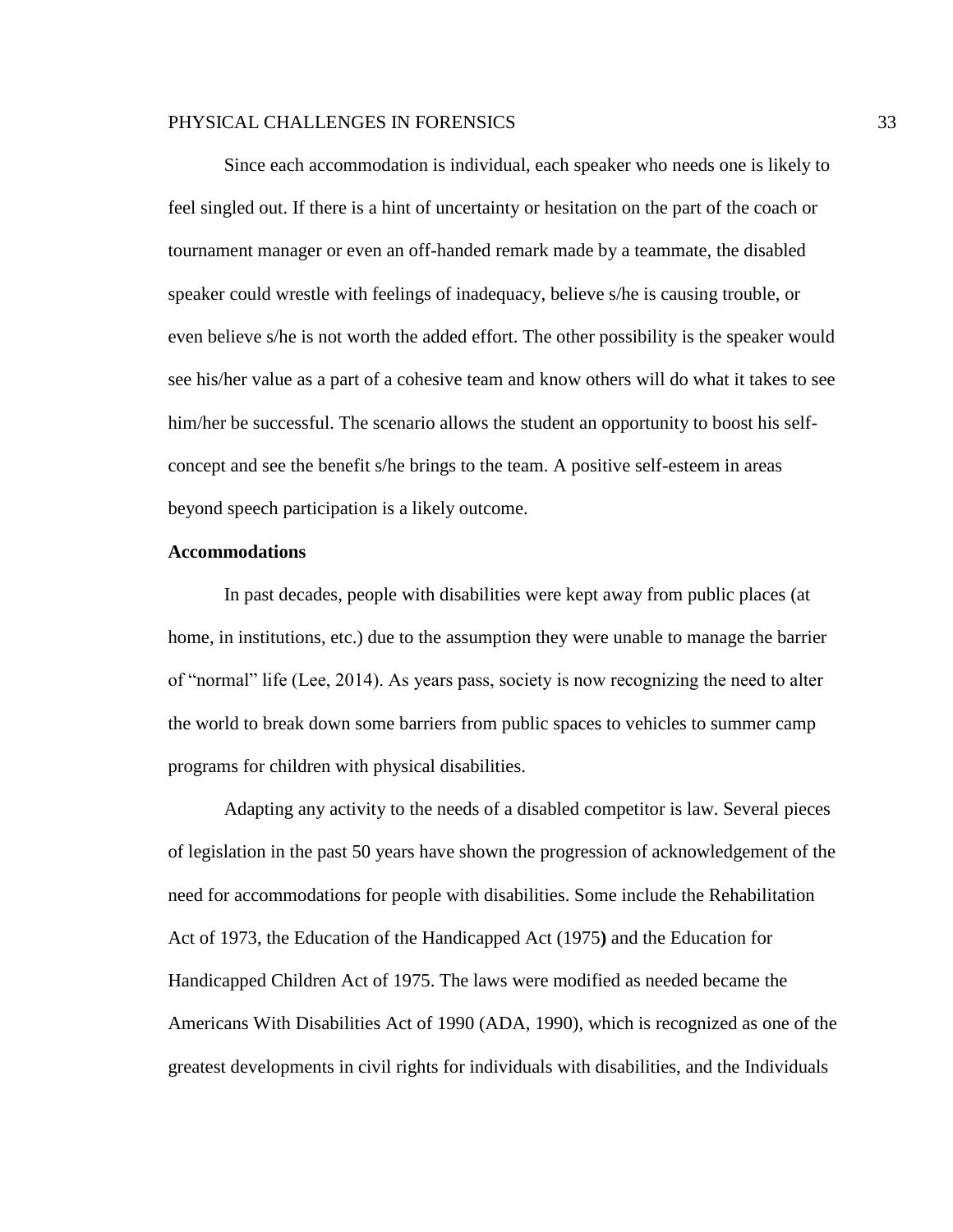With Disabilities Education Act (IDEA, 1990). In 2004, the law was altered again and currently we have the Individuals with Disabilities Education Improvement Act (IDEIA) which requires each state to have guidelines and supports in place to assure extracurricular activities are available to students with special needs. The most recent conversation starter to date is a "Dear Colleague Letter" of January 2013 sent by the United States Office for Civil Rights which clarified the need for schools to comply with the Rehabilitation Act of 1973 when offering extracurricular activities to include all students.

The students and programs need advocates to speak up for what they require, what they deserve, and what they legally should have (Dieringer & Judge, 2015). Even when the advocating is successful, finding wide acceptance of the adaptation is not easy. Twenty-five years into the implementation of the ADA, the ablebodied world can still be a daunting and often inhospitable environment (Lee, 2014).

Lee (2014) pointed out how non-disabled people take their environment for granted and are sometimes surprised to realize how inaccessible many areas of every-day life can be for others. In order to make accommodations, we must first know what exactly needs to be done. Necessary modifications vary depending on the individual, the disability, and the environment.

When the student's needs have been assessed, the accommodations can be written in an individualized education plan (IEP) for the student. An IEP is a legal school document created by the parents and the student's educational team (teachers, administrators, coaches, etc.) stating the modifications the student needs in order to be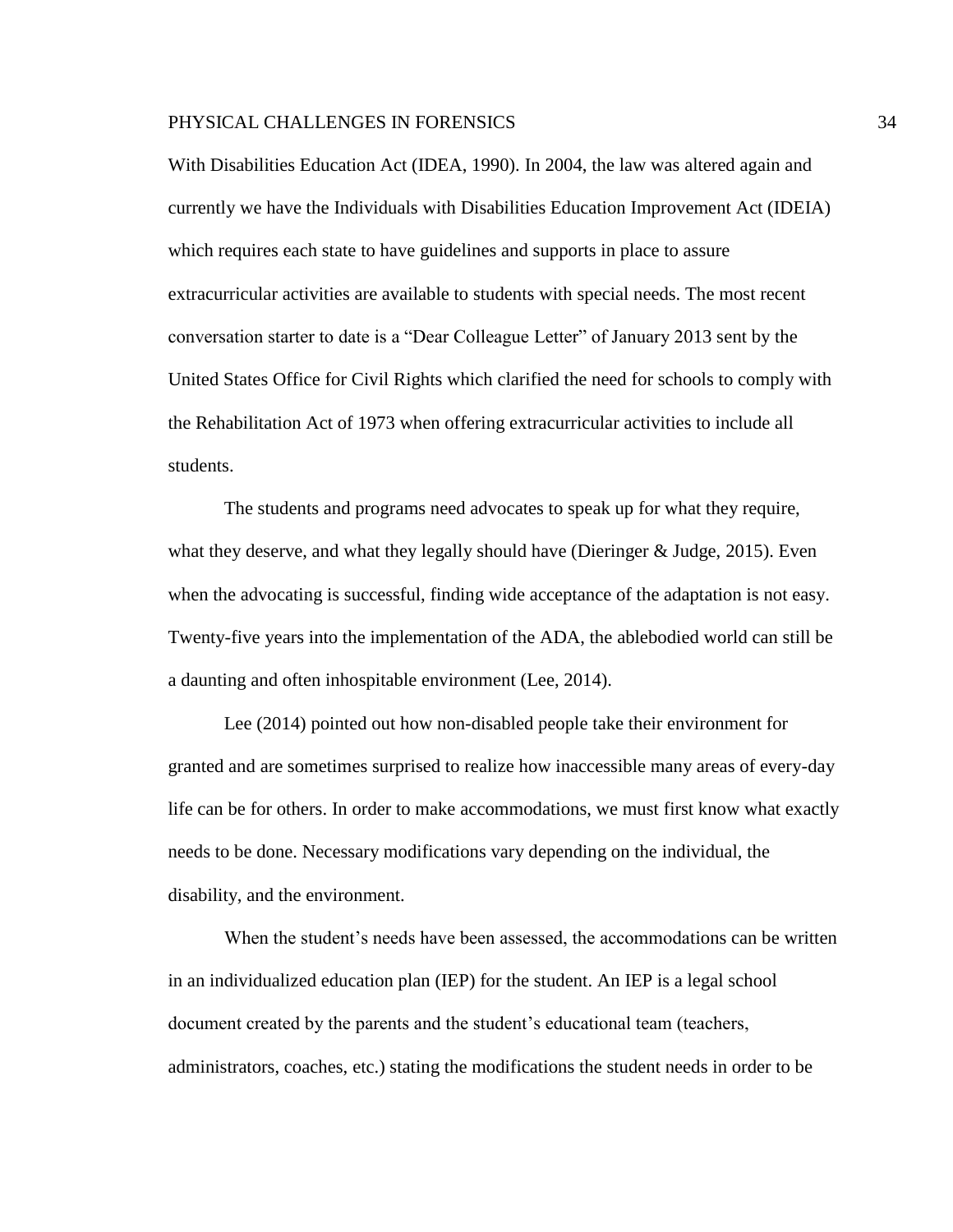supported and successful in his/her educational career. The requirements are in writing and the document binds the school by law to offer appropriate accommodations. Extracurricular activity modifications can be included in an IEP as well if the activity is deemed an essential part of the student's education (Fetter-Harrott, Steketee & Dare, 2008). Yet, few IEPs include speech.

Though federal regulations require federally-funded organizations including schools to accommodate and offer support for students with disabilities to engage in all activities, the implementation is difficult for various reasons. In fact, the choice not to offer opportunities at all is easier for many organizations. Accommodations can include transportation, wheelchair access, support staff such as school aides, and necessitate resources (financial and otherwise) a school may not have readily available. Schools are not allowed to use lack of funds as a reason for not providing equal access, so sometimes teachers and administration way find other ways of deeming the student ineligible for an activity such as grades or participation (Dieringer & Judges, 2015). Dieringer and Judges (2015) bring up the possibility of the unfairness of ineligibilities in the cases of students with learning disabilities and those who struggle with physical conditions which may directly influence current educational standards.

In the world of speech, implementation of accommodations may not be readily embraced by coaches and tournament managers. One of the reasons may be the conventional rules and norms of the activity.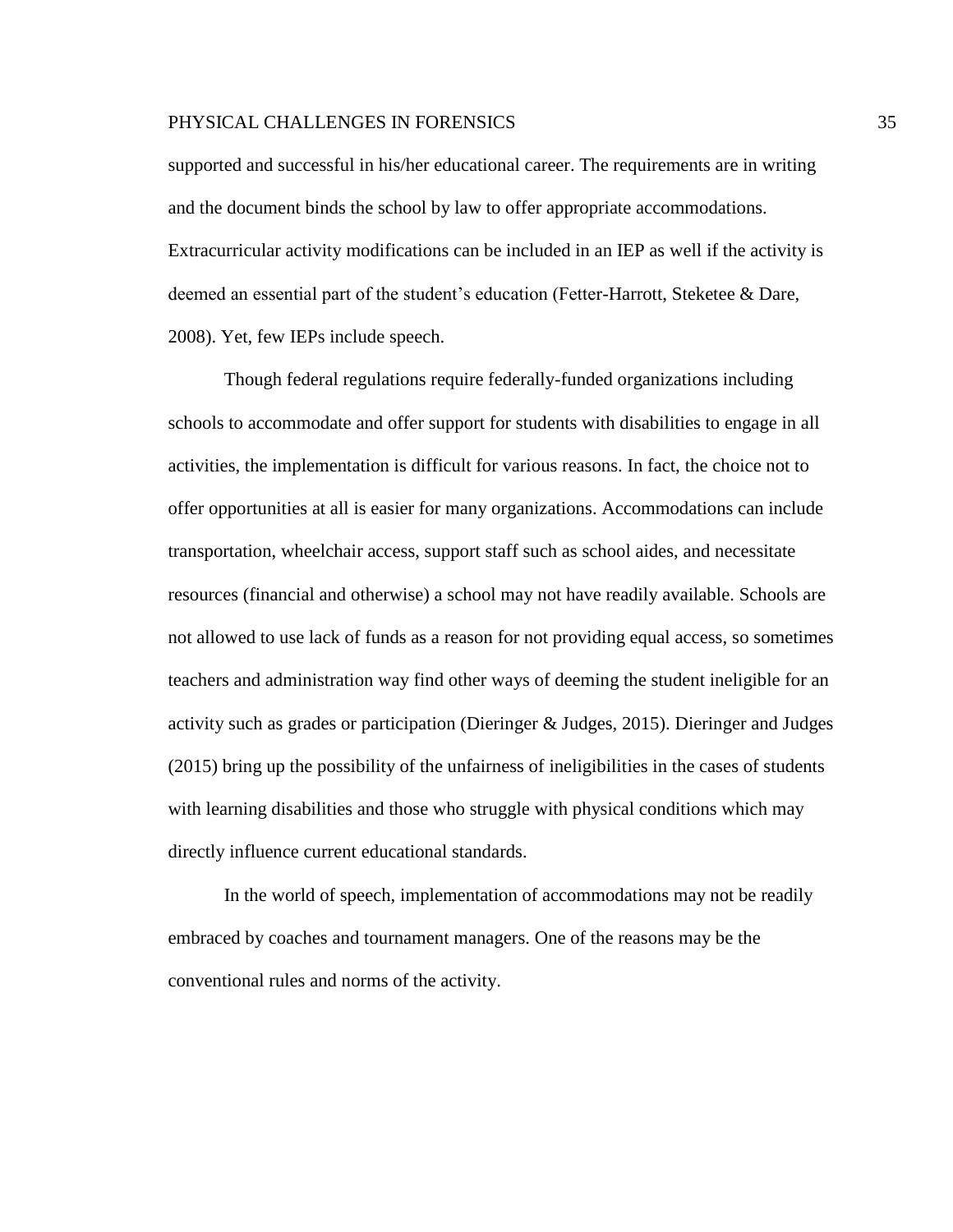#### **Inclusion Strategies in a Context of Rules and Norms**

As disability studies and legislation bring the struggle people with disabilities face into the light, society is experiencing a broader awareness of stigma and self-concept. Many are working to try to close the gap and offer more opportunities to those with disabilities. Unfortunately, little research has been done specifically on speech competitors with disabilities. Shelton and Matthews (2001) discussed invisible disabilities in the area of forensics. Shelton and Matthews argued although forensics is beginning to address issues of diversity, the focus is on gender and race, invisible disability (a physical or mental disability not obvious enough to be noticed immediately) needs to be addressed.

In recent years, empirical evidence at speech tournaments in northern Minnesota shows sexual identity coming to the forefront of diversity issues as well. Definite steps must be taken to accommodate for those with physical disabilities as well. Given the lack of discussion of disability within the context of forensics turning to other activities as a reference is helpful. Legislation requiring opportunities for inclusion in extracurricular athletics has been the topic of much discussion in recent years. Investigating how athletic activities incorporate accommodations for their special-needs students can give the speech world a work-in-progress model.

Shelton and Matthews (2001) stated our culture views health as normal and disability as unhealthy, therefore, abnormal. Matthews (1994) conducted a study reinforcing previous research where people with invisible disabilities experienced unwanted sympathy and isolation when they chose to disclose the disability. Even if a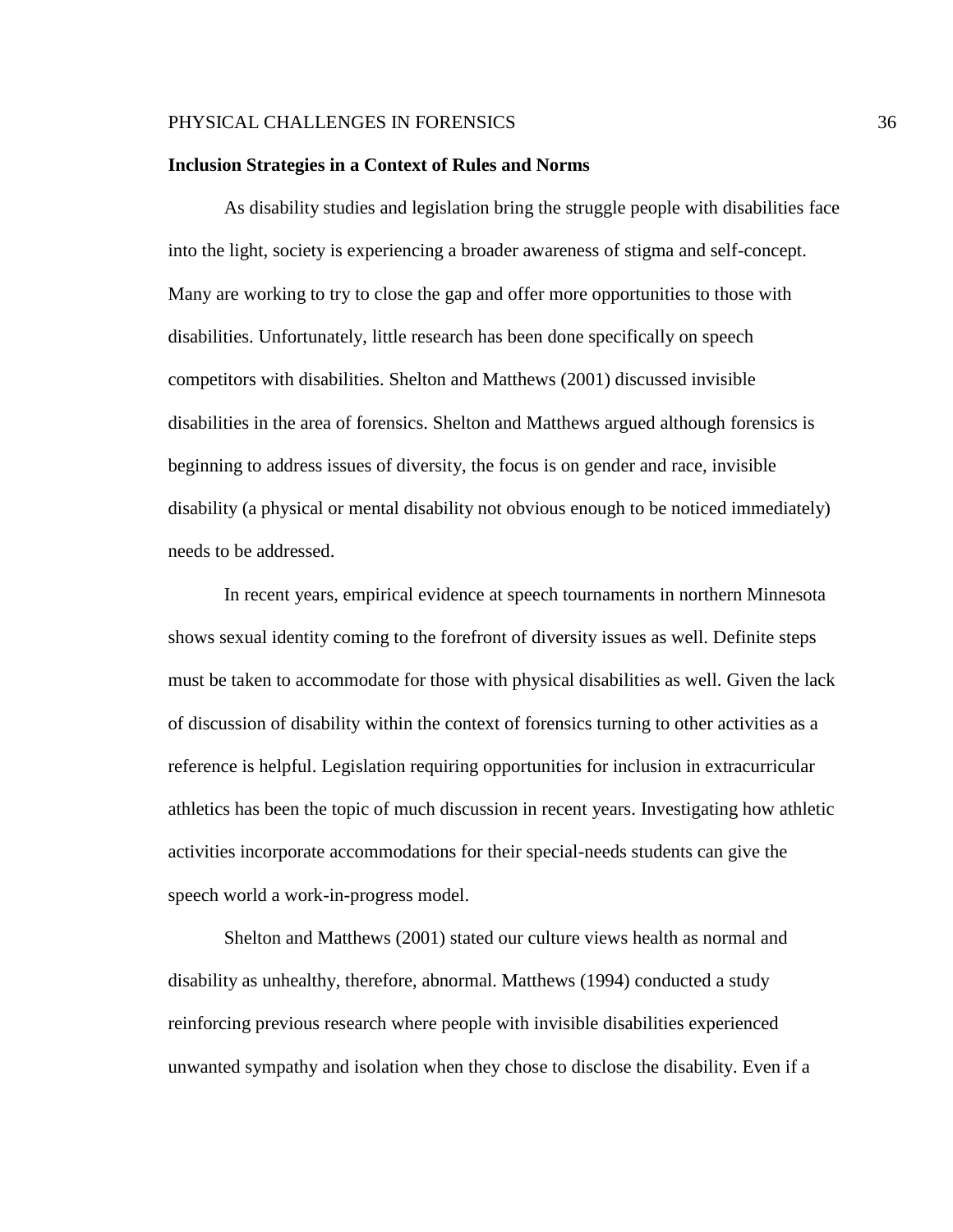disability is invisible, people who suffer from them are prone to defining their lives by them and living with daily stigma and shame (Shelton & Matthews, 2001). How can we change people's perceptions?

Shelton and Matthews (2001) suggest continued training. Teaching more on-onone communication skills to provide experiences not same-inducing can help the speakers who struggle with such disabilities learn to recreate expectations for themselves not based in negativity. My personal suggestion is to bring the issue to the forefront so we as coaches and tournament managers can pay attention to what we are doing as individuals and teams. Shelton and Matthews (2001) provide us with some of the most significant research into the topic of disabilities in forensics, yet their research is more than 15 years old. The current generation of forensics leaders need to pick up the responsibility and carry it forward.

As stated, in 2013, the Office for Civil Right, housed in the US Department of Education, issued a Dear Colleague letter to schools reinforcing the mandate to provide athletic opportunities for students with disabilities. The letter speaks specifically to athletic programs, but many of the principles can extend to other extracurricular activities as well. "The benefits of athletic programs are equally important for student with disabilities as they are for students without disabilities" (Lakowski, 2013, pp. 7-8). The statement can be applied to all activities. Dieringer and Judge's (2015) quotation even includes leisure, "Recreation and leisure activities are necessary for high quality of life for all people, including those with disabilities" (p. 87).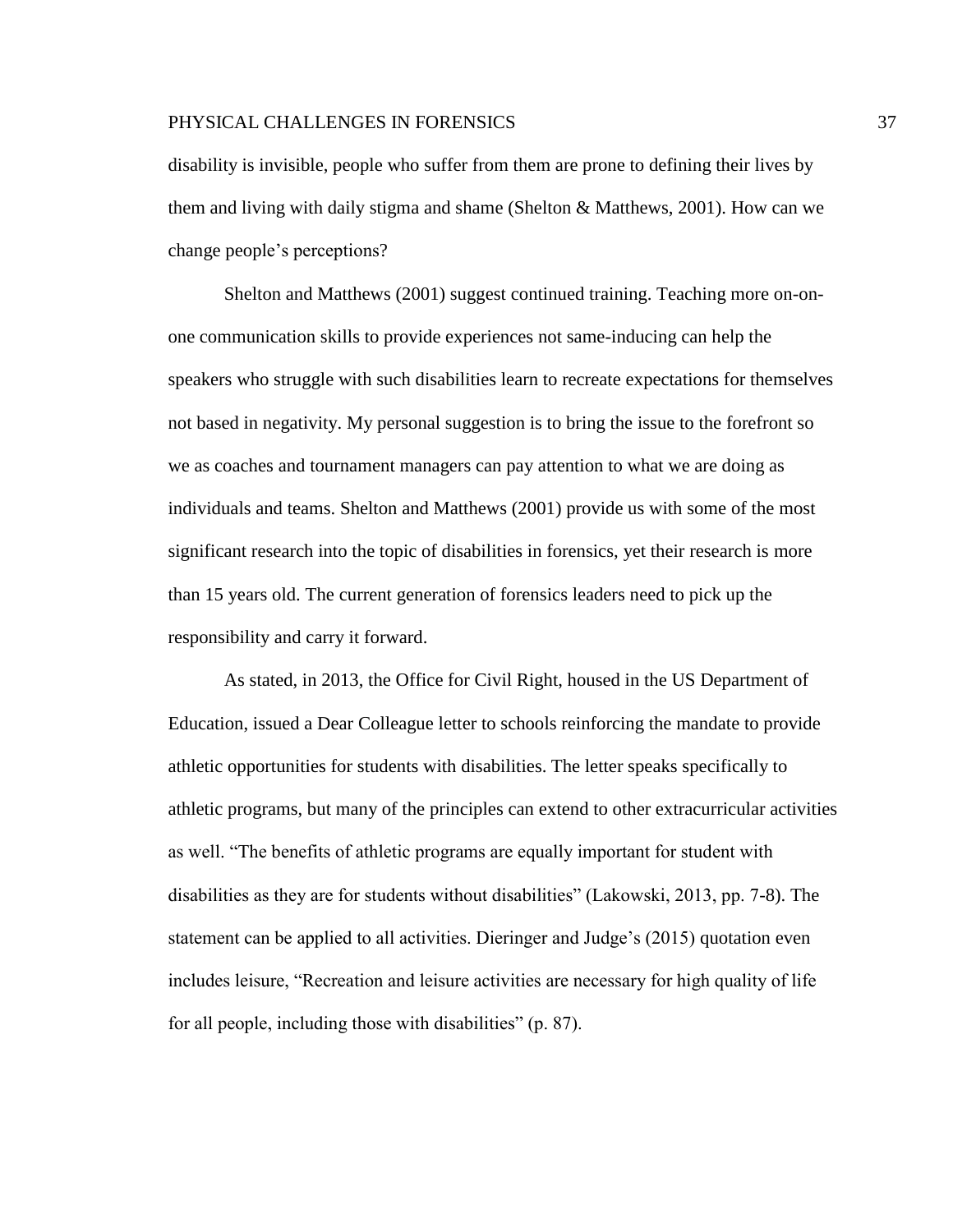Providing opportunities for inclusion is law, yet many teachers, administrators, parents and coaches do not embrace the directive and actively encourage students with disabilities to participate. Reasons include lack of funds (though Dieringer & Judge, 2015, say citing a lack of funds is not permissible when discussing this law) and other resources such as staff and equipment.

If we were to look at disabilities as a component of diversity, integration would be a non-issue. Most schools and programs strive to be diverse, but not everyone recognizes diversity to include more than age, race, religion, and sexual identity. Truly, anything making people different is a diversity (Dieringer & Porretta, 2013).

While some claim forensic competitors who cannot meet the higher standards should not be in the activity in the first place, some researchers suggest changes in the rules and curriculum may be in order (Sandahl, 2005). Sandahl (2005) discussed the performing arts by stating, "Many training techniques attempt to 'cure' the individuals of idiosyncratic postures and movement … Changes … are necessary to accommodate disabled students" (p. 623). One of the most challenging aspects of providing accommodations in the speech culture is knowing where to make the adjustments. As with many activities, speech has a set of rules that must be followed. More common, and sometimes more important, is the set of unwritten rules the speech community expects. The unwritten rules are called norms. Schools are required to provide opportunities for students with physical disabilities to engage in extracurricular activities. Rules can be followed and modified where needed, but what about the norms?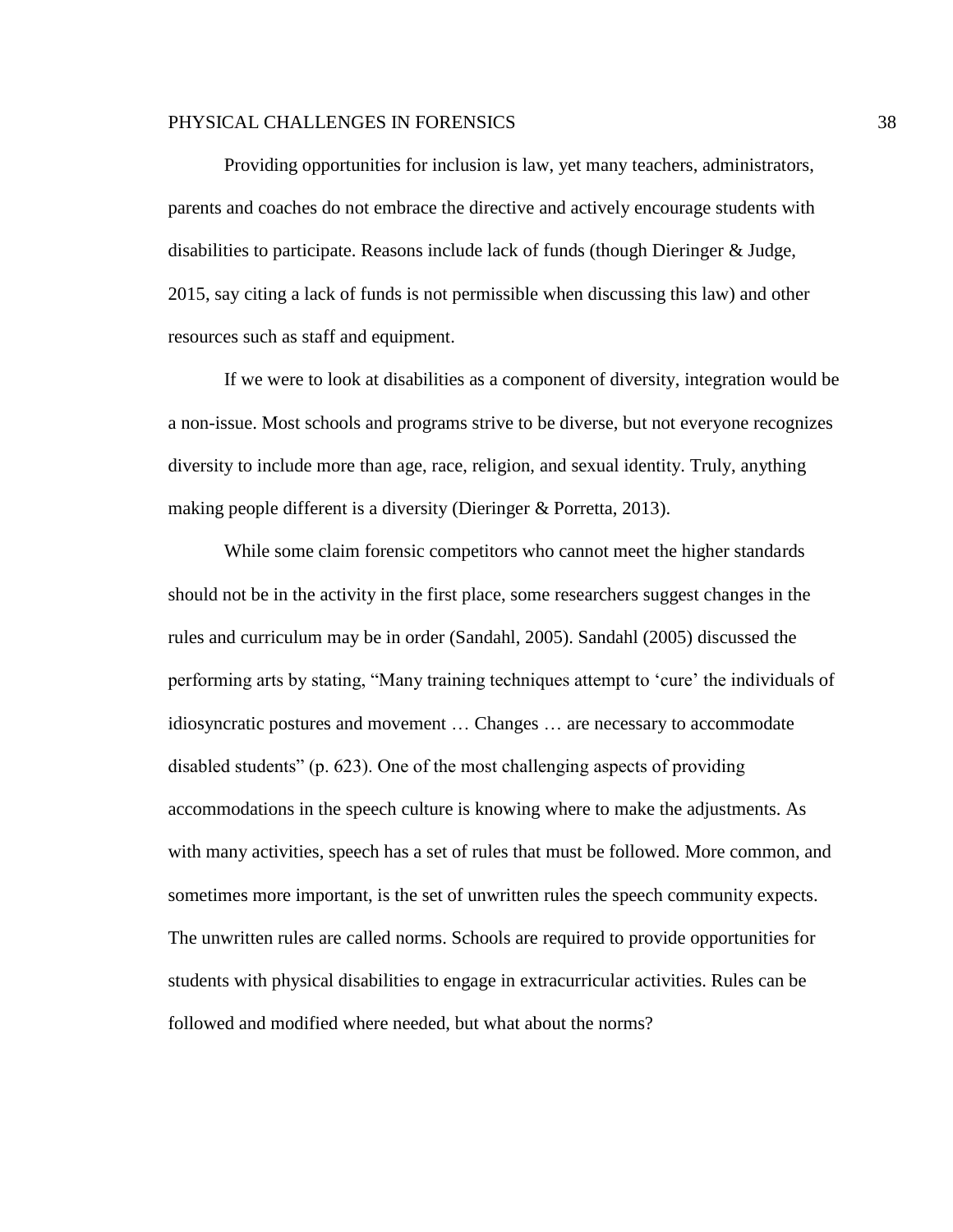Speech is a constantly changing activity (Jensen & Jensen, 2007). "Forensics is an activity with few written rules, but … many norms" (Epping & Labrie, 2005, p. 18). Paine (2005) clarified norms as, " … habits and patterns which may become so entrenched that that operate as if they were 'rules'- when in fact they are generally accepted conventions that we as members of the community are potentially able to modify in major and minor ways whenever we wish to … " (p. 80). Norms reach into every aspect of the activity and affect the way competitors speak, dress, walk into a room, relate to the judges and perform as an audience. Other examples include memorization of a speech which is not required but often used as a determinate of rank, relevancy of topic which is guided by the judge's opinion, and use of visual aids and rhetorical models which are not required but almost unthinkable to exclude in certain categories (Epping  $\&$ Labrie, 2005). The above illustrations are not written rules, but affect how a speaker may be ranked in a round and the overall tournament.

While norms can provide stability within an activity and/or a group, norms are activity specific and difficult to understand other than through trial and error and can make assimilating into the culture difficult for an individual new to the activity (Epping & Labrie, 2005). Epping and Labrie (2005) use "You Did What?!?" as the first portion of the title of an article. The punctuation is a wonderful visual of how shocking going against the grain can be. The article is not a discussion of participants who break rules in competition, but participants who do not follow the norms in competition. Explaining why some behaviors receive better ranks and positive comments than others listed directly in the rules is problematic. Once norms are established, pushing the envelope or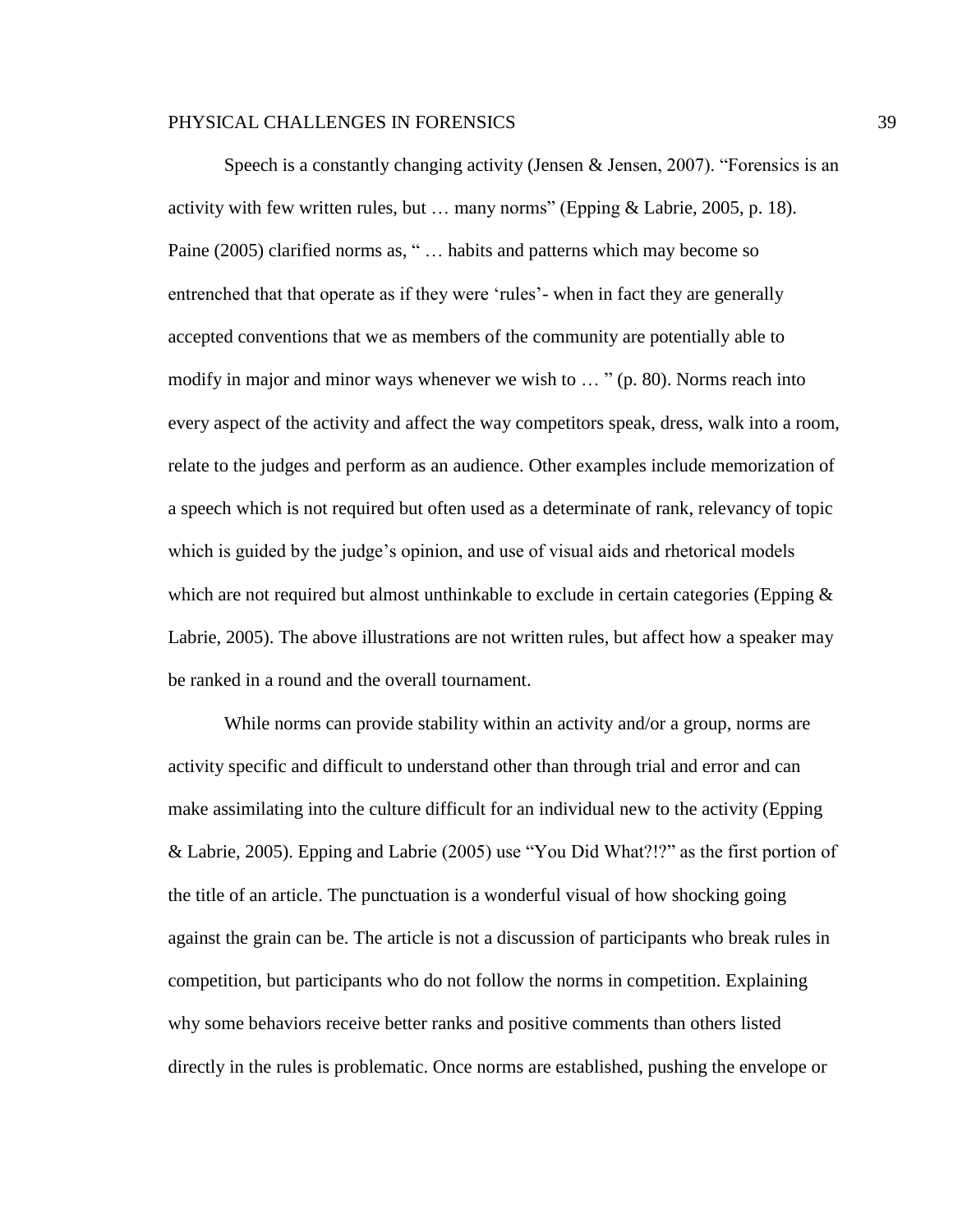trying new things is limited due to fear of disapproval of judges and lower ranks (Paine, 2005). Each year, participants try new ideas or techniques and coaches adopt new methods to train and hone speakers' skills. As the new ideas and methods evolve, so does the way the activity is viewed and judged (Epping & Labrie, 2005; Jensen & Jensen, 2007).

Unfortunately, the fear of anything new or different can negatively affect participants with physical disabilities and the necessary accommodations. If, for instance, a speaker needs to sit instead of stand due to a wheelchair confinement, movement (or lack of) may be taken into consideration when ranking. Fighting norms is a difficult prospect (Paine, 2005) even for a good cause. Paine (2005) suggested every change made to the norms be a deliberate one and for a good reason rather than just a challenge. Adapting for physically-challenged forensic competitors is adjusting a norm by a deliberate action and for a good reason. Adjusting a norm for accommodation purposes is not "pushing the envelope" in a way such as someone who is trying to shake up the system.

Offering accommodations is a necessity legally supported by the ADA. The literature in disability studies offers many theories and suggestions, but still a gap exists in the area of practical application. The acceptability of adaptation is up to us as coaches, parents, and tournament managers to set the example. The first step is to know what needs are "out there" in the forensics world. Rather than waiting for the need to be brought to our attention, we should concentrate on and anticipate what we need to do to be part of the solution. I chose to educate myself by purposely watching what my own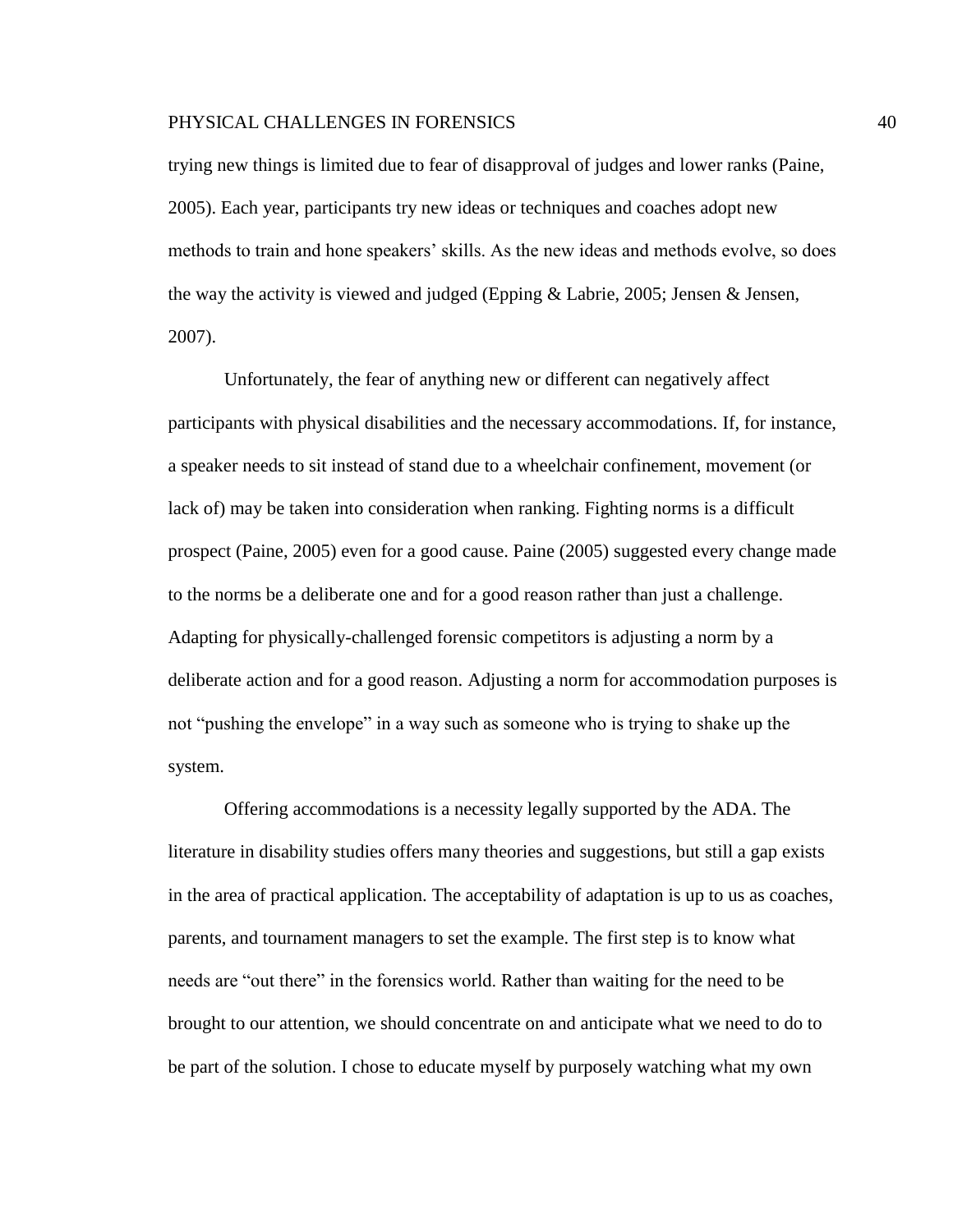son experienced. I paid attention to what requirements were necessary to make his days manageable, to whom I needed to express the requirements, and what the responses and actions were.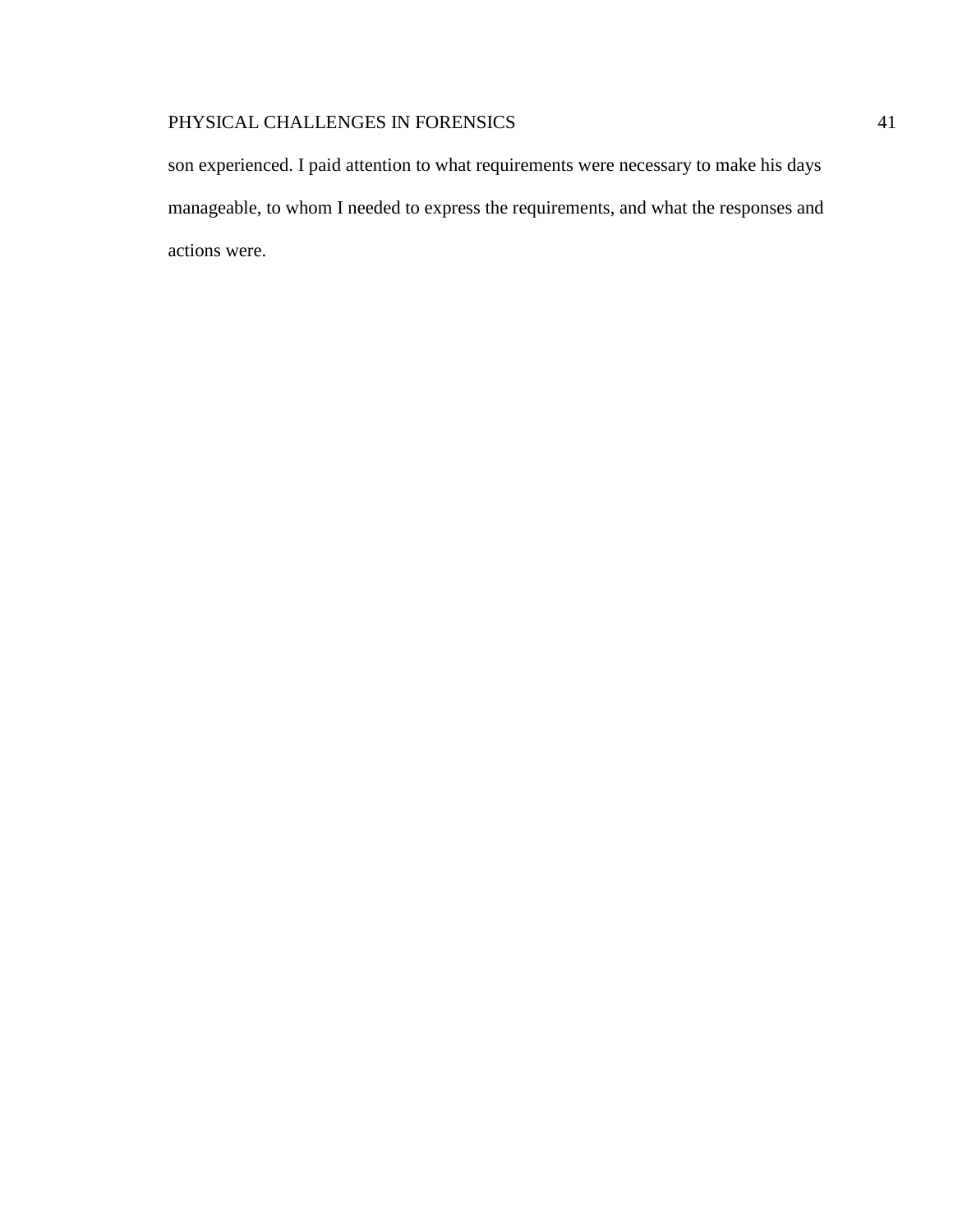#### CHAPTER THREE

#### **METHODS**

My entire thesis began with a bit of curiosity and a lot of indignation. Since I am Nat's mother and coach, I use autoethnography, a qualitative research method, to examine how to better advocate and accommodate for him and for all speakers with physical challenges. I use a narrative style which is more of a storytelling technique. While still an emerging practice, narrative is becoming a more commonly accepted method of communicating culturally-related ideas. A well-known researched field is medicine, but more areas of study, including communication and disability studies (Couser, 2005), are embracing the practice of narrative as a way to connect with readers, listeners and oneself. Discussing narrative in disability studies and looking at the benefits of the storytelling approach of autoethnography gives credence to the qualitative methods the project utilizes. The upcoming sections look at the value of employing a narrative method and the benefits of conducting research of this nature in an autoethnographic style

#### **Value of Narrative in Disability Studies**

Charon (2006) explored the use of narrative medicine which is the practice of inviting a patient to tell the story of his/her infliction rather than only supply a list of current symptoms; the story is important because the medical provider is able to look at and pull in information from other areas of the patient's life rather than focusing on merely the limited symptomatic information at hand. Through the narrative process, the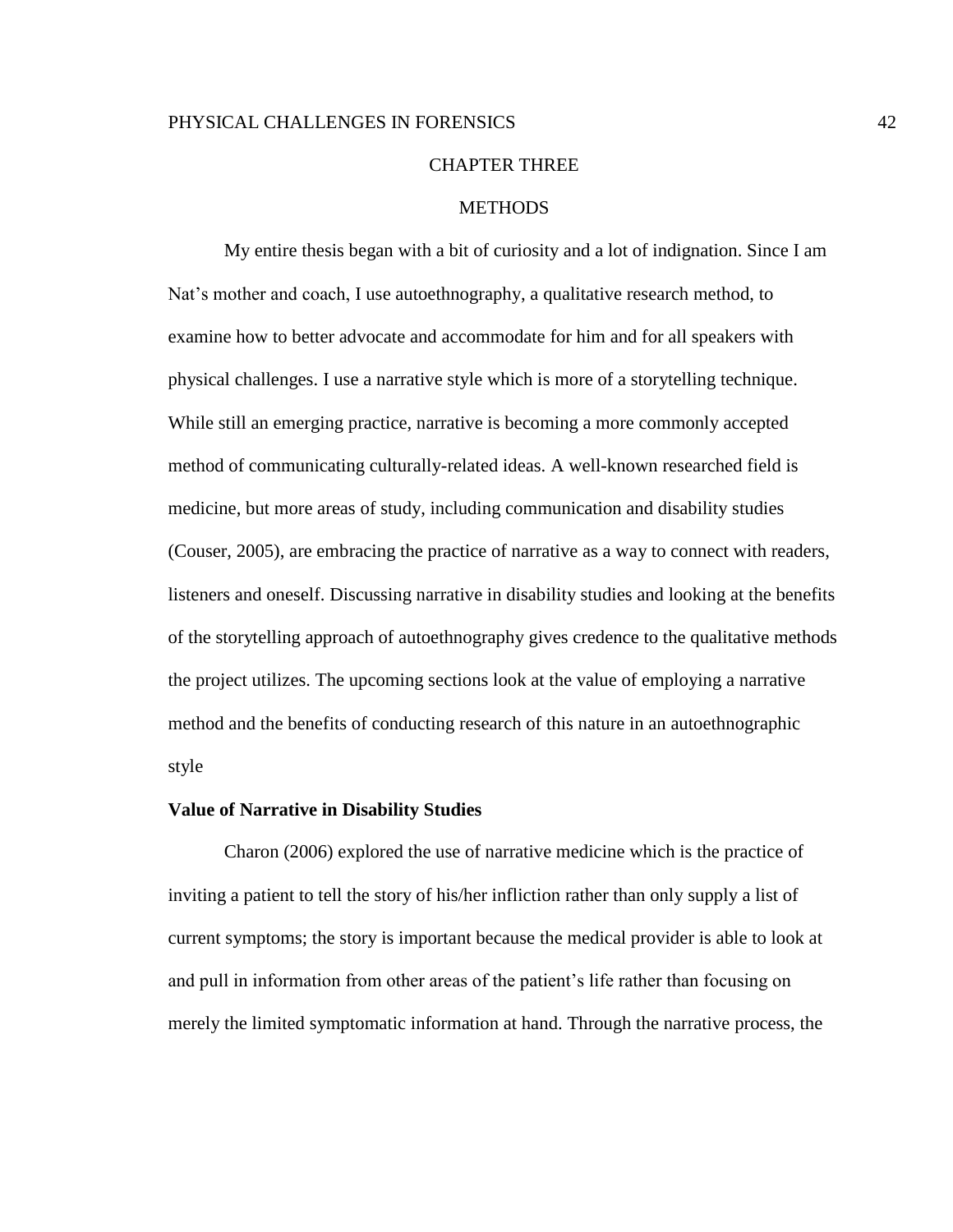patient reveals more details, stronger relationships are built between the caregiver and the patient, and medical care improves (Langellier, 2009; Rawlins, 2009; Zaner, 2009).

While Charon's (2006) narrative medicine theory is primarily used in medical fields (Lambert, Glacken & McCaron, 2011; Zaner, 2009), the concept overlaps into the field of communication (Rawlins, 2009). Communication scholars can learn from narrative medicine. By using a narrative, a scholar tells a story allowing listeners to enter and feel part of the story and includes details and intimate emotions and examines the meaning of human experience (Ellis, 1999). People need the chance to retell their lives. We get a better understanding of individuals and the events affecting their lives if we allow people to tell their stories because of the comprehensive nature of the information. To hear, for example, a knee hurts, gives basic information; to hear a patient is training for a marathon and a parent of a three-year-old supplies a new perspective possibly causing the healthcare provider to look at the patient's training regime or question how the patient carries the child, etc.

One specific narrative medical realm benefitting from narrative style of research is the study of disabilities (Rinaldi, 1996). Do and Geist (2000) wrote:

One step … is to listen to the voices of people who were born with a physical disability. Their narratives provide an opportunity to learn a great deal about the everyday processes … and we can begin to understand the significant role communication plays in either intensifying or trans-forming the debilitating selfconsciousness that restricts compassion. (pp. 53-54)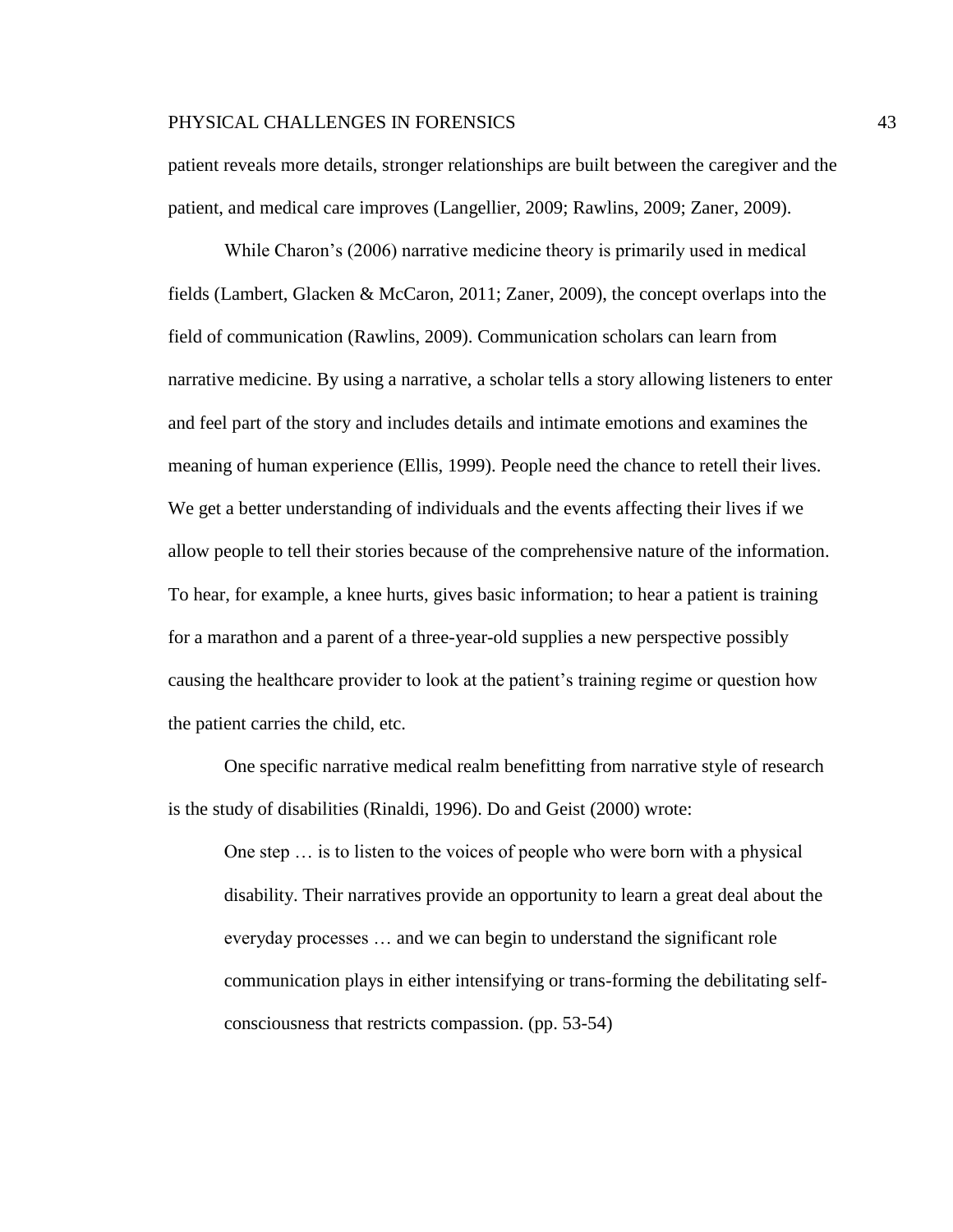The world of medicine is beginning to recognize the value of narrative. Listening to individuals with disabilities tell their own stories gives insight and a broader understanding of the person's life and world, not just a glimpse into a particular situation. Of course, the overall concept can be applied to situations other than the medical field.

Berube (2005) pointed out our society has been watching the lives of characters with disabilities unfold as stories for decades through the medium of movies. *Dumbo*, *Finding Nemo*, *Gattaca*, and the *X*-*Men* franchise include main characters whose lives are riddled with disabilities from freakishly-large ears to a deformed fin to subpar genetics to an entire universe filled with mutant DNA causing superhuman powers. The characters are protagonists, antagonists, main and supporting. We as a society are aware of characters with remarkable disabilities being triumphant and successful and strong. Each character has a story; through following their personal stories, we feel a part of their lives and grow fond of them because of who they are and grow less aware of the disability. Berube (2005) showed "real" life reflects art, "Disability is not a static condition … it has such complex relations to the conditions of narrative, because it compels us to understand … Whether the disability in question is perceptible or imperceptible … disability, too, demands a story" (p. 570).

In the context of disability studies, Couser (2005) connected the rise in personal narratives with the 1990 Americans with Disabilities Act which supposedly gives equal right to those struggling with disabilities. The passing of the legislation initiated a human rights movement focusing on disabilities. Couser (2005) stated, "Properly conceived and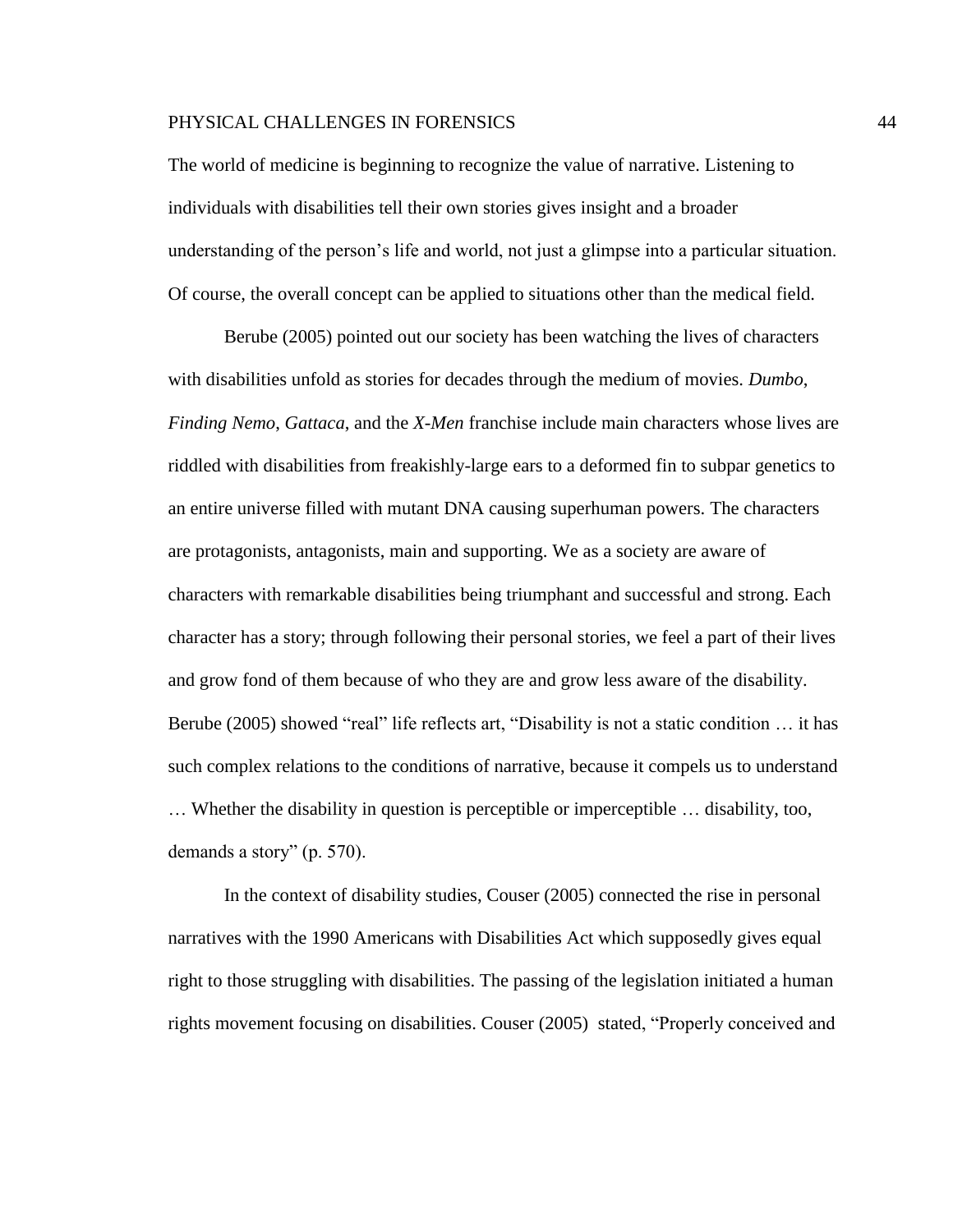carried out … narrative can provide the public with controlled access to lives that might otherwise remain opaque or exotic to them" (p. 605).

Couser (2005) postulated disability studies have largely not benefitted disabled people because they have not been able to control their own images (p. 603). Individuals with disabilities can gain control by utilizing narratives to tell their stories either through other writers or autobiographically. Communicating with others across the board through an autobiographical narrative is one way people with disabilities can communicate with others who may fall anywhere on the disability spectrum. Claiming disabilities in literature are always metaphorical denoting a deficiency or a sin, for example, does not have to be (Berube, 2015). A blind woman, for instance, can simply be blind. She does not have to represent all blind people, nor does she need to be blind to figuratively illustrate how characters do not or choose not to see outside of themselves. A personal narrative can place the person with the disability in control of the story (Couser, 2005). S/He does not need to make him/herself a hero or villain only because of the disability. The narrative can depict one's overall quality of life (Couser, 2005).

Sandahl (2005) mentioned some people with disabilities, such as herself, feel as if their entire lives are a series of performances. People are always watching and staring, and they are the audience wanting to see how the life is played out. Sandahl (2005) explained performance and disability, "I made a choice to use my disability for my own meanings, not someone else's" (p. 621). Sandahl (2005) shared her interest in women's studies, and how she was able to glean meaning for her own life from what she was learning by relying on her personal experiences and incorporating research from her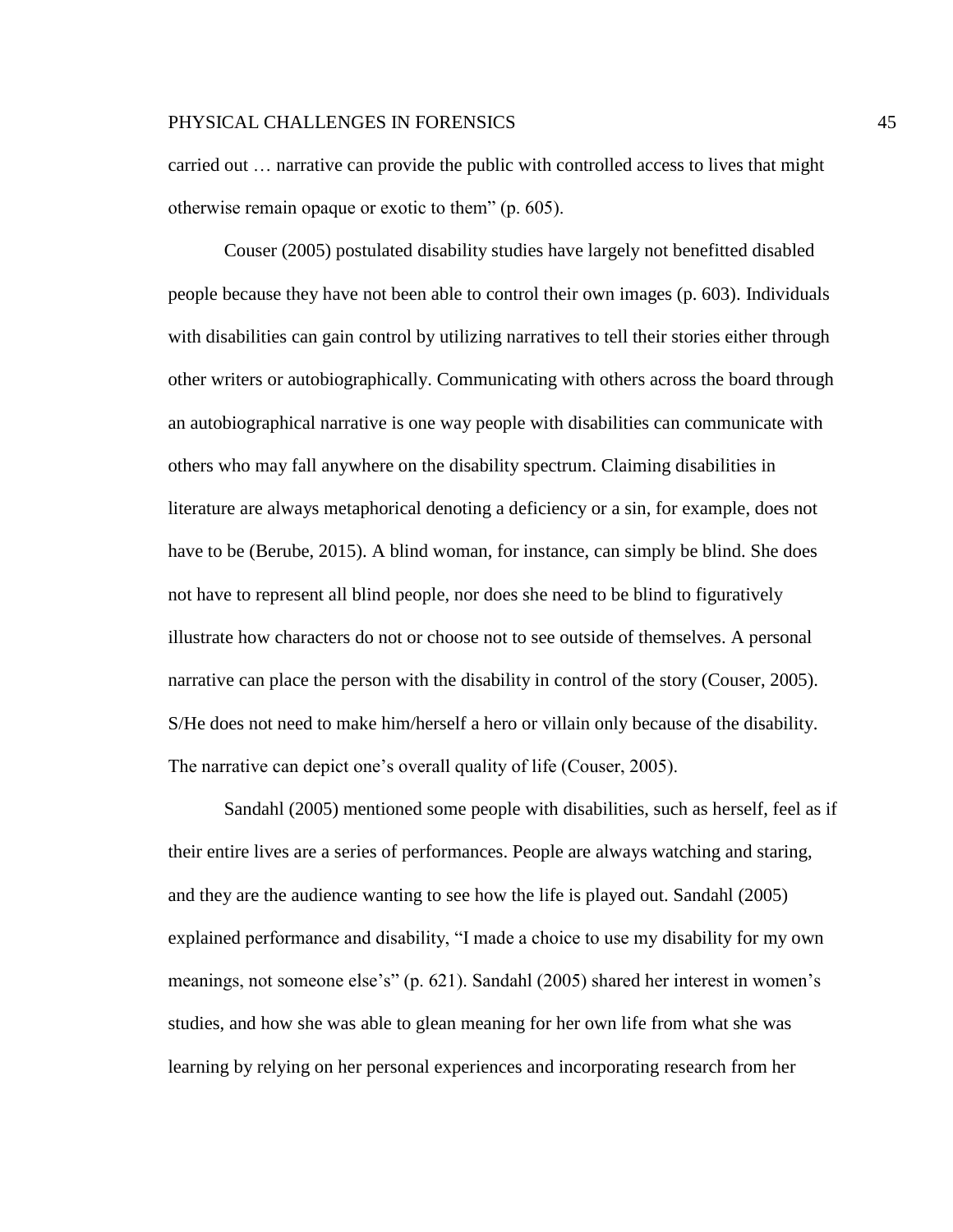studies. Narrative in the field of disability studies will not only tell the story of the persona and the disability, but the process will help the individual take charge and make meaning out of the situation.

## **Autoethnography**

Research is easier when one can explore, read, conduct research, and take in the facts him/herself. Studying a topic as personal as this requires a narrative to adequately convey my experiences and the information. Autoethnography is the best method to achieve the personal chronicling the research deserves. To research from a personalpassion perspective and use one's own life and experiences rather than study random participants to supply statistics is wrenching. I would much rather have sciences dictate how physically-challenged students are accommodated at speech meets. If I knew, for instance, each state section was expected to have a specific percentage of disabled participants, the objective information would be interesting and helpful. To be the mother of a physically-challenged child—and be his coach—is another matter altogether. As I research, I look not for numbers but for answers for myself, my son, my team, my colleagues and my activity. What can I do to help Nat? What can other coaches do to help Nat? What can we do to help physically-challenged speakers on our teams?

Since I have questions, I want answers. I do not have a ready-formed hypothesis to test or a method to prove (Strauss & Corbin, 1990). I am not interviewing people to get data to show what I believe to be true; instead I am using my personal data to begin to formulate suggestions of what speech coaches could do to strengthen the environment of forensics.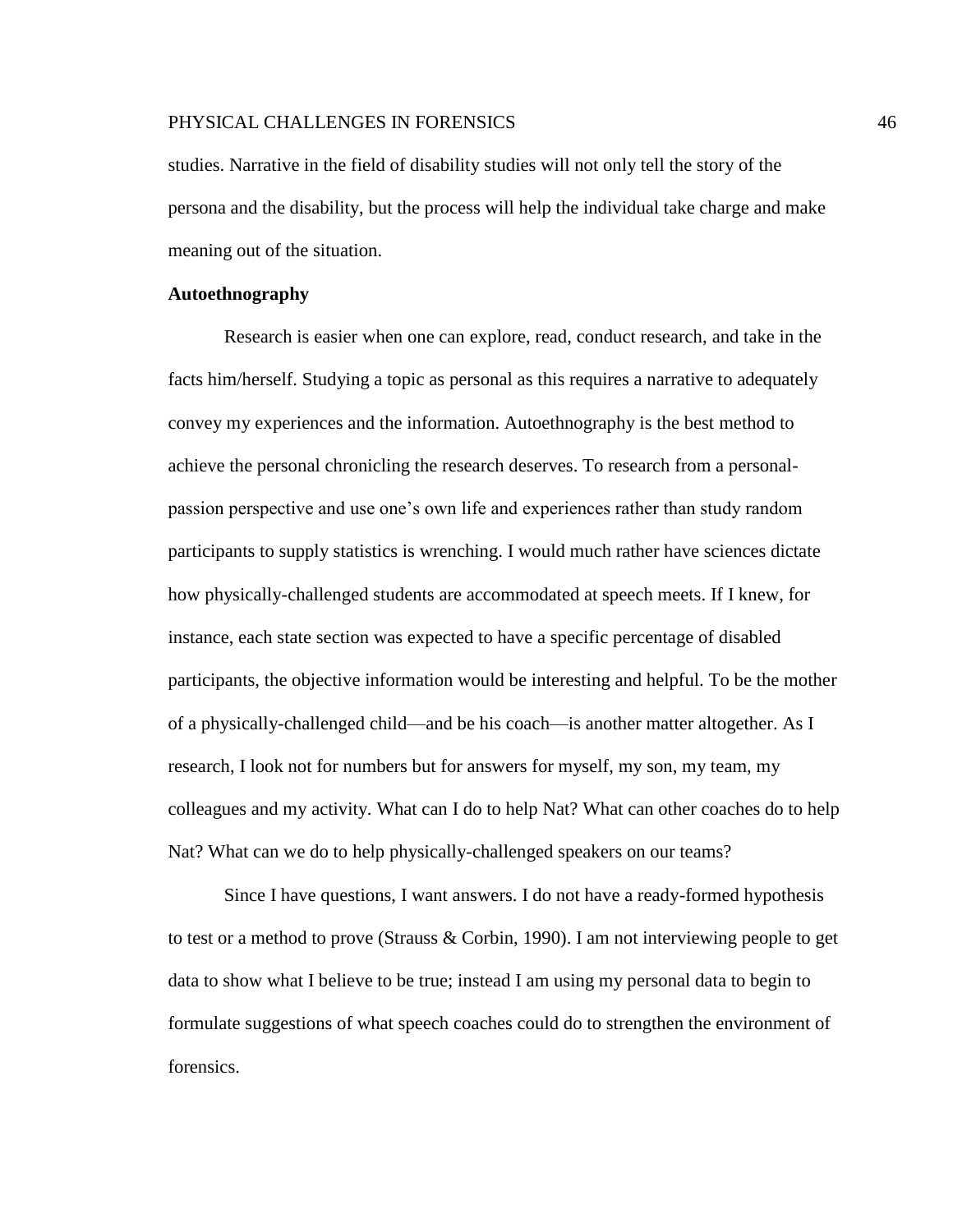When investigators get narratives of personal experiences, the results are a deeper experience for the researcher, the subjects, and any future audience or observers regarding a time of breakthrough (Ellis, 1999; Zaner, 2009). Autoethnography employs a narrative style focuses on a specific aspect of an environment (Ellis, 1999; Gingrich-Philbrook, 2005; Goodall, 2004; Grant & Zeeman, 2012; Herndl, 1991; Hess, 2011; Shuler, 2007; Tillmann, 2009). Autoethnography takes the exploration a step further into the personal reflection since the researcher makes him/herself a part of the narrative. Raab (2013) wrote, "The autoethnographic study paints a vivid picture of the researcher (self) and those he or she is studying (the participants) … the reader connects with the narrator and identifies with what he or she encounters" (p. 3). A crucial data collection method in ethnography/autoethnography is field notes. Field notes can be professionally presented or be a journal of personal thoughts and observations (Raab, 2013). When the material is collected, the best result, according to Raab (2013) is an autoethnographic piece which is " … truthful, vulnerable, evocative, and therapeutic" (p. 11).

As a qualitative method of research, autoethnography allows the researcher to become a part of the culture s/he studies. I utilize autoethnography because I am working through my own questions and discoveries as I tap into other resources. The plan is to include my own story of mothering and coaching my physically-challenged son and coaching my speech team. I will actively search for suggestions and ideas I can use in my personal situation.

More than storytelling, more than engaging an audience, autoethnography is the chance to incorporate ourselves in a dramatic, dynamic narrative meant to clarify life's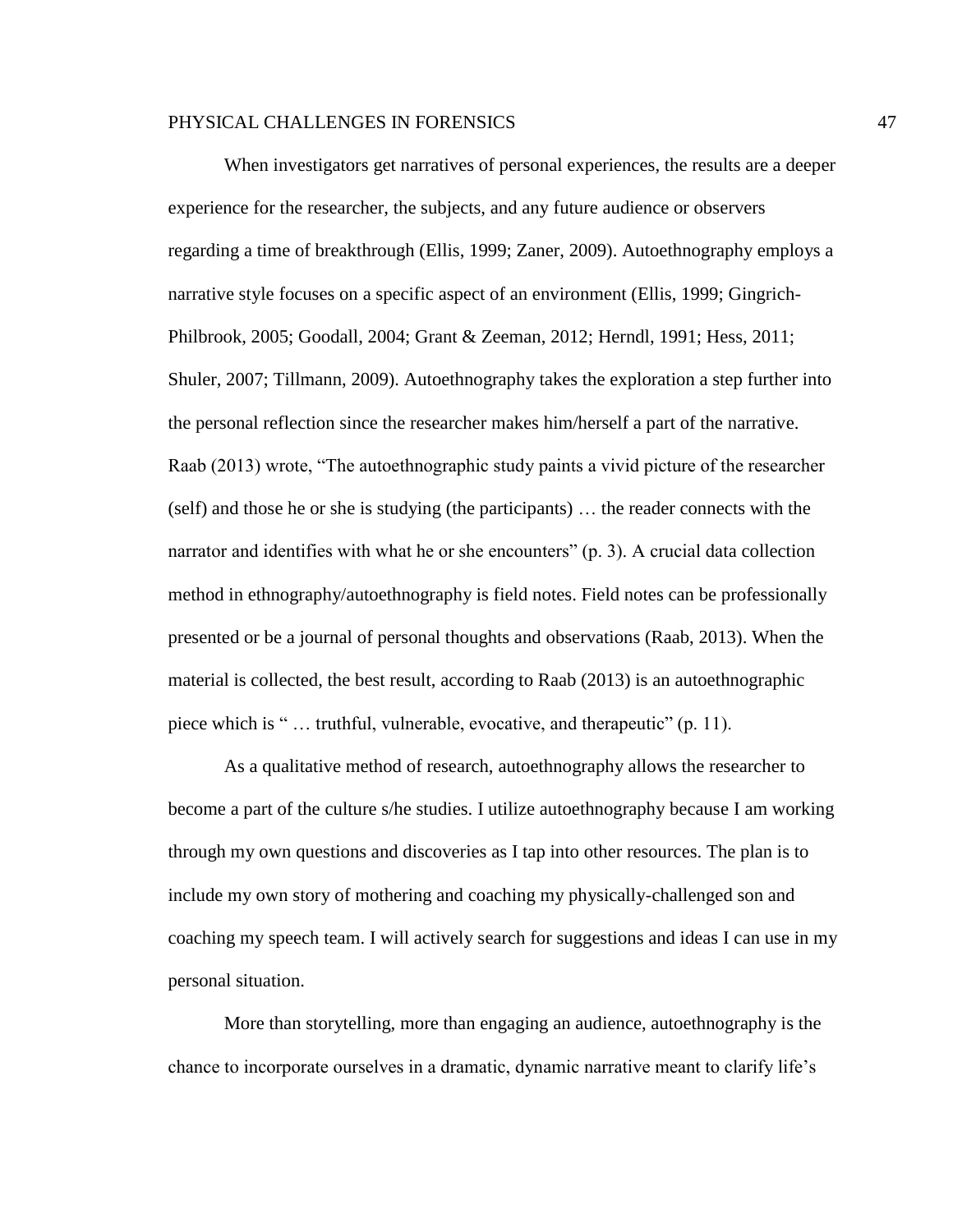situations. Autoethnography draws "... on multiple personal and group experiences" (Denzin, 2003, p. 38). I, as a mother and coach, need a personal connection with others who are in similar situations. I, as a scholar, need answers and supporting evidence. I, as researcher, need to wade through and examine and share my findings so others don't have to re-search.

Since I am the mother of a child on my team who struggles with physical challenges and needs special accommodations at most tournaments, I am more than just a member of the speech community. I am actively involved in advocating for all of my competitors who need accommodations, but I am intimately invested in the well-being of my son. Because my dual-role brings tension, I find myself concerned about how others will view my advocating and if my son will feel smothered by my over involvement or slighted by any under involvement. I find myself assessing each new scenario through the lens of my own familiarity, as do most autoethnographers (Goodall, 2004).

Research of such a personal nature is subject to bias (Ellis, 1999).

Autoethnography allows the researcher to clearly express bias and make known personal stake in the findings. While a researcher could remove him/herself from the equation, an autoethnographer does not want to. The researcher is motivated to dig into examination and actively seek out members of his/her community who will add to his/her knowledge (Reinard, 2008). Then, the researcher can take what s/he learned and weave the information into a cultural story.

Grant and Zeeman (2012) connected autoethnography as a way to create identity. Telling a story is therapeutic, and the self-reflection can help reveal identity even to one's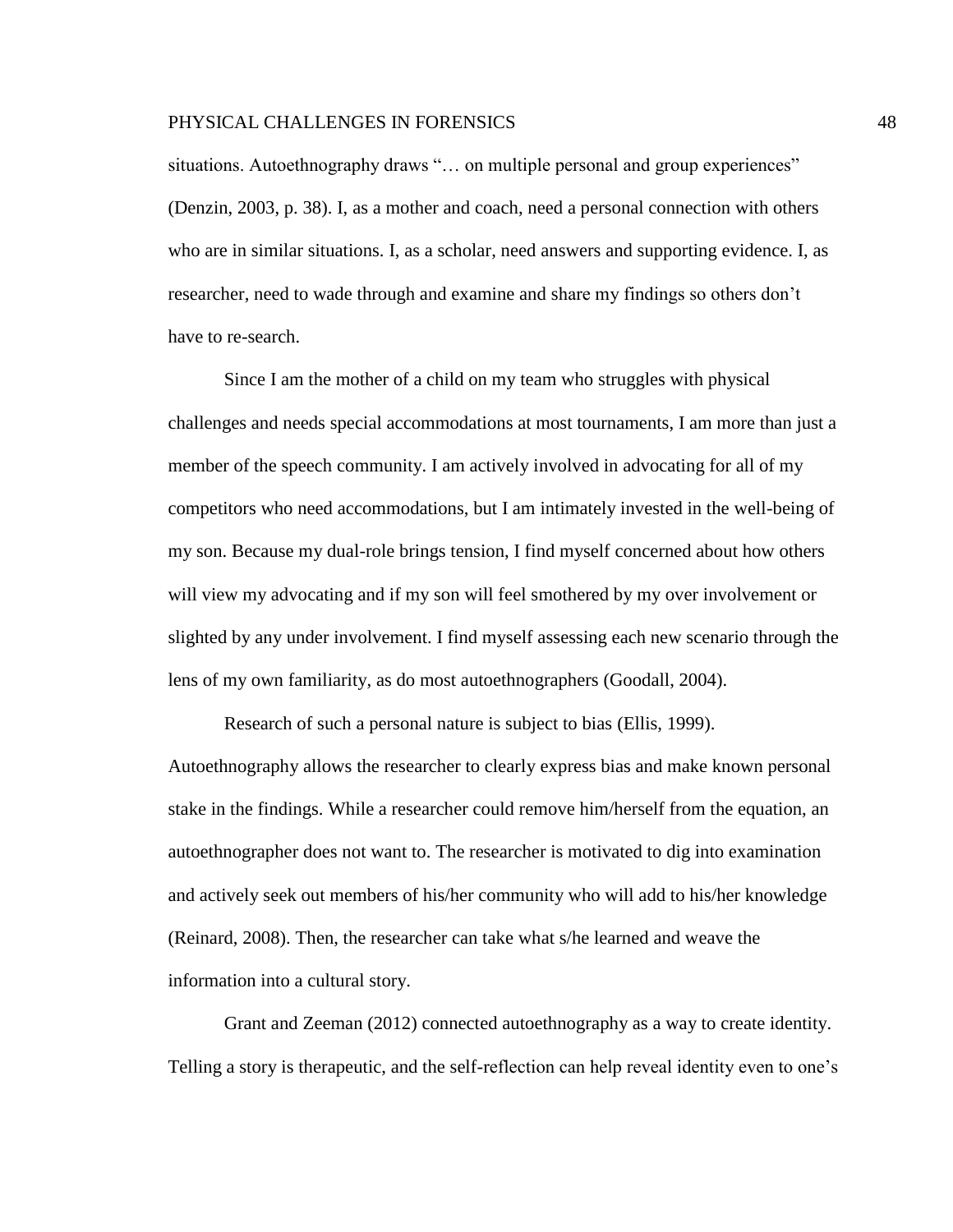self. To be able to step out of one's situation in order to put the experiences on a page offers a person the ability to see the story from a new angle. Self-reflection is possible and new insights are discovered by the researcher. Though the scholar is a participant in the story, seeing the story as a third person is enlightening. Denzin (2006) explained, "In bringing the past into the autobiographical present, I insert myself to the past and create the conditions for rewriting and hence re-experiencing it" (p. 334).

I am an autoethnographer. I am able to observe and participate in the speech community in both roles. I can place myself at the heart of the research I conduct and bring in additional stories and perspectives and circumstances. I can speak up and participate because I am more than just an accepted observer, I am a contributing member of the speech community and have a voice to raise issues and initiate discussions. Autoethnography is painful (Wall, 2008). I know my journey has been painful. Perhaps I can help by diminishing the pain for others by leading the way and providing insight.

Autoethnography allows for the sharing of narratives. As discussed earlier, narratives allow the people involved to express their identity through a unique form of communication: telling the story of their circumstances. Each encounter is a story. I am exploring my own story through the experiences—stories—of others. Even within one situation, numerous stories can emerge. In my life, the stories include my own, my son's, his brother's, those of his teammates, countless judges, tournament managers, and others who have been affected one way or another by Nat's special needs and accommodations.

I strive to offer understanding into a circumstance filled with emotion and personal investment. I am creating a public story through my personal narrative (Denzin,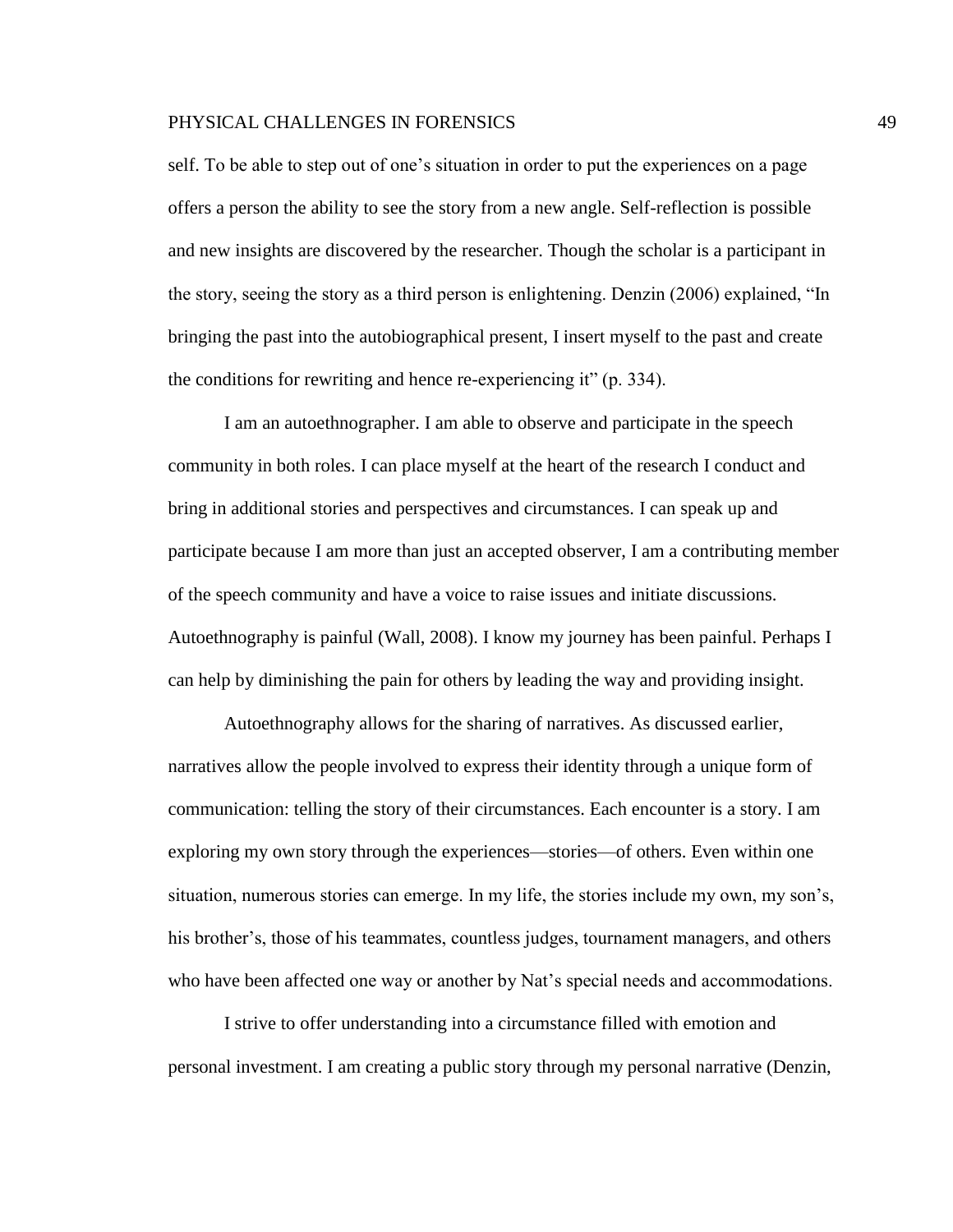2003). When parents and coaches are working with individual children who face wideranging trials every day, they—we—need more than statistics. We need to associate with others who understand our fears and have made the journey before us. The autoethnographic research is not intrusive as I am already a "native" in the speech world and the parenting-a-child-with-special-needs world. I have the advantage of taking my firsthand experiences and presenting my findings to others as a means to educate and connect and reinforce validity. Sharing my personal journey is more helpful to coaches and speakers and parents than supplying quantitative research results with percentages and numbers.

The topic is a personal one and, in autoethnography, the researcher should wish to share what s/he learns through personal examination. The information I as the researcher receive and transmit through this project will be conducted through the standpoint of a mother and varsity speech coach dealing with my own son as a member of my speech team and as an investigator.

As I participate the culture in which I am an active member and share the story of my personal journey, a comprehensive observation will emerge with ideas and strategies for deeper understanding and, ultimately, for practical solutions.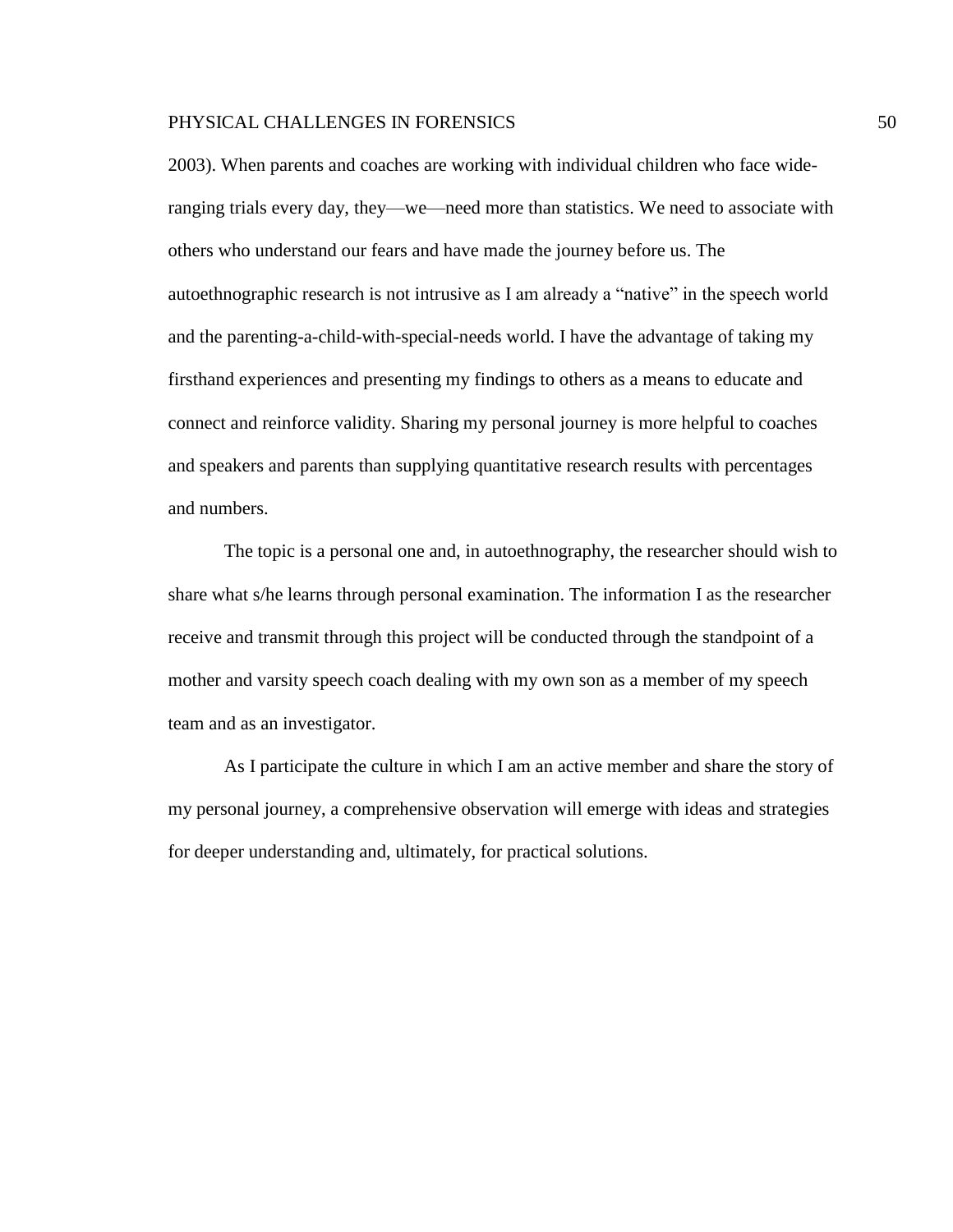#### CHAPTER FOUR

## TRUTHS MY STORY REVEALS

I have discussed disability issues with other northern Minnesota coaches and learned coaches regularly accommodate speakers with challenges comprising of vision or hearing impairment, speech impediments, behavior disorders, Tourette syndrome, and physical challenges such as those who need assistance with mobility and use leg braces, crutches, walkers or canes, and some who navigate life from a wheelchair. Numerous other speakers struggle with disabilities not as visible but real and debilitating nonetheless. We should ask several questions of ourselves as coaches and tournament managers to determine if we are offering the best accommodations to all of our students. How can we include those with physical challenges in our programs? How can we advocate for our speakers who struggle with physical challenges? How can we accommodate speakers with physical challenges? How can we be consciously aware of what to do? How do we know other questions to ask?

# **Including: How Can We Include Students with Physical Challenges in Our Programs?**

Nat was rarely invited for playdates or to friends' houses or to birthday parties or outings when he was little. This led to a life of isolation and loneliness. He wondered what was wrong with him and why people didn't like him. I was heartbroken for my little boy. One day, two mothers with sons the same age as Nat were talking about their boys getting together. One turned to me and said, "We'd invite Nat, but we don't know what to do with him. We're not sure what kind of help he needs, and we don't want the other kids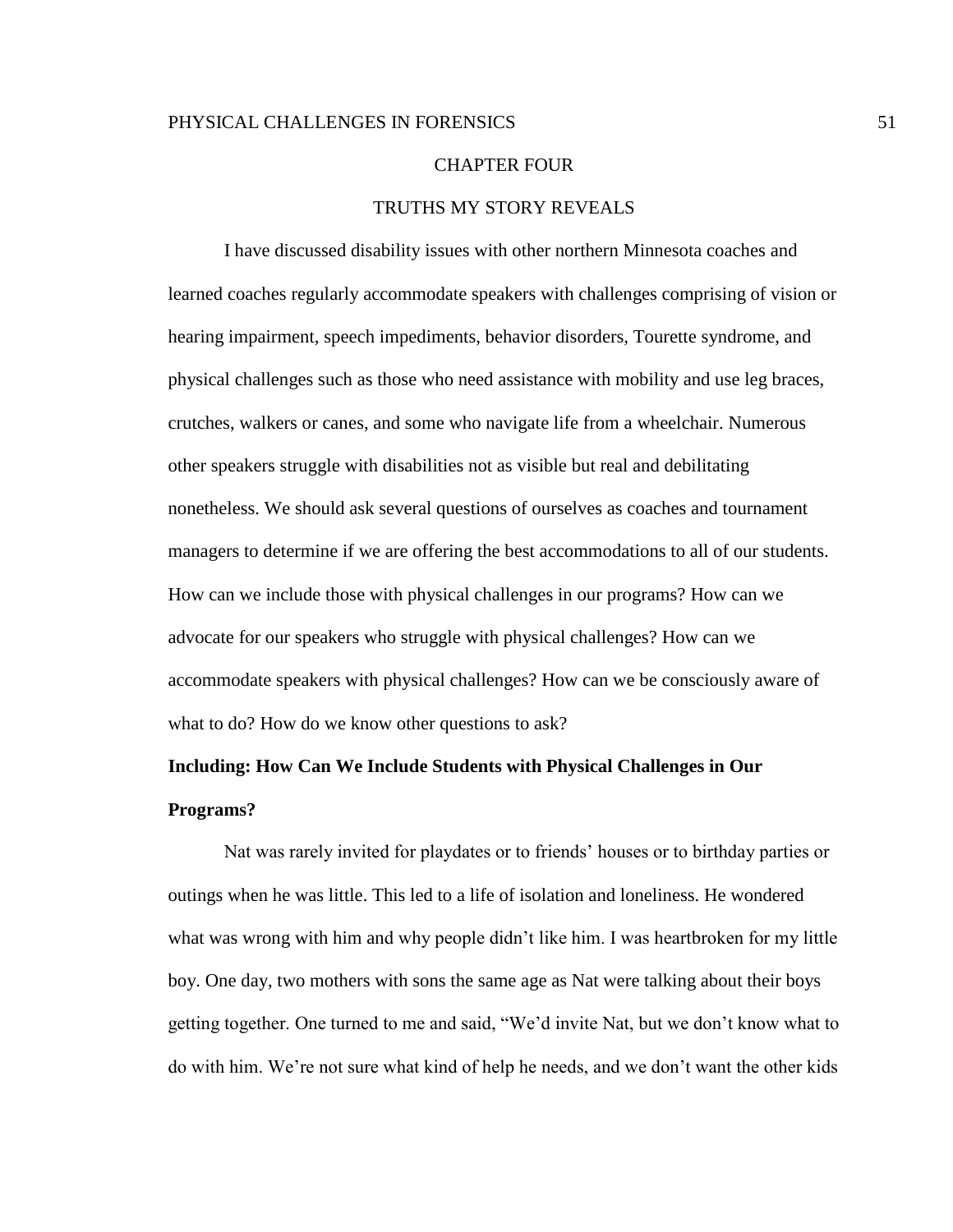running all over him." I didn't have an articulate response. I think I said the noninvitation was fine and Nat didn't really need anything special, but neither of those responses were true. The exclusion wasn't fine, and he did need more than other children his age. I would have offered to come along, but that would have set him apart even more among his peers and their parents. Instead I told myself his isolation from peers was all for the best, and I could keep an eye on him easier at home and save people the discomfort of having to worry about Nat as a guest. Looking back, my attitude was not the best idea for anyone. Other families lost out on the opportunity to relate to Nat and face the fear of not knowing how to manage an uncomfortable situation; I needed to learn to speak up, and Nat would have benefited greatly from being included.

While inclusion at the school level is different than a play date or birthday party, adults still have the dilemma of figuring out how to include children with physical disabilities in stereotypically ablebodied activities. One way to foster inclusion in extracurricular activities is to encourage children of all capabilities to participate in speech. As coaches and parents, we are the ones who can provide that opportunity; we cannot wait for advocates or spokespeople for the disabled to search us out to ask for a chance to join. We should be the ones to seek out, reach out and offer an invitation. Yet, as coaches, many of us wonder how to effectively include differently-abled students. As I observe potential speakers of varying abilities, I look at their personalities first. I mentally go through the list of speech categories and ponder where I see them fitting best. I know we may have to make some adjustments, but the thought is secondary to getting them involved. Despite my open approach, a lot of my efforts include uncertainty and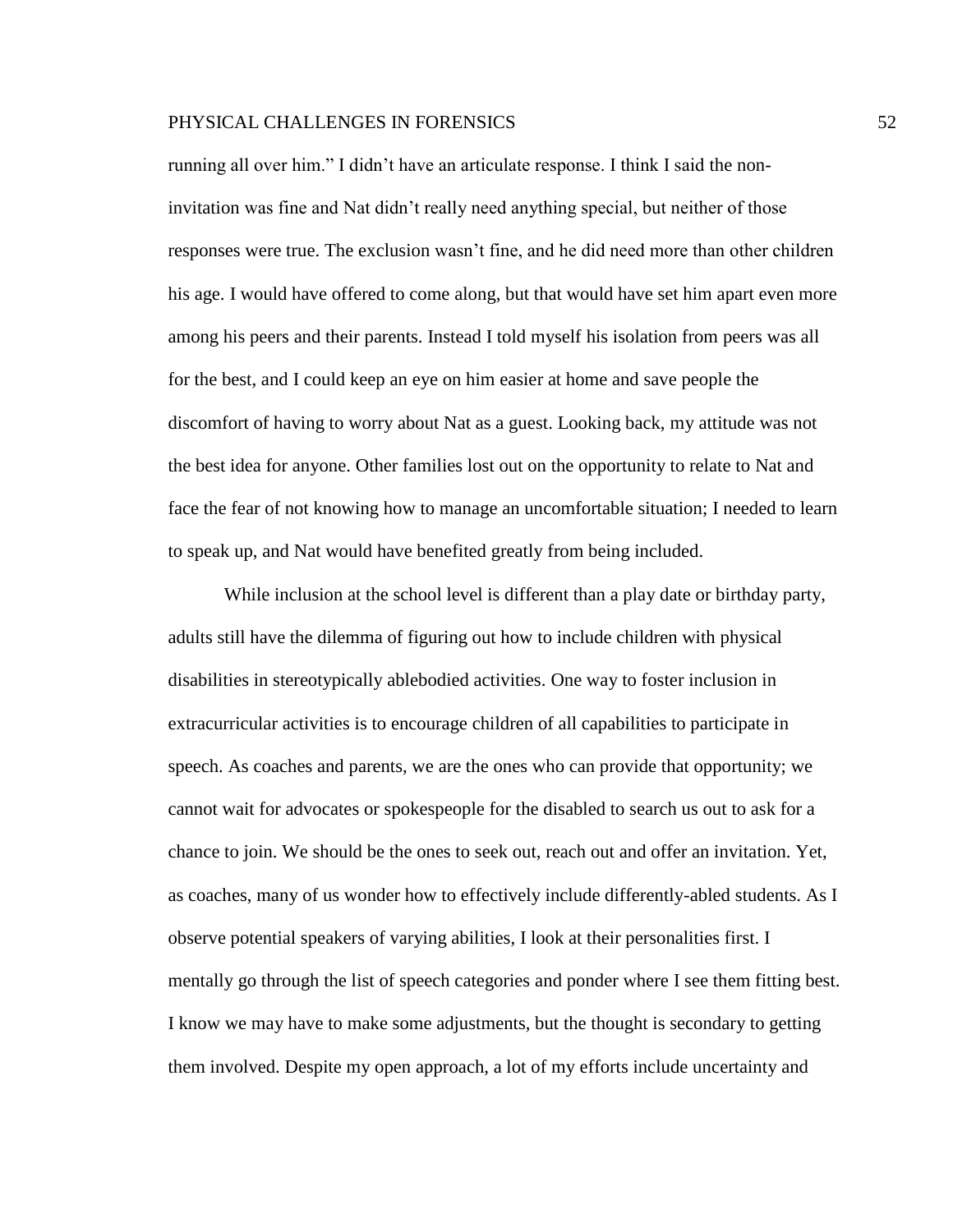fear. I doubt I am qualified to coach students with special needs and am not sure if I can truly help them advance. Truth be told, sometimes I question my ability to coach fullyabled students; how can I add another layer of responsibility, especially one where I feel inadequate? If I, a mother of a disabled child and a coach of six years, feel inadequate, I know my sense of personal inadequacy must be magnified for others.

On our team, I am most comfortable coaching the public address (PA) categories where students write their own speeches and include analysis or techniques of persuasion. Nat's natural bent is in the interpretive categories such as humor and prose. The tension of my dual mother/coach role plays out most obviously when I run one of his practices. He has a hard time separating mother comments from coach ones, and I lose credibility in his eyes because I do not normally coach interp. I too often say, "Go ask Coach Bert." I can shake off a poor practice session and know my co-coach will pick up the slack. When I'm brought in as his mother, however, the pressure changes. My coaching staff will wonder what movements are realistic for Nat, and how he can best utilize his space without fatiguing. Sometimes I shrug and tell them I don't know; he'll have to figure it out for himself. Sometimes I don't push practicing at home the way I hope other parents do with their speakers, because I know the day has been too much for him. Unfortunately, I never know what is best for him until I look back and assess the path I chose; the not knowing brings me back to my core of uncertainty for future decisions.

Nat definitely does not come away from our meets with the highest honors. Depending on how much effort he put into practicing the previous week, he may get a ribbon or, at a smaller meet, a medal. I admit, I get a little embarrassed when my son—a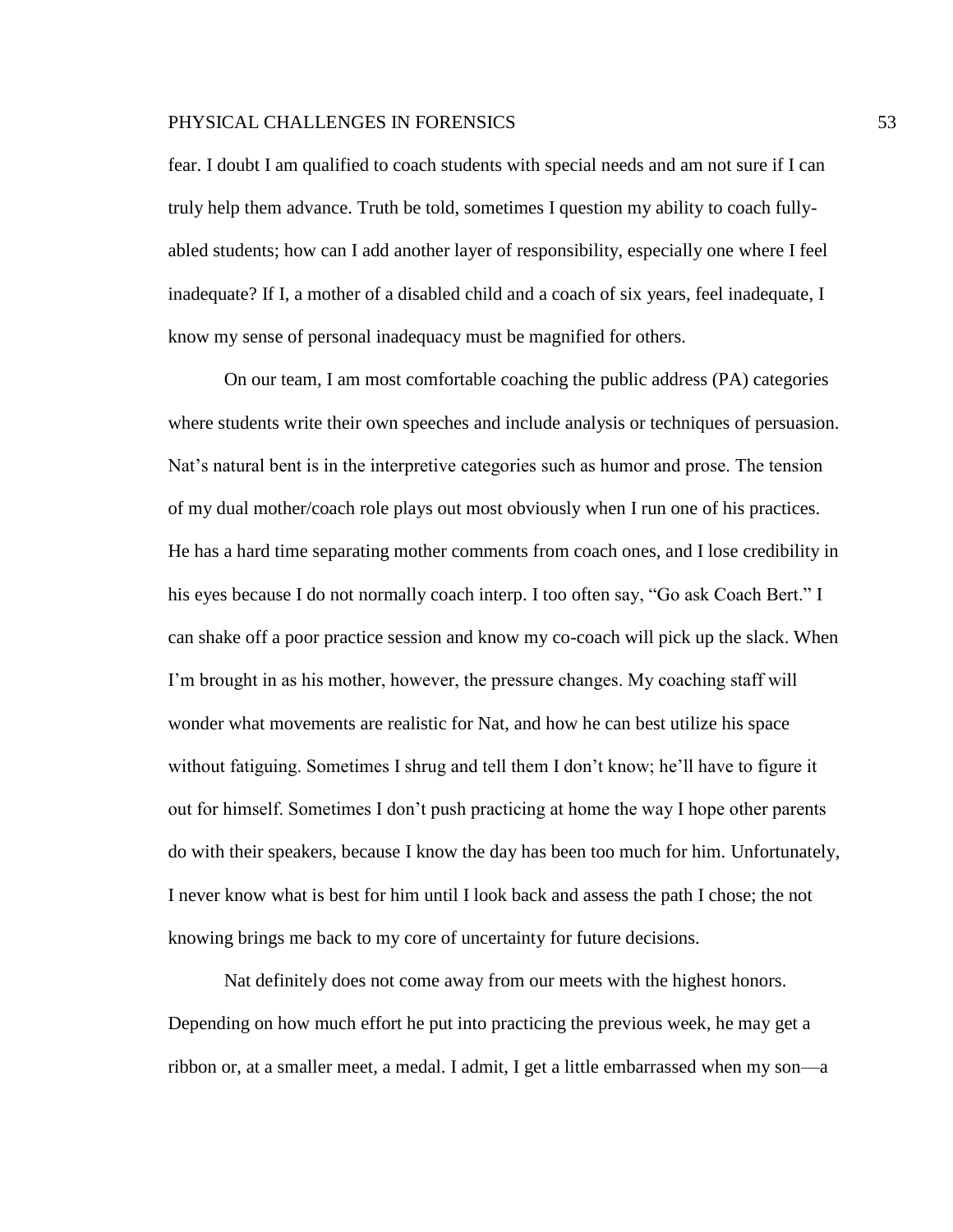child of the head coach of the varsity team—is not the star of the team. I honestly do not know if the deficiencies in his body, his talent or his practice ethics are to blame. Nevertheless, he loves speech and feels a sense of success at his own level. I'm grateful he has the opportunity to a part of and has a sense of belonging on the team.

I have found the best way to start learning how to help students is by asking students and their families outright. I have an easier time than most because I can automatically relate with mothers. I can share Nat's condition and ask about their child's. I can start a discussion at a level that may take other people more time and small-talk, but the goal is the same: to find out what we can do to make the child a successful team member. I bluntly ask about skills and abilities, and I ask for recommendations regarding practices and tournaments. I may offer a suggestion or a game plan to see if I am on track, and I adjust expectations from there.

Three years ago, my family was invited over to dinner by some neighbors. They were new in or area, and they had a daughter the same age as my son, Joshua. As I had gotten to know the girl, I saw a sparkle of energy and personality, and I thought she would be great in humor. Over dinner, I brought up the topic of speech with her parents. They told me she had been in speech in her last district because she had hearing aids and needed extra help articulating her words. I told them I was not speaking of speech pathology, rather public speaking. Immediately they dismissed the notion, and I saw the mother shrink back in her chair a little. Surely someone who needed so much help in the area of hearing and speaking would not be a candidate for the speech team. I assured them they were mistaken. As the conversation progressed, the mother leaned forward and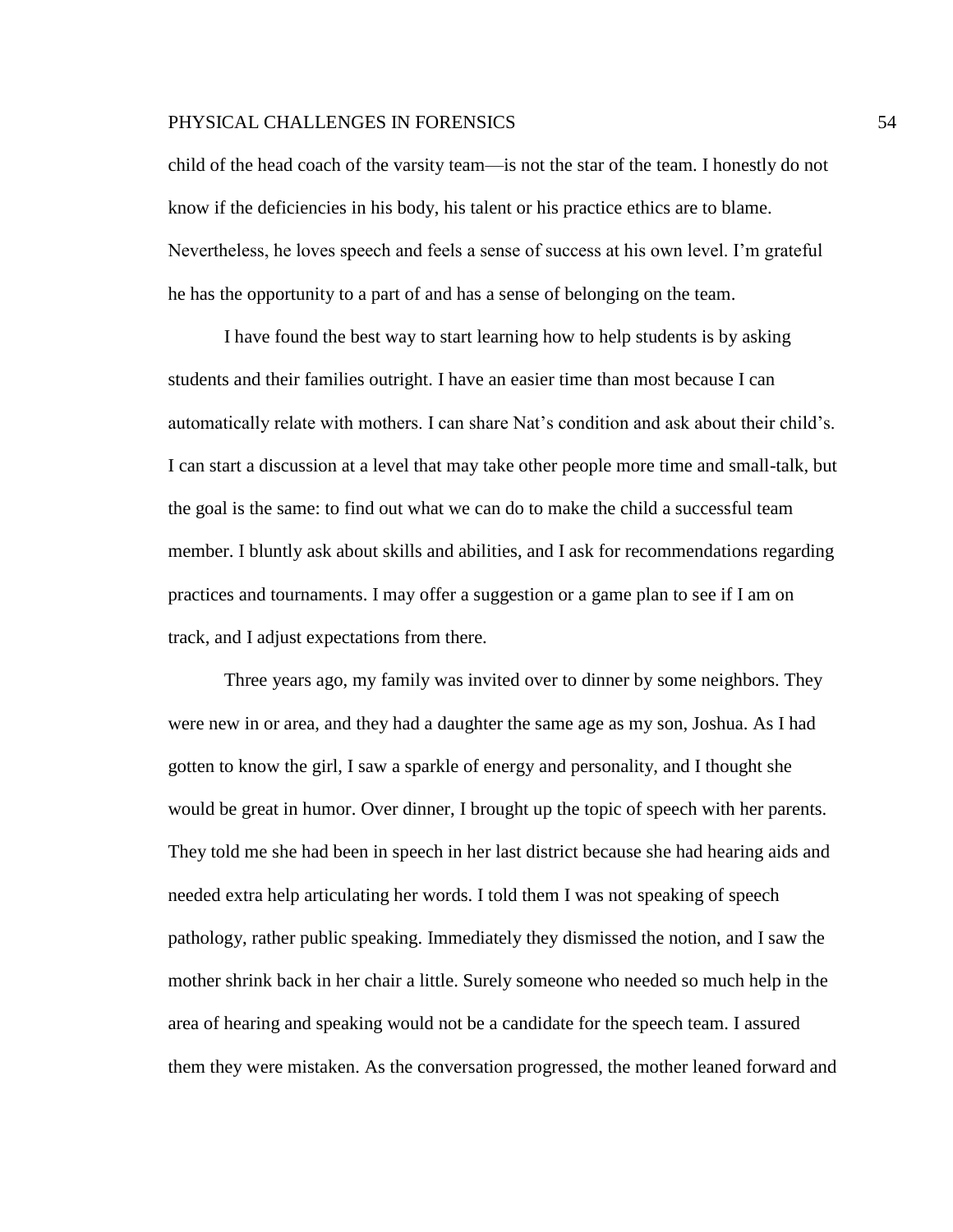began asking questions, and the dad said he had been on his high school's speech team and might want to come judge for us. We discussed categories and rules and practices, and by the end of the evening the girl was excited to be invited to be added to the team, and her parents were cautiously optimistic about letting her.

The girl is now a member of my varsity team, and not once has her family thought her participation in the activity was not a good decision. Her hearing aids are not noticeable, her articulation is perfect, she fits in with the team well socially, she tries new categories every season, and her confidence level increases every year. As I speak with other coaches I am surprised to learn how few have physically-challenged speakers on their teams and what a foreign concept recruiting differently-abled students is. The coaches are not cruel-intentioned or hard-hearted, the thought has merely never occurred to them. Where does the blame lie? Really, nowhere. If we are not used to including students of all abilities, we need to have the issue drawn to our attention. Once we are aware, we can begin to make changes in ourselves and on our teams. We can then become advocates. By giving all students an opportunity to be parts of our teams, we will all learn how to better integrate and help them within our team. The peer coaching, the friendships, the every-day accommodations necessary to adjust practices and travel will all culminate in an enriching, educational experience for every member of the team, not just the members who require modifications.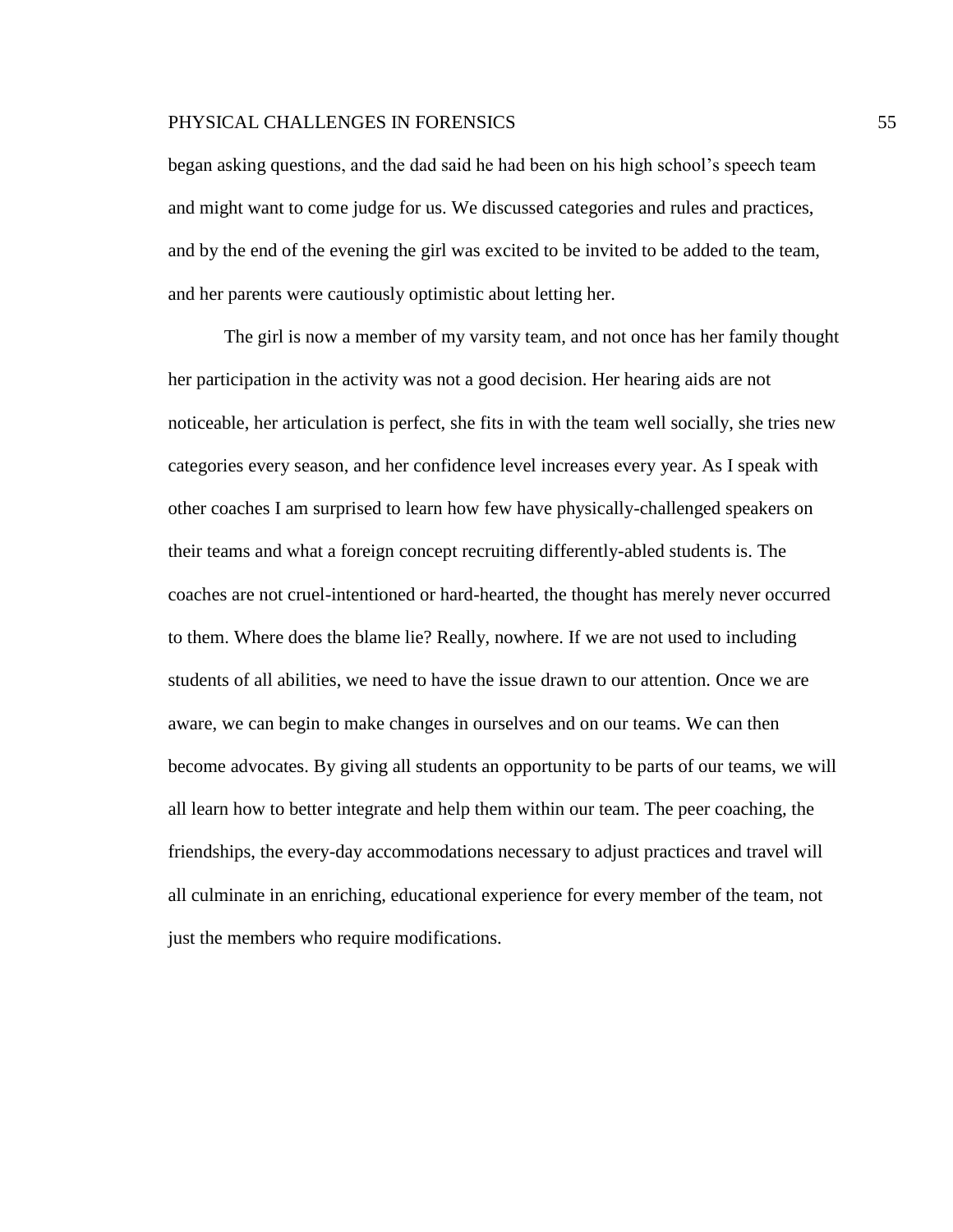## **Advocating: How Can We Advocate for Speakers Who Struggle with Physical Challenges?**

Dieringer and Judge (2015) wrote, "There is a need to advocate for equal opportunities for students with disabilities in extracurricular athletics" (p. 94). I wholeheartedly agree. In fact, I would substitute "activities" for "athletics" in the quotation. Who should be and who can be advocates? Everyone who is aware of the situation. "The situation" refers to any circumstance with inequality; I'm not limiting advocacy to coaches in a speech setting. An advocate is someone who speaks up in support of another. Advocating does not entail yelling or going to court to testify or making enemies. Standing up for one's speaker is often considered a brave thing to do, but speaking up does not necessitate an unusual amount of courage. In our schools, we need to make sure we lend our voices to support kids who may not have voices loud enough to hear or who feel they have nothing worthwhile to say. Incidentally, these are the kids who needs advocacy the most.

Students who do not want attention called to themselves will often be quiet and not speak up about their disabilities or needs. In the silence is when coaches need to step in. We cannot be embarrassed or meek when we request special adjustments for our speakers who really need them. I know many coaches who show up in a tab room or a manger's presence when they feel a speaker of theirs has been slighted or unjustly treated in a round by a low score or off-hand comment by a judge. We should be just as swift to contact a coach or an administrator to give each student an equal opportunity to speak in the first place.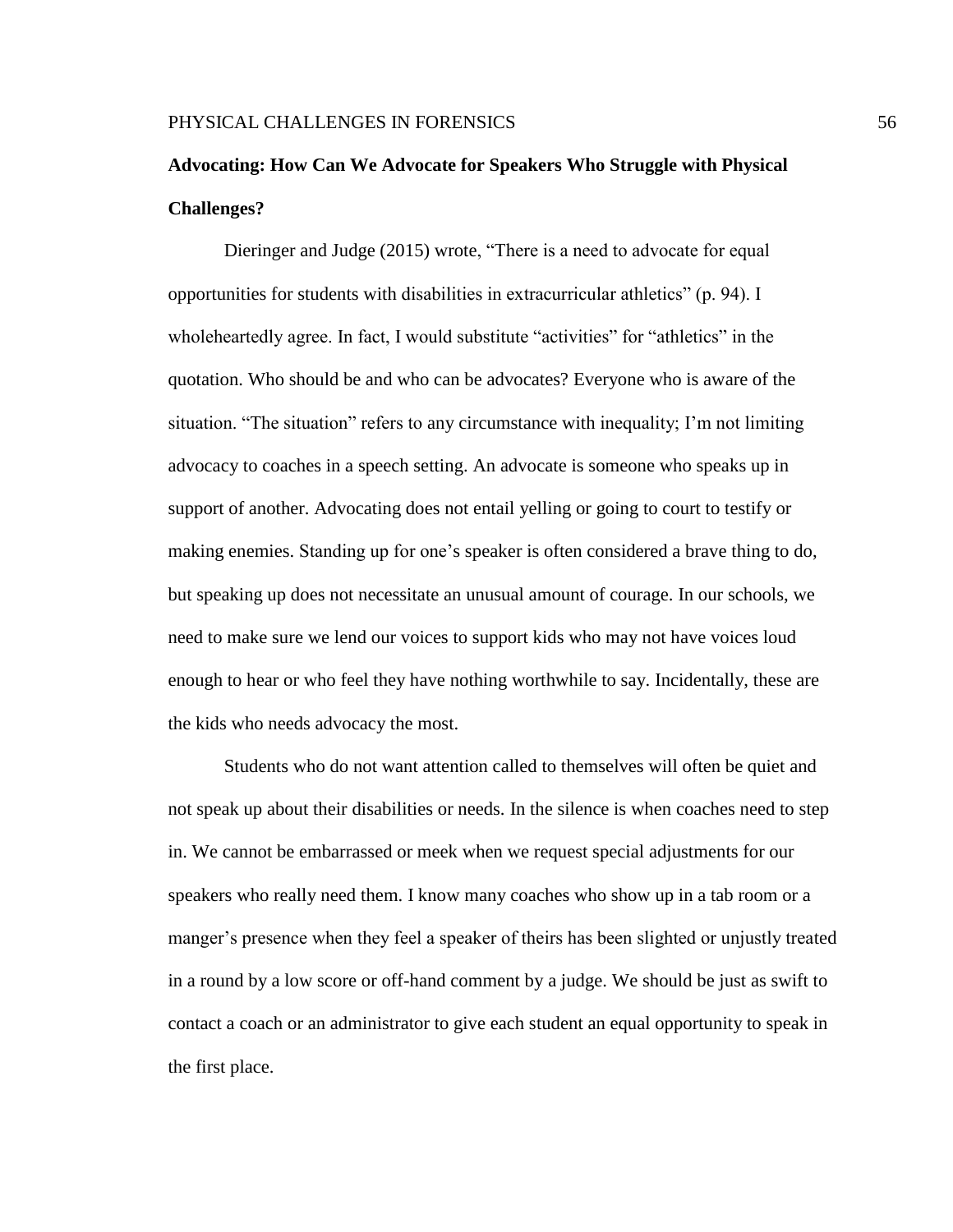For me, appropriate advocating is exactly my struggle. Separating the dual role I play as coach and mother is almost impossible for me, and I know it is tough for colleagues who know me. Many of us point out with pride which members of our teams are also members of our families. When our own child advances, we have a personal thrill and as a professional one.

Two years into his speech career, Nat switched from Storytelling to Serious Prose. He had a piece I did not think would go very far. The piece was a story-like version of the Holocaust using woodland creatures as an analogy. Because of Nat's natural storytelling abilities, he was able to add an aspect to the story—an odd mixture of uncomplicated naiveté coupled with maturity--by somehow giving the piece the seriousness it deserved through a child-like setting. He did well in competition with the cutting so the coaching staff decided to send it to our section meet.

The speakers presented their first two rounds, and the team awaited the semifinal postings to see who would advance. I needed to be a coach and find a balance between supporting my speakers who advanced while consoling the ones who did not. Nat sat at a table waiting for Prose. He and I both knew his competition, and neither of us expected him to be participating in the semifinal round. I positioned myself at the front of the room so I could see everyone's postings, but mostly Nat's. I wanted to prepare myself before he saw the sheet of paper. After what seemed like way too long, the tournament manager finally hung the long sheet of yellow butcher paper to the wall, and Nat's name was on the list. Nat's name was on the list! I searched for his face in the throng, and I saw him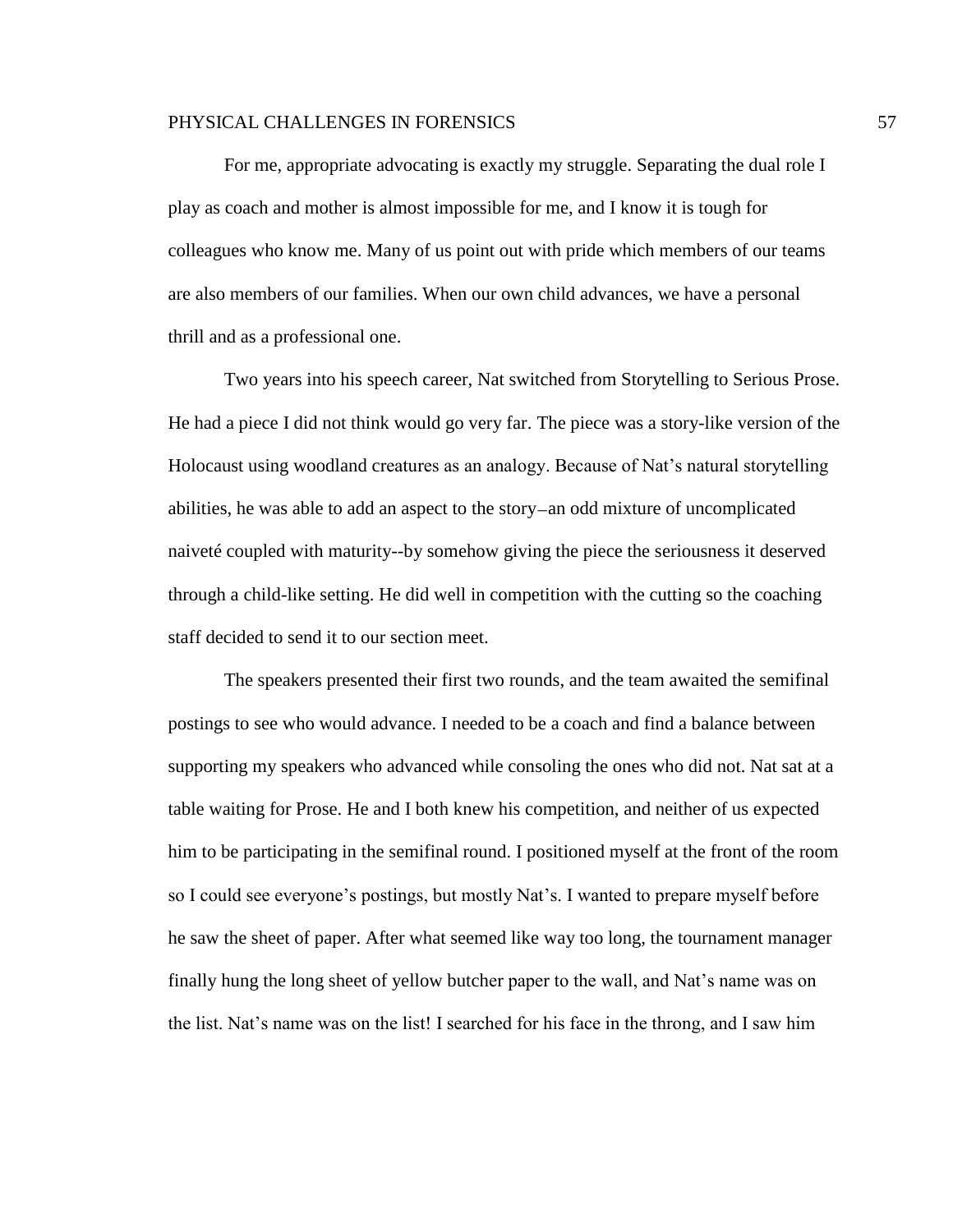come to life. He didn't smile; instead he put his hand over his mouth and looked for me with wide eyes.

"Go, go, go!" I yelled to him. He nodded, started to run away, and then ran to me and gave me a hug. I squeezed him and said over and over how proud I was. He left, and I went a different direction. As the PA coach, I had three students cut to semifinals in Informative, so I followed them. My gut clenched a little, because I really wanted to see my own son. I knew that would make both of us more nervous, so I didn't hesitate for long, but my heart was with him.

We sat after the round waiting for the posting for the final round, the winners of which would advance to the state competition. Nat was beaming. He did not break to the final round, but he wasn't disappointed. To this day he tells about the time he made it to semifinals as an eighth grader. Only a third of our team saw their names posted on the wall, and he was one of them. He felt validated, and I was proud. I was also a little ashamed. I had no expectation of him going far with the piece because of the content and because of his disability. I did not think Nat could be recognized in a serious category because of his floppiness. I was wrong. I spent the day as a coach, and I was able to celebrate the success of every student on my team regardless of how far s/he went. In my memory, I spent the day as a mom who was so proud of her boy. I was able to excitedly chatter with the other parents who came to watch their children present on both the level of their children's coach and Nat's mom.

As coaches and parents in general, we feel validated on several levels, and it's easy to find others to talk to about the stereotypical problems coach/parents have with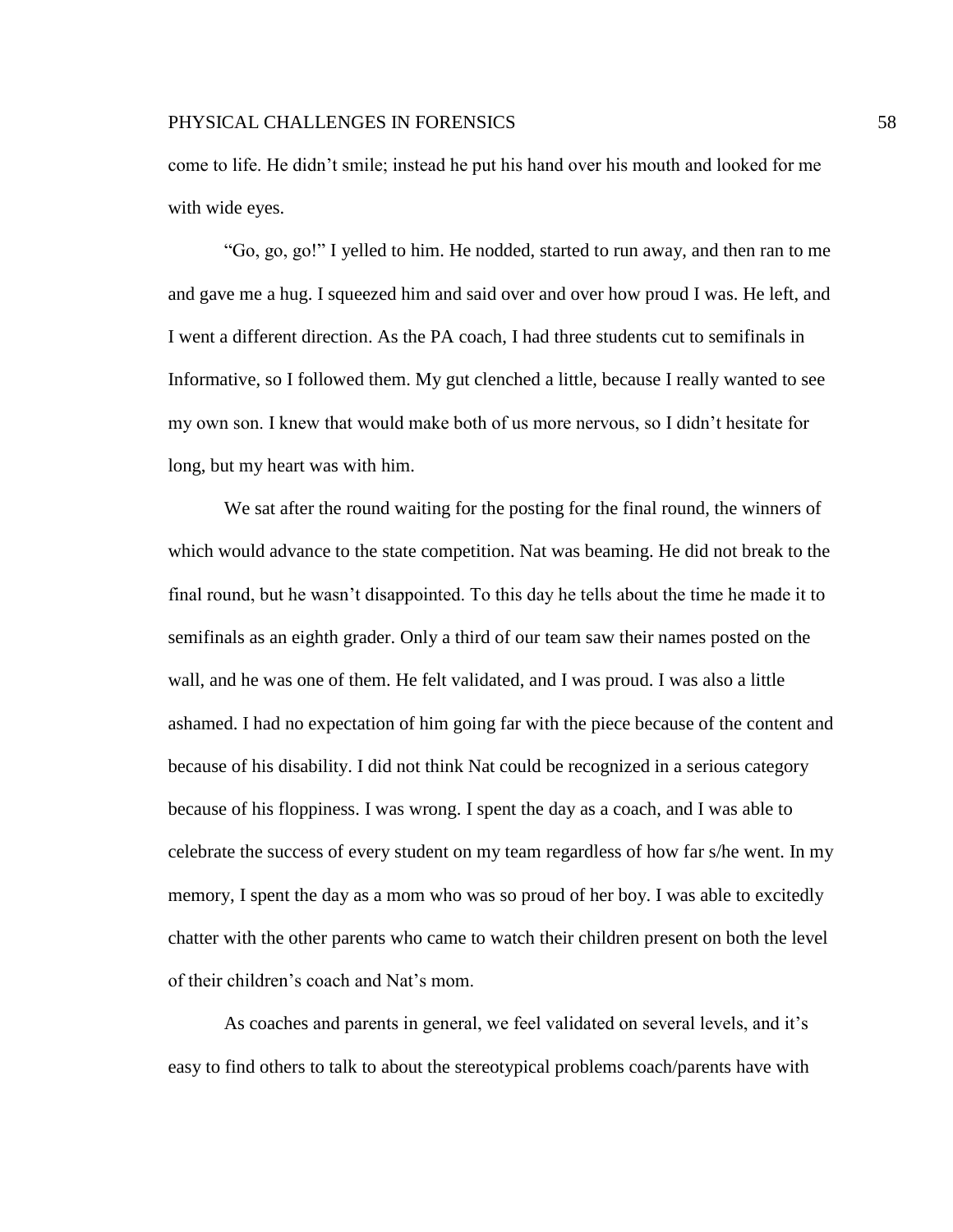their children in terms of attitude, practicing, and subpar participation. So far, though, I have not encountered another coach who has a child of his or her own on a team who has special needs. I cannot help but wonder what role heartstrings play in the mix. I know I am more passionate about advocating for students with physical disabilities, but am I compassionate for Nat or because of Nat? I admit, I would not have been as moved to embark on this project if I did not have a special-needs child in my home; I hope, however, I would feel as fervent about advocating for any child who needed it to be comfortable on my speech team. As I wrestle with my own insecurities, I wonder why, if Nat's problems have fueled me to advocate for this topic as a whole, I am embarrassed to ask for extra help for him. I am hesitant but only for him. Mother/Coach persona is a difficult duality. Nevertheless, on tournament days I am the coach. My job is to make sure every one of my speakers is given the best chance at being successful at every competition. I will speak up for him not only because I am his mother, not only because I am his coach, but because I am a believer in equality for all children, and I want to set an example of other coaches and for my team. When they see I am willing to advocate for every member whether a question is raised concerning a speech source or a wheelchair ramp, they will know I support them all unequivocally.

## **Accommodating: How Can We Accommodate for all Speakers with Physical Challenges?**

Once a decision is made for the student to join the team and in which category to participate, then we start to assess how to navigate the practices and tournaments for the individual students. Since practices are a day-to-day event, we figure out the needs as we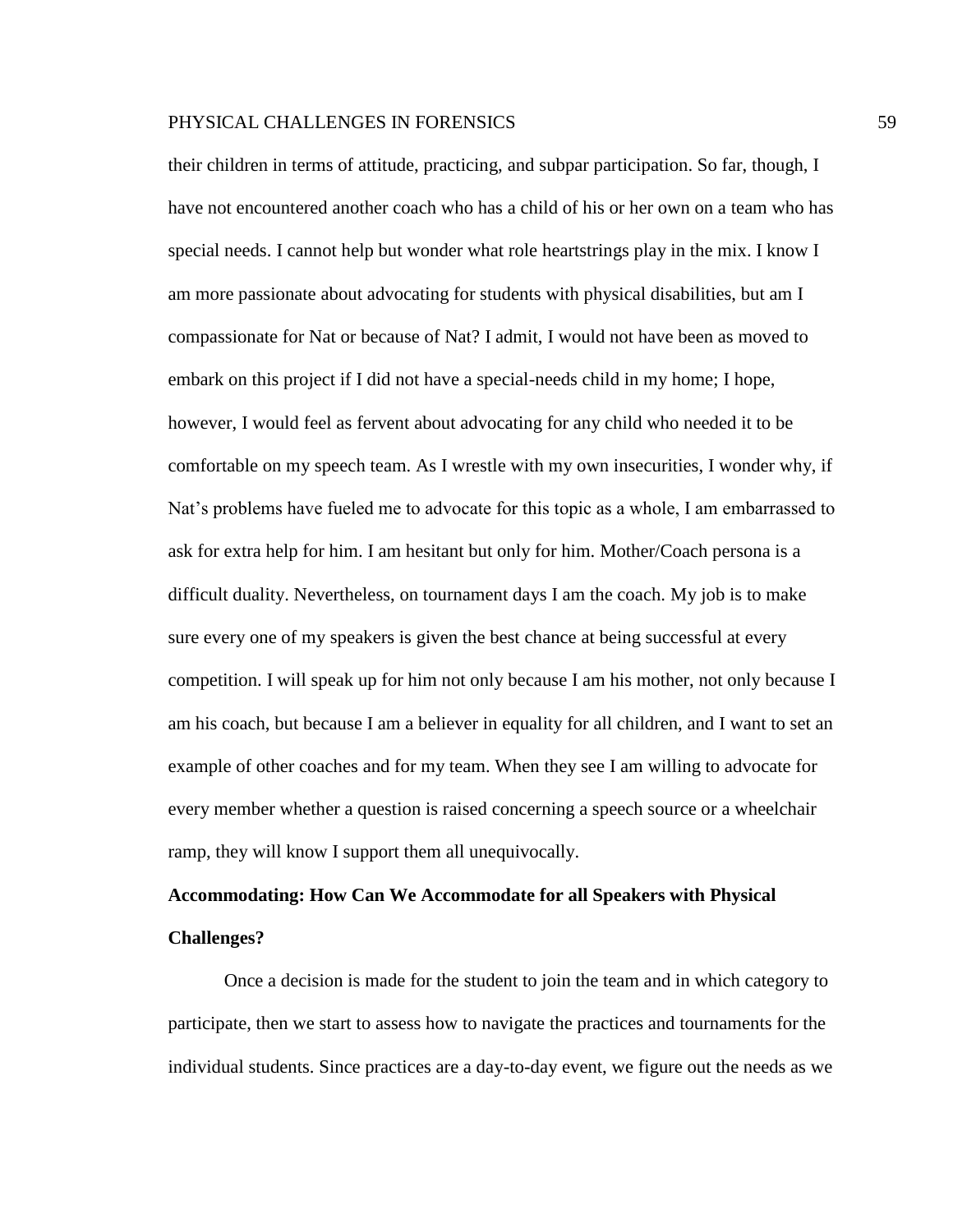go. Tournaments require more forethought, and, sometimes assistance from a tournament manager so we try to have a plan in place.

In Nat's case, we didn't feel the need to request all rooms be on the main floor of the building. When schools were multiple stories, we contacted the manager and asked if elevators were available. When we arrived at every location, we made sure Nat had a map and a good friend or captain who could walk with him from before the day started to find his rooms. Incidentally, allowing a student or even a captain to walk with him was a big deal for me.

I felt he was my responsibility. I felt I should take the time to walk with him and bolster his self-esteem. As I realized the team could take responsibility for that time of the day, I let them. I was the coach, not the mom. I did not walk anyone else, so why would I walk Nat? Allowing his teammates gave Nat the chance to be a "regular" teammate. He hung out with kids beforehand like every other competitor. Kids walk around the building all of the time. Most find their rooms beforehand to eliminate unnecessary anxiety between rounds. No one could tell Nat was doing the same thing as everyone else to eliminate unnecessary fatigue. Why should they? Having a coach, his *mother* nonetheless, walk with him brought more attention to his disability than anything else. I had to give up my desire to protect him and control his day.

Another advantage to handing over his care to his teammates was the relationships the time fostered. His fellow speakers accepted Nat for who he was, not because they were told to by Nat's mom or even their coach. They got to know him, became friends with him, and watched out for him. When there was a problem big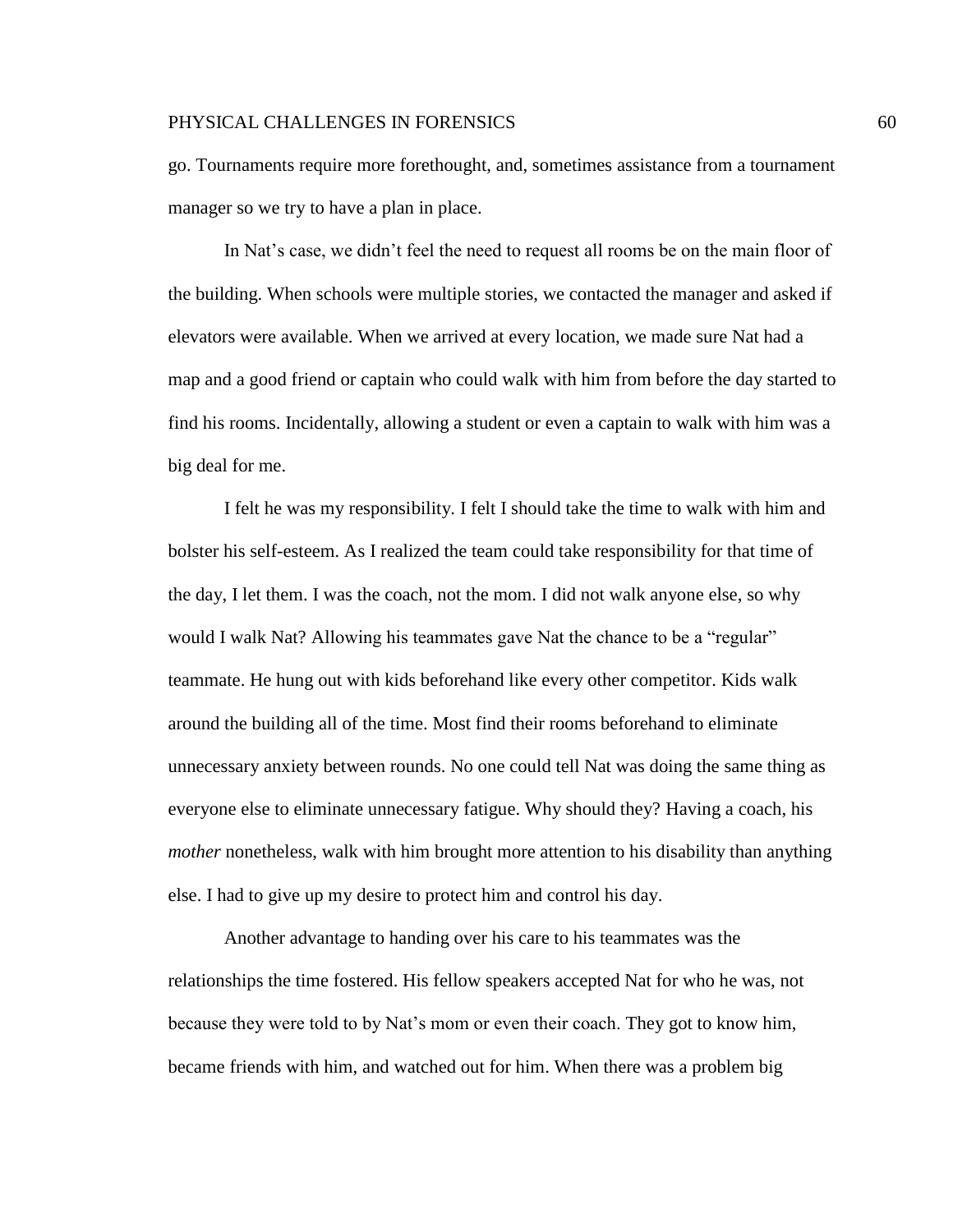enough to necessitate adult intervention, they came to find a coach. When he was on the middle school team, the middle school coach made all of the decisions. When she needed to consult me it was strictly as a mother, not a coach. As Nat moved up to the varsity team, I was the one the students sought because I am the direct-student-contact coach at meets. The fact I was his mother was beneficial on only one occasion; otherwise, I dealt with issues as I would with any other speaker.

One of our meets is famous for being hosted at a difficult school. Yes, the competition is difficult, but the floorplan throws off our speakers the most. Even our students who competed in the school six years in a row still got lost at least once during the day. Nat was already uptight about the day, and he was so anxious he lost sleep the night before. I could see him becoming more and more agitated. I asked a team captain to be sure to keep an eye on the team members who may need extra help finding rooms. Of course, I meant Nat, but I did not name him specifically. One of Nat's coping mechanisms is overconfidence. He can smile and strike a pose, and no one knows he is struggling. Nat assured everyone he had been to the school before and had no concerns finding his rooms. I sat back and observed for a while. Once I saw him pass the coaches' lounge too many times, I went into the hallway and addressed him as a speaker. I asked if he needed help, and the look of relief to see his mom come to his aid was heartbreaking. We took long strides and walked confidently up and down the halls while he cried and told me he was lost and nervous. I knew exactly what to say to him because he was my boy. I had him take some breaths, look at a map, and tell him I would come find him after every round if he wanted.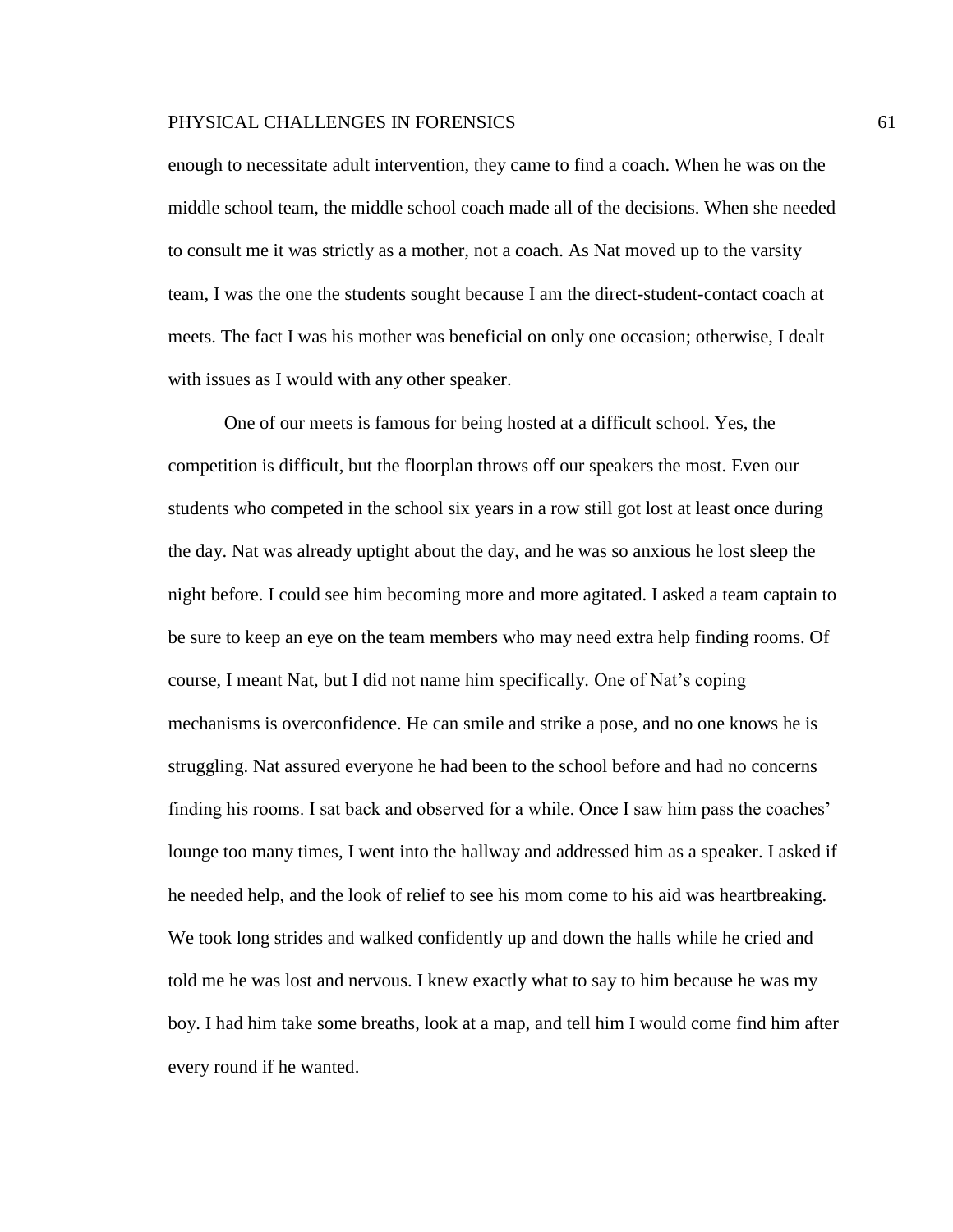While we were puzzling over the map, three other students approached me for help finding their rooms. I was glad Nat could see he was not the only one. We made a little search party and set out. I said we would find Nat's rooms first since he was with me first, and we did. A bond formed between that small group of speakers, and they all saw where everyone's room was and decided to help each other again between rounds. I did not see Nat again until the day was over. He made it to every round and had a good day. Acting as his mom rather than his coach helped him calm down since I knew what to say and do. Connecting with others and seeing them treat me as their coach was good for him, too, to show him he was not alone. As the years went by, his needs changed, and so did my role.

As I worked on rewrites for this project, Nat engaged in horseplay at our annual speech banquet and broke his ankle (as a side note, I now recruit by describing speech as a dangerous, full-contact activity where broken bones are possible!). We missed the banquet and spent the evening in the emergency room. Nat hobbled out of the hospital on crutches as he tried to balance himself on his new neon cast. The ankle as not his first broken bone, but is the first injury where his walking is affected. What an eye opener! I realized I have not even scratched the surface for many physical disabilities. I discovered I am terrible at pushing a wheelchair and cause more damage and pain than Nat's original discomfort. I thought I was overprotective when Nat walked with his unstable gait, but when he uses crutches I am a ball of anxiety all of the time.

As I watch Nat get around, I frequently imagine his environment in a speech tournament setting. No one questions his need for an elevator key. No one thinks twice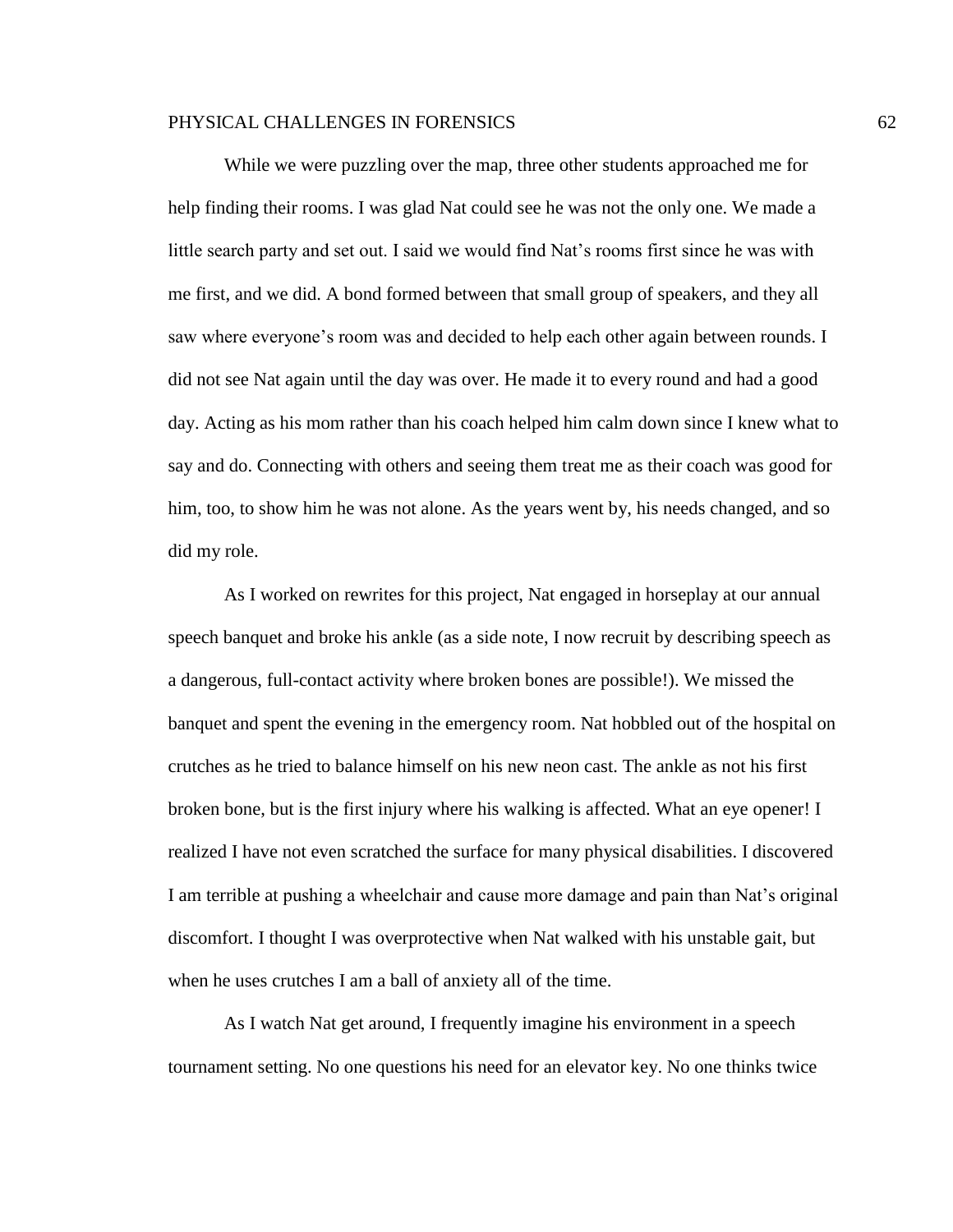when someone accompanies Nat somewhere or holds things for him. I am not sure how he would present his speech on crutches; his balance is not good enough for him to stand on one foot, so he would need them to hold him up. What if he was in Storytelling? His actions would be compromised. I know judges understand and most do not take the obvious inability to use two legs into consideration; I know I won't read comments on critiques such as "Next time take the cast off before speaking" or "I don't understand the character you try to represent when you lean on the crutch." I suppose we could decide Nat should take a few weeks off or switch to categories requiring less movement until his cast was removed. We have options for a temporary physical impairment. When he is off the crutches, though, he will still bump into people, lose his balance and lean in awkward positions to keep upright, and he will get comments on critiques about finding a stable stance, watching his step and keeping every movement deliberate and conscientious.

The experience with Nat has made me pay attention to which buildings in our community have accessible entrances, seating, ramps, and parking. I have to plan my errands in advance to decide which places will take the most energy so I can tackle them first, and Nat can sit in the car for the last ones when he's too tired. I am uncharacteristically aware of how much space is in between aisles in the grocery store, how many people Nat bumps into when he swings on his crutches (they're portable jungle gyms after all), and how many sympathetic smiles he receives from strangers as they encourage him to "keep going!"

He got a new cast at the half-way mark of his recovery, and my heart was warmed when he said to me, "I am glad I'm not in a wheelchair." I knew he understood the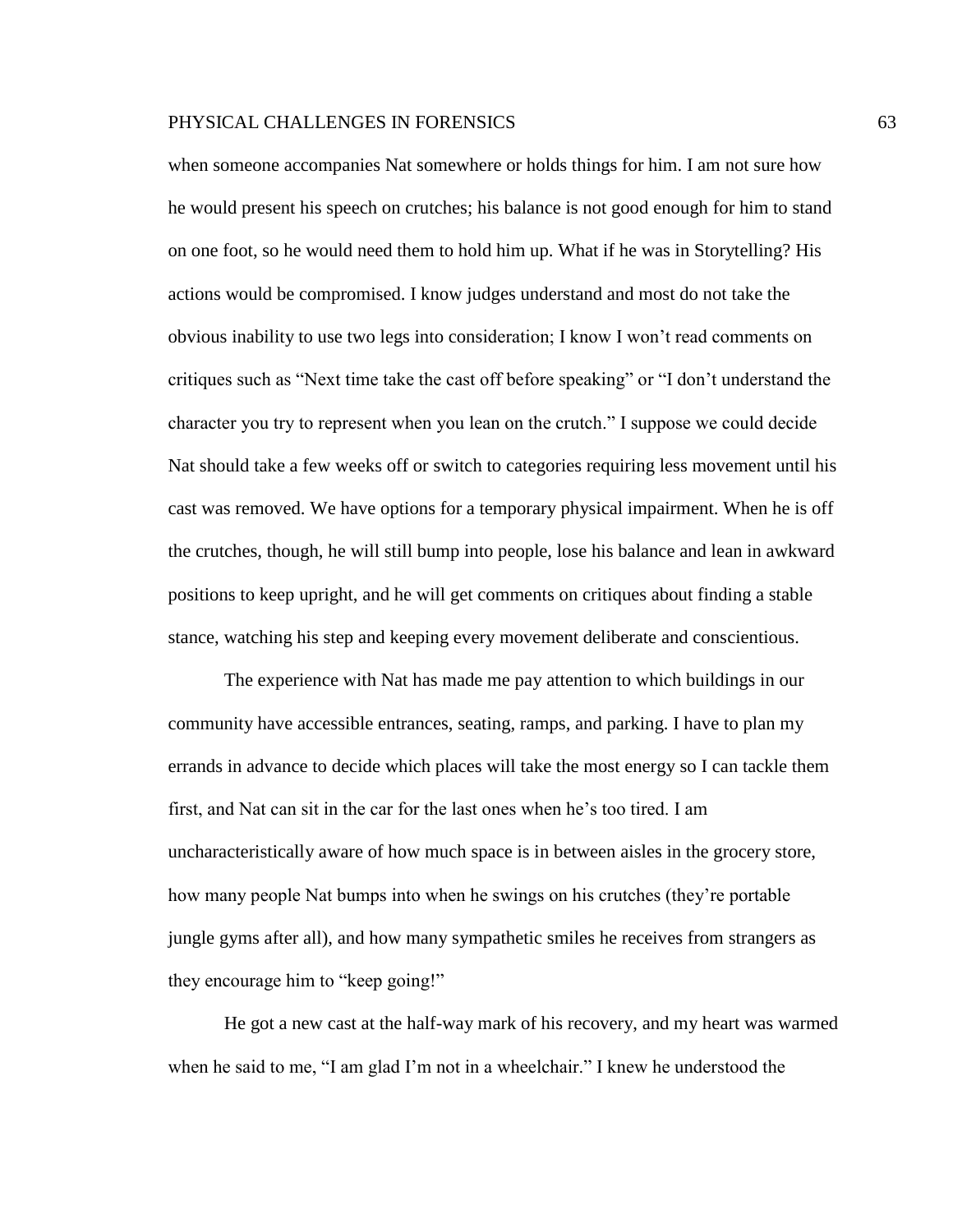magnitude of a more visible physical disability than the one with which he currently struggles. He and I have both noticed how willing people are to step in and open a door or help him off the floor or carry things for him. The physicality of the cast gives his temporary disability social acceptance. In fact, his limited mobility has been relationship building as strangers feel free to approach him and ask what happened and share their own stories of broken limbs. He is treated better than when he needs the same help when he's not wearing a cast or using crutches. Those times he is viewed as clumsy, inattentive, needy, or strange.

Linton (2015) relayed the account of Casey Martin, a professional golfer, who requested permission to ride in a golf cart for tournaments as an accommodation. The professional Golfers' Association (PGA) denied his request, and he took the organization to court. The case worked its way up to the Supreme Court, and Martin was granted the right to use a golf cart. Some argued using a cart wasn't "real" golf. His response? "I'd like to know, then, what is golf and who has decided" (Linton, 2015 p. 519). A young man on another speech team who attended our school's tournament a few years ago used a walker. His coach requested all of his rounds be on the same floor and close to the draw room since he was a storyteller. We were happy to honor the request. The discussion in the lounge throughout the day among some coaches and judges focused on why a child who needed a walker would be in storytelling. If he cannot use his arms and legs to be animated and have big movement, why did he choose the category? Why would his coach "allow" him to do such a thing? The boy wasn't "really" a competitor in storytelling. Echoing Linton's (2015) response to Casey Martin's protestors, I'd like to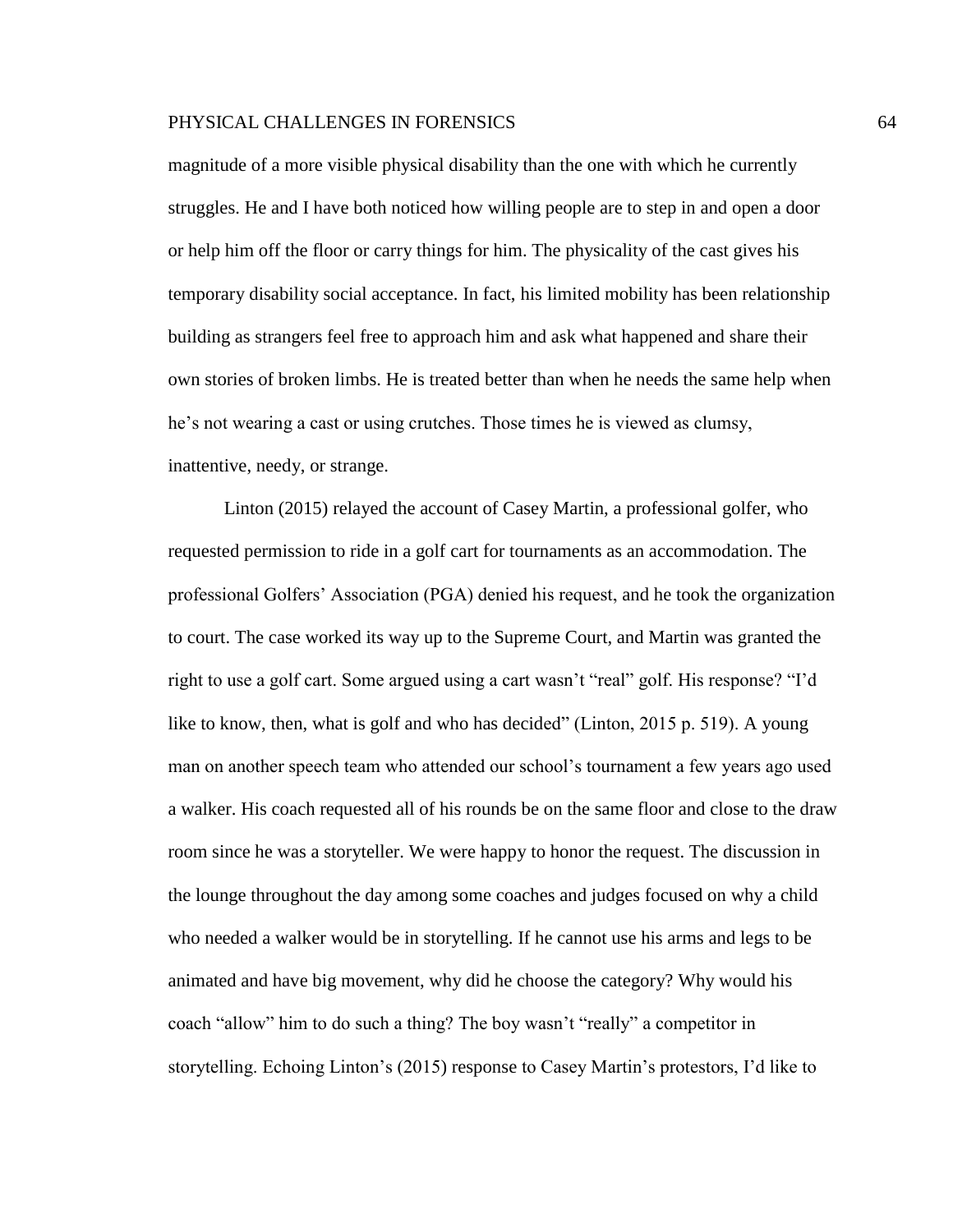know, then, what storytelling is and who has decided. MSHSL's rules don't state how a competitor should move.

As with multiple issues, until people decide to take responsibility for their personal beliefs, progress will be slow. Once we consciously break away from traditional norms and unwritten expectations, forensics may possibly evolve into an inclusive, explosive, diversity-driven, blossoming outlet for self-expression and creativity.

#### **Asking Questions: How Do We Know What Other Questions to Ask?**

Sometimes, we don't know enough about a particular subject to even know what questions we should ask. The concept is confusing. I cringe when I think of the unintentionally insensitive comments people have made to me about Nat over the years. The best place to start may be asking what we *can* ask. The two mothers I mentioned at the beginning of this chapter weren't being mean, they just didn't know what to do and neither thought to ask. If one had posed a question similar to, "We'd like to have Nat over to play, but we're afraid he'll get hurt. Do you think that's a risk?" or "Can you tell me what he can do on his own and what he needs help with?" I would have gratefully offered suggestions and advice. I would have sent along activities for him to do with the other children. In fact, I would have come along if other mothers wanted to keep an eye on him and lend support and answer questions. No one asked.

A man in the hallway of a clinic once asked, referring to Nat, "What's wrong with him?" as Nat held his father's hand and walked. His father made a comment about cerebral palsy (the diagnosis we had been given at the time), and the man responded, "He doesn't have cerebral palsy." I was confused and offended. Who did he think he was to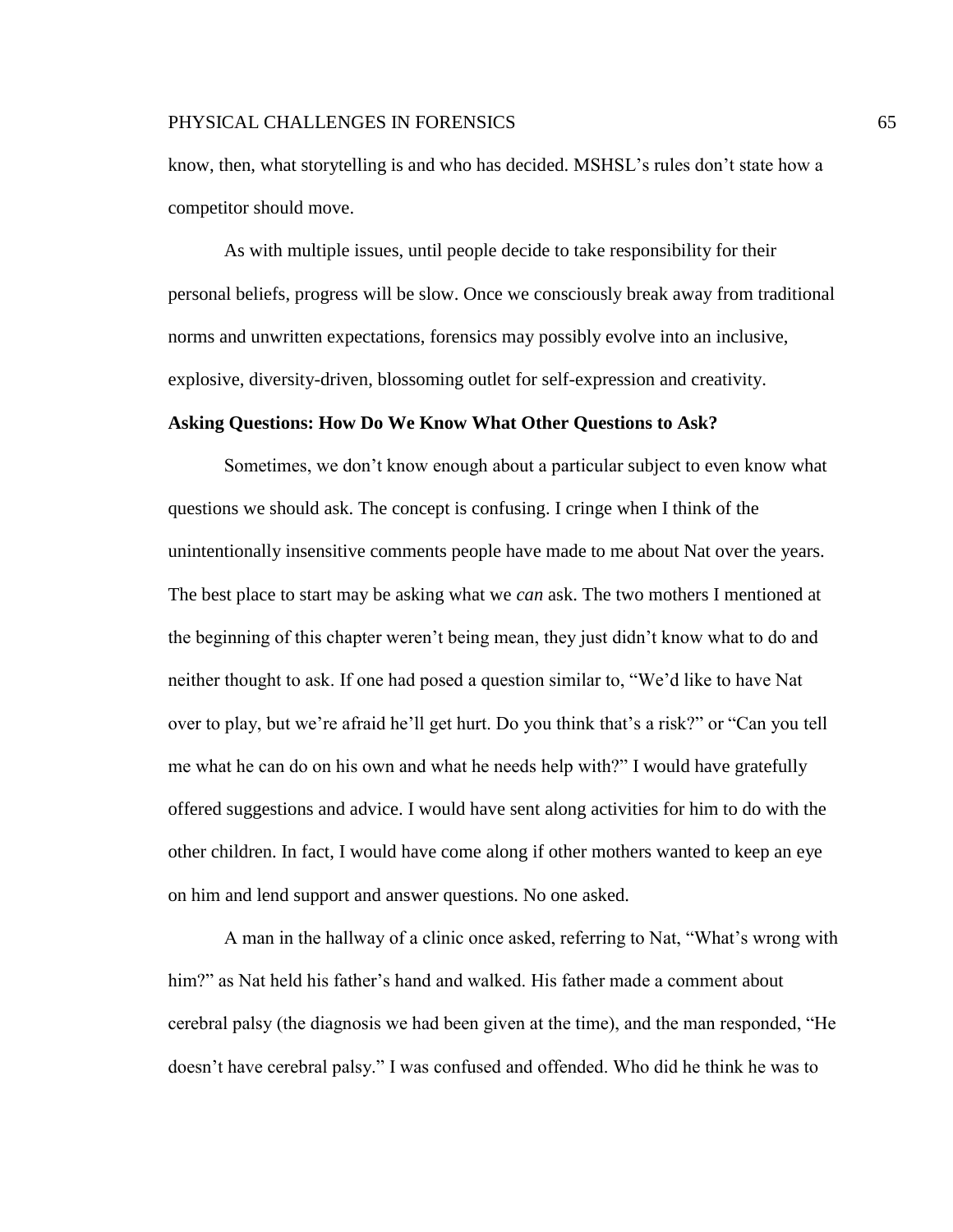offer such a judgement call? In hindsight, I wish I had been braver and asked why he thought so. Did his own child have cerebral palsy? Was he looking at signs and symptoms or acting on an assumption? We all could have learned more that day.

Several people have felt free to play armchair physician and tell me what nutrients I should push to enhance his stability. An essential oil representative told me which essences to put in a diffuser to help increase his immune system. I brushed it off as a sales technique, but I have since given her words some credence. A friend of my mother told her in passing one day which essential oils she used to boost immune systems and calm down her grandson who was often debilitated with anxiety. We tried them at home and found the effects soothing and beneficial. A cousin was certain if I included more fruits and vegetables in Nat's diet, his life would even out. She hinted at the idea I was too dramatic about Nat's condition, and all I needed to do was relax and change his nutrient intake. On a side note, the aforementioned woman was also offended I did not name my child what she suggested, so I knew better than to follow up with more questions if I didn't want an earful of hurtful comments.

My father and his wife visited several times in Nat's first years of life. He told me if I didn't carry Nat so much he would walk better. The final blow came at one of the Shriners Hospitals for Children. We doctored there twice when Nat was a toddler. On our first visit, doctors ran a series of tests on Nat to see what could be causing his hypertonic ("floppy") condition. All agreed something was not right, but no one had a clue what the underlying issue was. The clinic scheduled another appointment a few weeks later. We made the long journey back to meet with a neurologist who let us know she had come in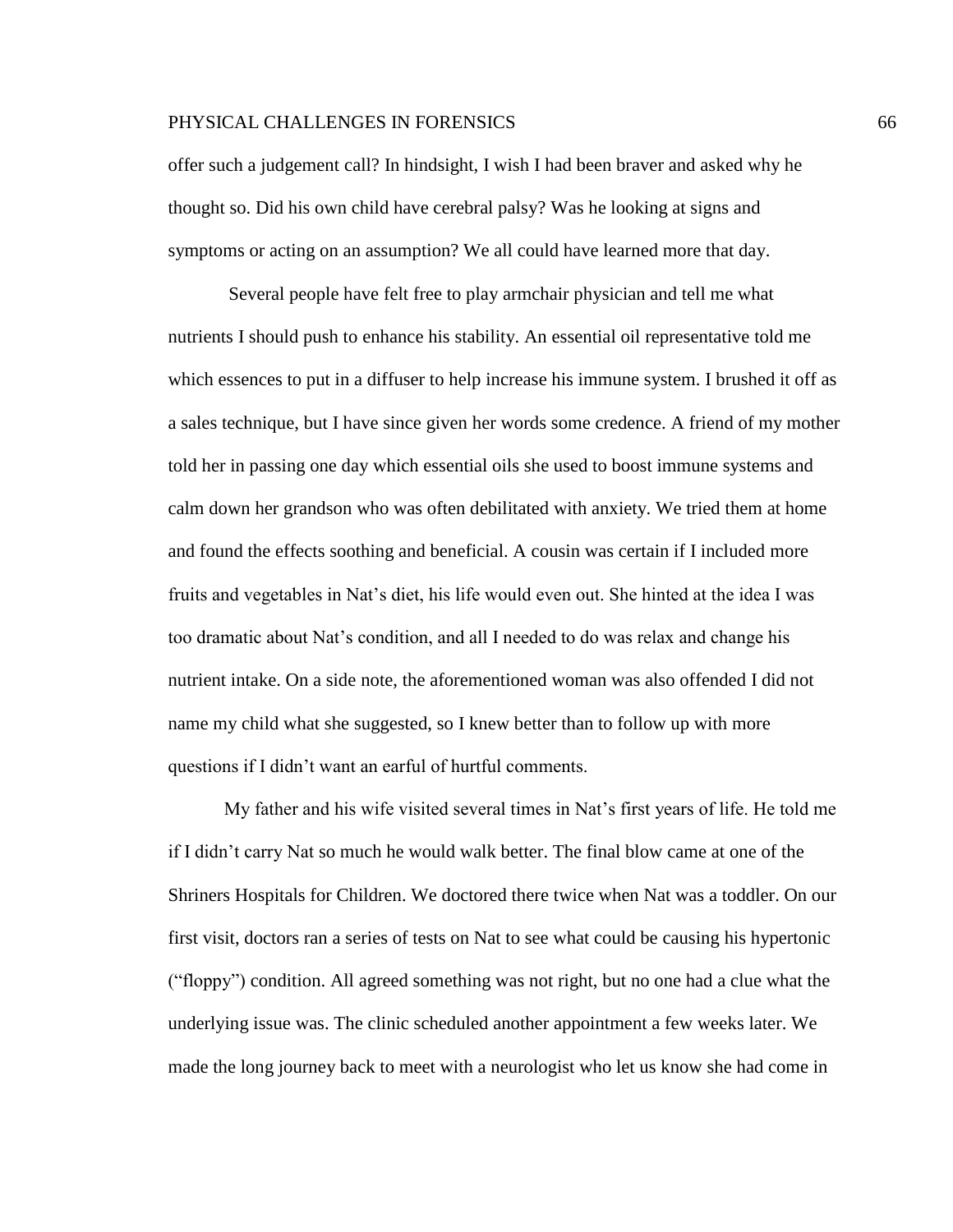on her day off to see Nat. When she read in her chart he was exceptionally verbal, the neurologist asked two-year-old Nat a few questions. She then said to me, "He's not exceptional. He didn't use plurals correctly in the last sentence about the ball." She asked him to do some physical activities, and he tried and failed each one with great gusto. Her final assessment was I was disappointed I wasn't raising an athlete. She chastised me for being unhappy with my son because he may play in the pep band instead of on the football field, and I should get over it. I scooped up my son and we did not see another doctor for years.

What if we asked questions beyond what we see and assume and rather focus on how to make our environment inclusive and accommodating for any child who has needs? What if, as parents and teachers and doctors and coaches and friends and relatives, we trusted the family's experiences and approached them with questions about what we can do to make their lives easier?

My personal experiences have made me more aware of the world around me, and I can see how we can do better. As a mom and coach, I look back and see how I wish others and I had handled situations differently. Today, I have the honor of being able to look forward and voice what I believe can be done to enhance the future of my son and our speakers. How can we answer the questions my life has raised?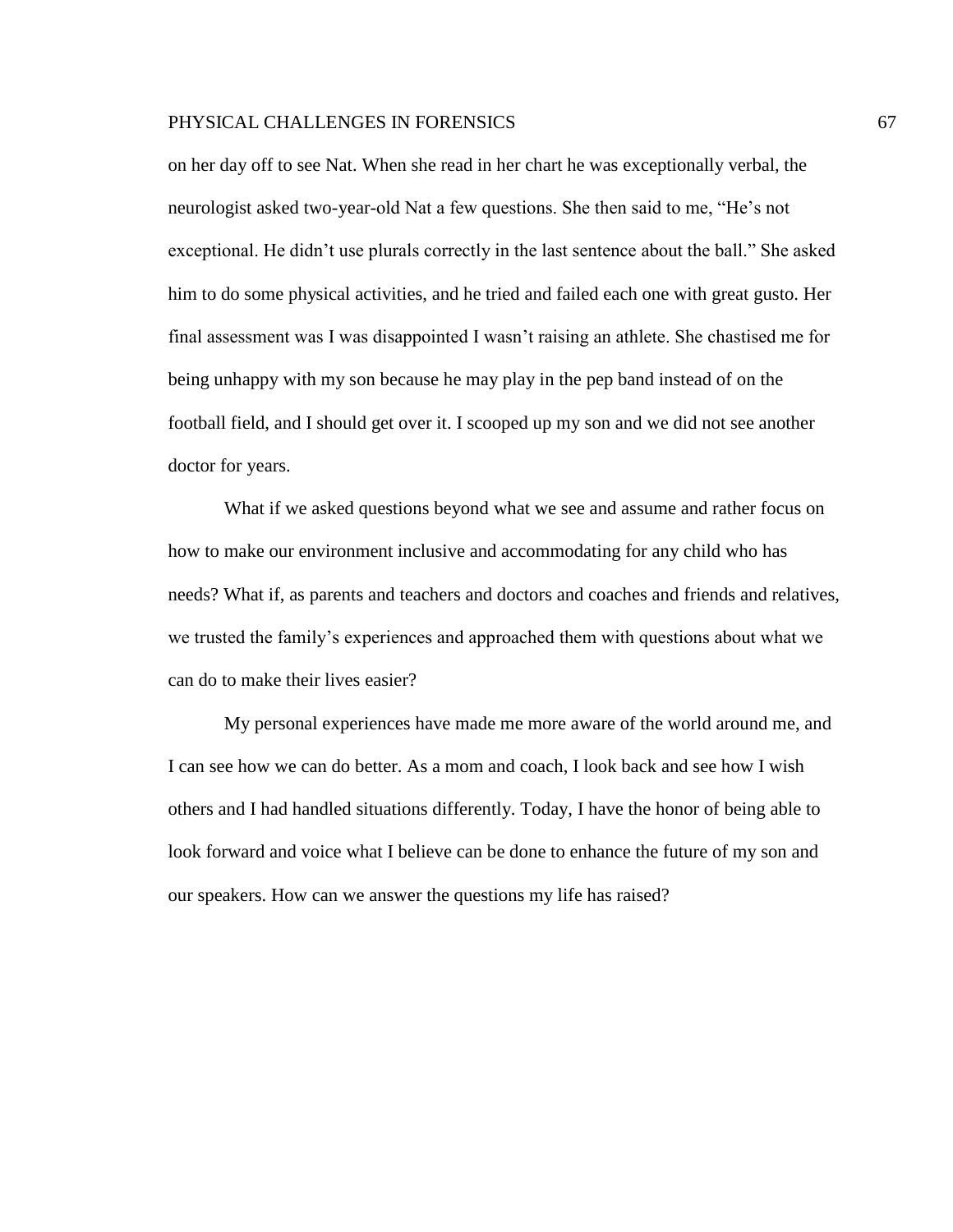#### CHAPTER FIVE

## IMPLICATIONS & CONCLUSIONS

We are in uncharted territory in our house, on our team and in much of the research right now. Regardless of how many coaches have blazed a trail before us, how many studies have been conducted, or how many articles are available for reference, the Rows do not always know what to do with our specific circumstance. Embarking on a journey in order to allow me to incorporate my life as a mother and varsity speech coach and connect us with others as we learn what to do to make forensics more accommodating to speakers with physical disabilities is my ultimate goal for this project.

## **Answering the Questions**

What can we do to include, advocate and accommodate for our speakers with disabilities? I answer this with a question. What can we ask? We cannot be afraid to speak up and admit our own ignorance. We must put the student first, and ask as much as we can about the condition and how we can be a part of overcoming the obstacles s/he faces on our team, at our tournaments, in our families. Talk to a coach or parent or the student him/herself. We should never think, "I've worked with a student with a broken leg before; I know what to do." We don't. Each person needs a different plan for success. Let's break down the question piece by piece.

How can we include? First, let's make ourselves aware of what is required of us by law. Check with administration and special education departments in our school districts; go online to access state and federal laws; talk to other teachers and coaches and parents about individual needs; become familiar with where the schools house the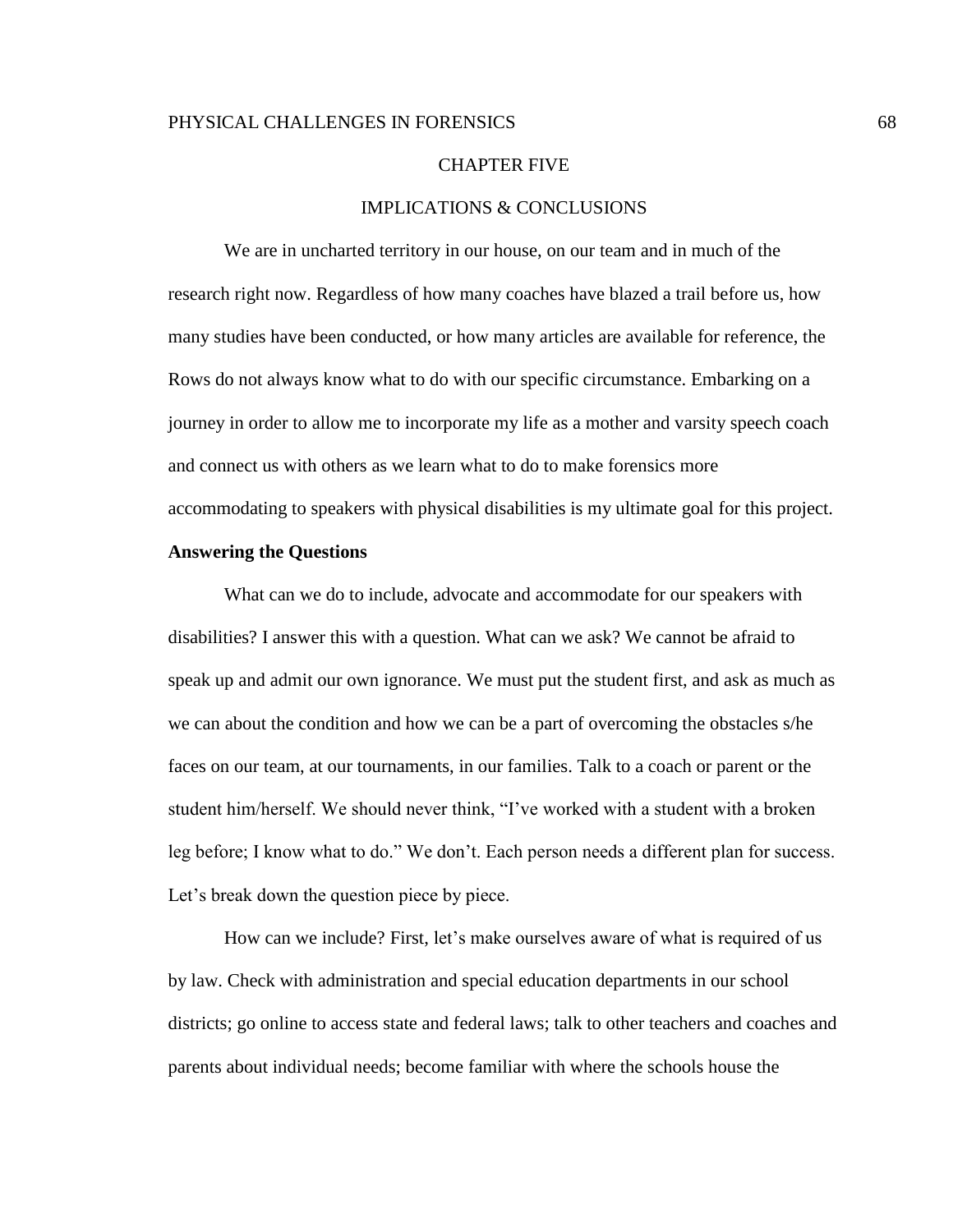Individual Education Plans and discuss confidentiality laws with the case workers. Once we have the legal guidelines straight, how can we incorporate the student on our team? Is there a in which category the student present particularly well? If not, we have a chance to shine as coaches by figuring out where to place the student according to his/her talents and abilities. Where will s/he be the most successful? We can arrange our practices to include more team activities so the students all feel the sense of comradery and ownership.

Our team has 40 members and three coaches who oversee the entire group. One coach runs 2-hour team practices after school four nights a week, one coach offers individual practice sessions three evenings a week, and I, the third coach, balance my time bouncing back and forth from both. We require our students attend two group sessions and one individual session each week. The group sessions allow each student to present his/her speech twice during the course of two hours. The kids gather in categoryspecific groups and peer coach. We run mock draw rounds and discussions as well. Later in the practice, senior speakers pair up with novice speakers to work on overall delivery including diction, posture, meet etiquette, etc. A student's physical-ability level is not an issue. We are all present to focus on speeches. Period. The individual practices are when we can get into the meat of the script and deal with the students on individual levels. We assess the volume of our student who wears hearing aids, we come up with strategies for a girl with Asperger's who cannot follow directions well, we find under-stimulating environments for over-stimulated students, etc.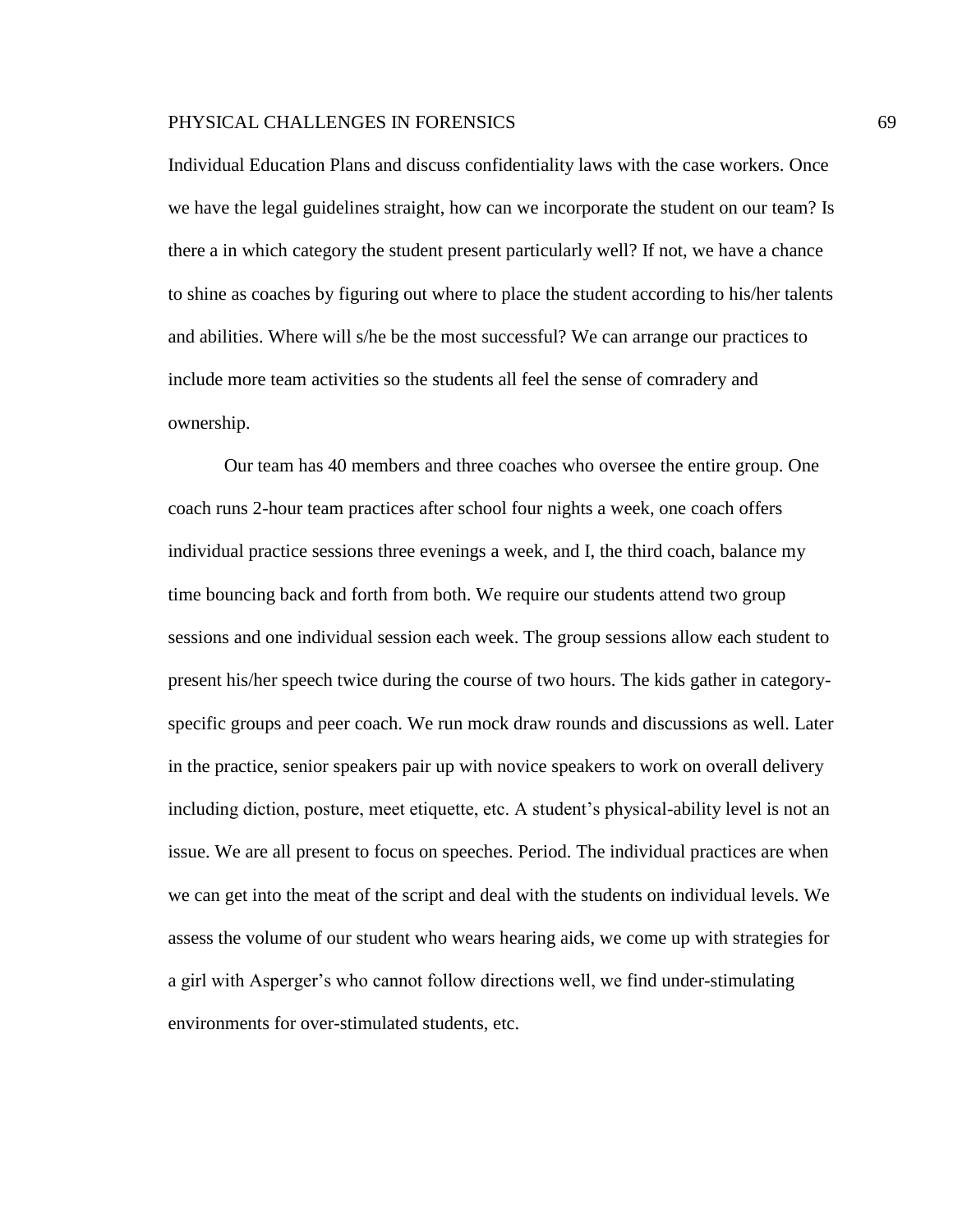How can we advocate? The first step may be swallowing our pride. Asking for help is not a reflection of weakness or failure. Asking for help is our job when we are in charge of students. If our schools need different accommodations for practices, going to the administration and building services is the first step. If we have special requests for a tournament for a disabled speaker, contacting the tournament manager directly and in a timely fashion is the best choice. Blindsiding a manager on the day of a tournament to ask for accommodations is disrespectful to both the manager and the students. We will be met with impatience and a sense of inconvenience.

A wonderful idea I have seen implemented at several tournaments is addressing the special needs in a mandatory judges' meeting held before the tournament begins. Most judges are familiar with these meetings and make a point to attend since the manager covers rule changes, round adjustments, and speaker adds and drops. Adding a brief section to the meeting to provide judges with information regarding students who require special needs is a seamless way to ensure understanding. The manager takes a minute to let judges know a hearing-impaired student will need to see their lips when speaking; a visually impaired student will need verbal prompts rather than visual cues such as a head nod to begin or time cards; a student with an insulin pump may look as if she is carrying an electronic device in her pocket or on her skirt; a speaker with a behavioral condition may need an aid with him. All of these scenarios alert judges to possible accommodations and leave little room for surprises.

How can we accommodate? Accommodation takes place on two fronts: in the team setting and in the tournament setting. For a team, a great place to start is by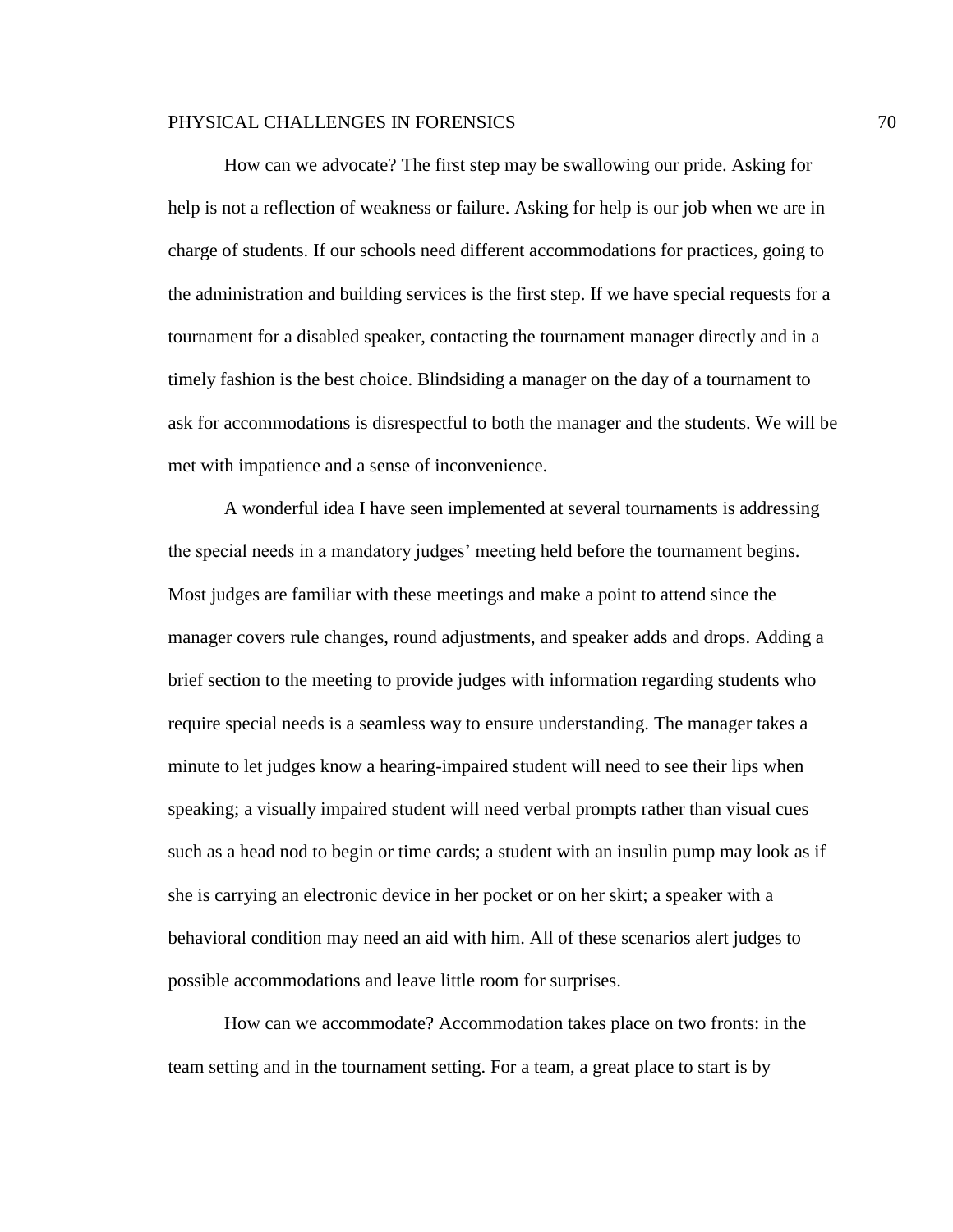checking with administration and special education, if appropriate, and see what needs to be done for the individual. Is there an Individual Education Plan already drafted for the students? If so, what types of accommodations are used in a school setting? Is transportation in place for the student? Will we be required to use extra fuds in order to successfully provide accommodations? When we receive answers to how to best accommodate, act on them and employ help if necessary. In a tournament setting, we know what our students need, but we do not know what other students need until we are notified.

As soon as we receive a request, even if we're irritated or inconvenienced, we should respond pleasantly and assure the coach and speaker we will do everything in our power to make the accommodations. We can reschedule rooms to be on the main floor for non-ambulatory speakers; we can make sure our sidewalks and clear of any little bit of ice posing as an obstacle; we can have students or volunteers on hand to assist with finding rooms or designated specifically to a student with special-access needs; we can reserve one quiet, dimly-lit room where coaches can bring students with anxiety or sensory disorders for them to be in a calm space for a while.

The best thing we can do is talk to others. The more we open communication, the more strategies we will learn, and the more we can share our own experiences with others. I had the opportunity to share my research and ideas with a group at my state's annual convention in 2014. As I went through my findings and asked for participation from audience members, we all came away with wonderful new insights and plans. A year later I spoke with a woman who was a part of the audience. She had shared the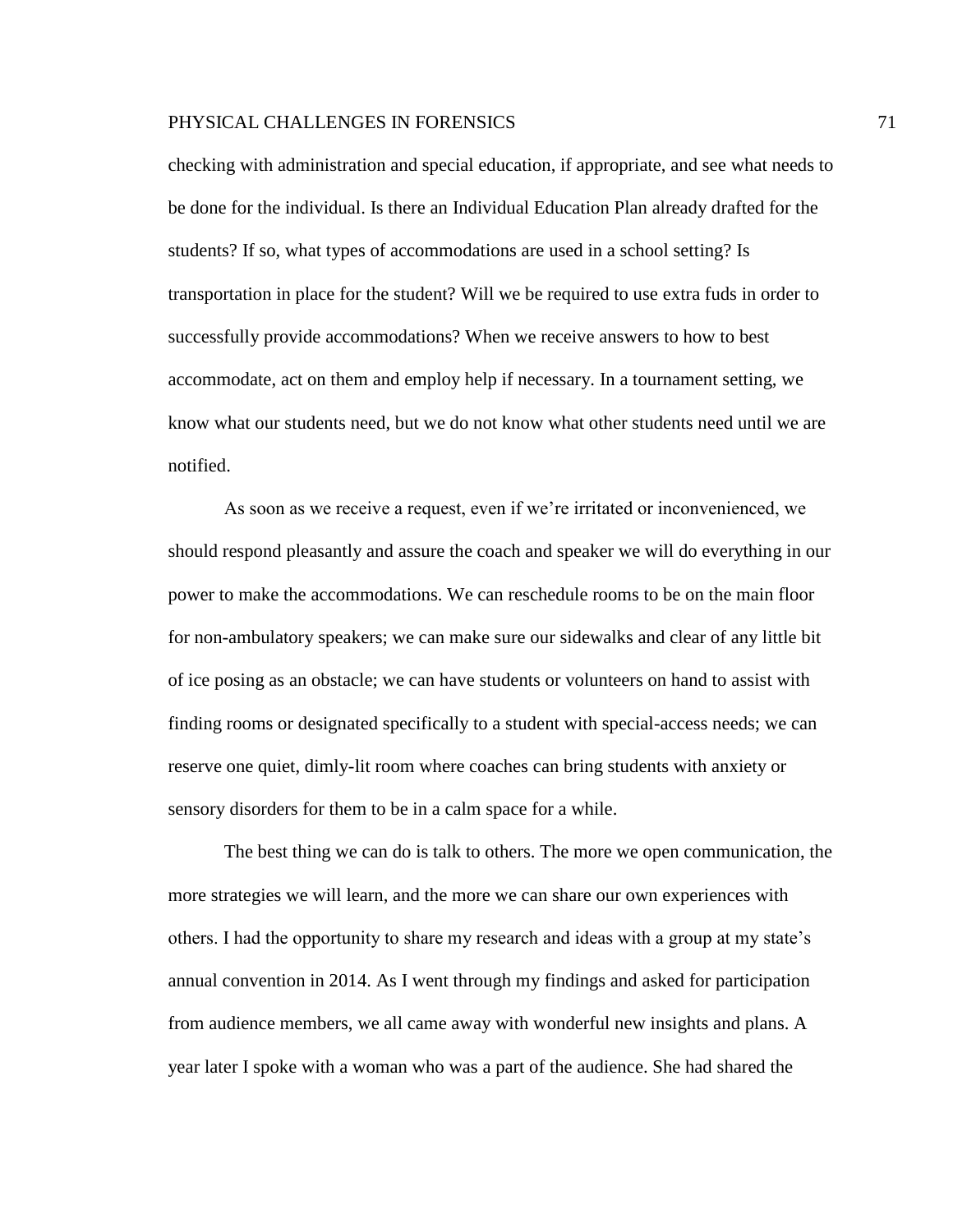information with her daughter who is a teacher. At the school's first pep assembly, the daughter saw a gymnasium filled with standing, cheering, ablebodied students, and wondered if there was a plan in place to evacuate the gym quickly and safely for students with mobility issues. There was not, so she and her administration began working on one immediately. If we all took time to connect and talk and participate in the discussion, we would have a trove of methods and, more importantly, recognize we are not alone. We are all part of the struggle and the solution.

### **Limitations and Future Research Directions**

The study is not exhaustive and has limitations. I have focused many of my reflections on the actions and reactions of coaches and not the students themselves other than Nat. Coaches give first-hand accounts of their own experiences, but the students and parents and school administrators may have different ideas of whether advocacy and/or accommodations are helpful. My observations are limited to a small group of primarily Minnesota speech teams. I do not have the scope of an entire nation or even the entire state. I am honing in on visible physical disabilities and not covering invisible physical, mental, emotional, and behavioral disabilities. Even so, I am not, however, able to cover every physical disability in every form. I am restricted to the experiences of myself and other coaches. I am also neglecting the use of service animals in the activity.

While lack of exploration and research in the area of physical disabilities in the world of forensics was a little frustrating as I tried to gather information for the project, I am encouraged at how much more there is to learn. Multiple opportunities we can grasp are present at several levels including middle school, high school, college, state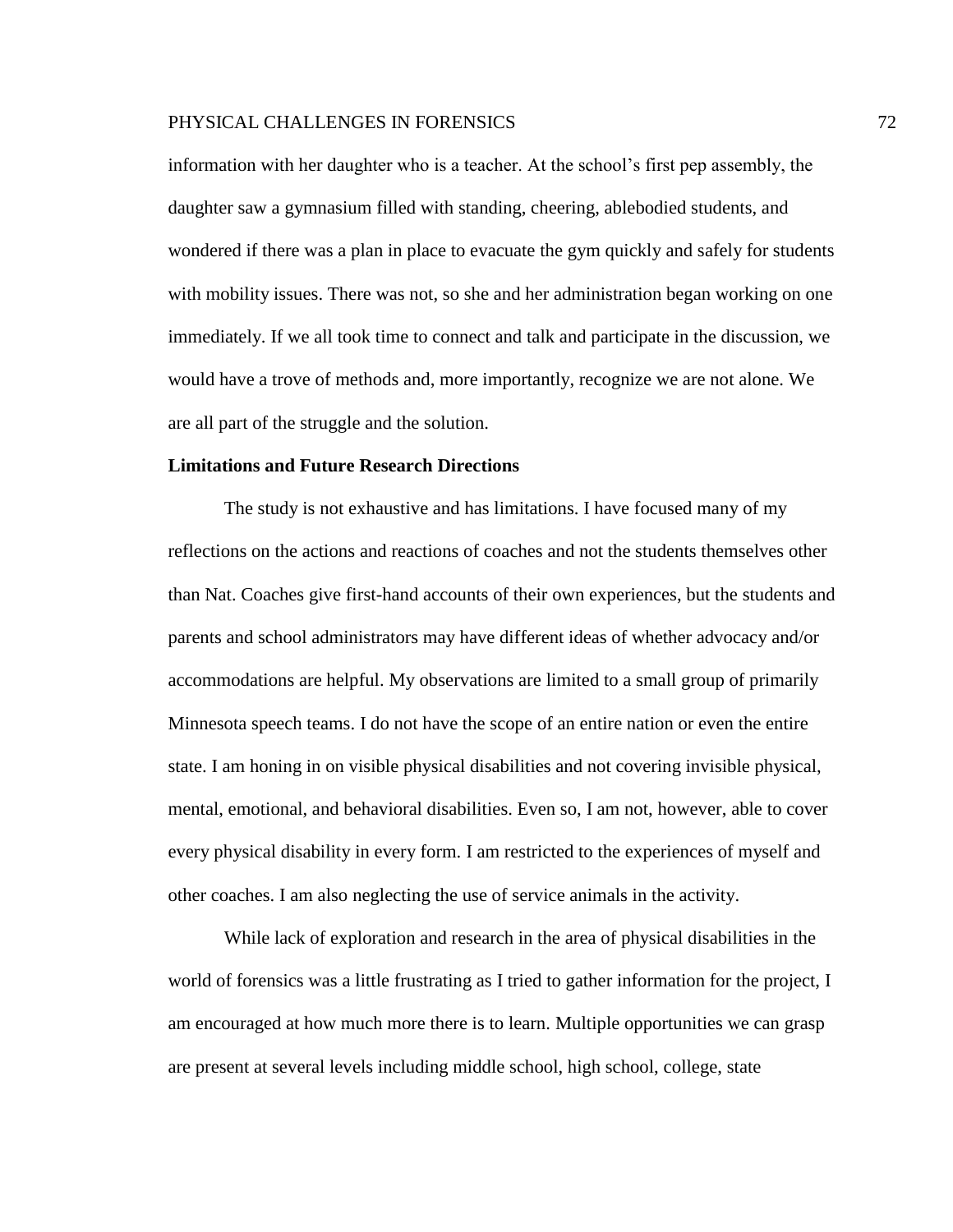programs, national programs, competitions throughout the US, small towns, large cities and more. Each experience is as unique as the individuals involved and affected. A noncoaching parent and a non-parenting coach would have further ideas and perspectives. Administration and special education teachers have more to offer than most coaches ever consider. Research through the eyes of the speaker is necessary, too. Hopefully the research in disability studies concerning communication and extra-curricular activities particularly speech—will grow, and we will have more shared ideas of how we can help each student on our speech teams better regardless of limitations and challenges.

### **Revisiting Nat, Elise (Mom) and Elise (Coach)**

Nat is now out of his cast and onto new challenges. Nat and I have lived the journey together and will not be finished when the project is complete. At some point, he will continue his journey on his own and I will be an observer rather than a participant. My role has changed considerably during the past year as both a parent and coach. Nat's unusual limitations and circumstances have required an uncomfortable shift for us both. He has moved to Missouri to complete his school year on a ranch designed for boys with barriers similar to Nat's. The year will be the making of my son.

As we researched placement, one component Nat looked for was a speech program. While the school doesn't have a forensics team, the headmaster was a speech and debate coach for years. Nat's passion for public speaking has inspired the school to look into public speaking opportunities and teach the boys Lincoln Douglas Debate. Nat feels a sense of pride and leadership in this area. In fact, the administrator of the school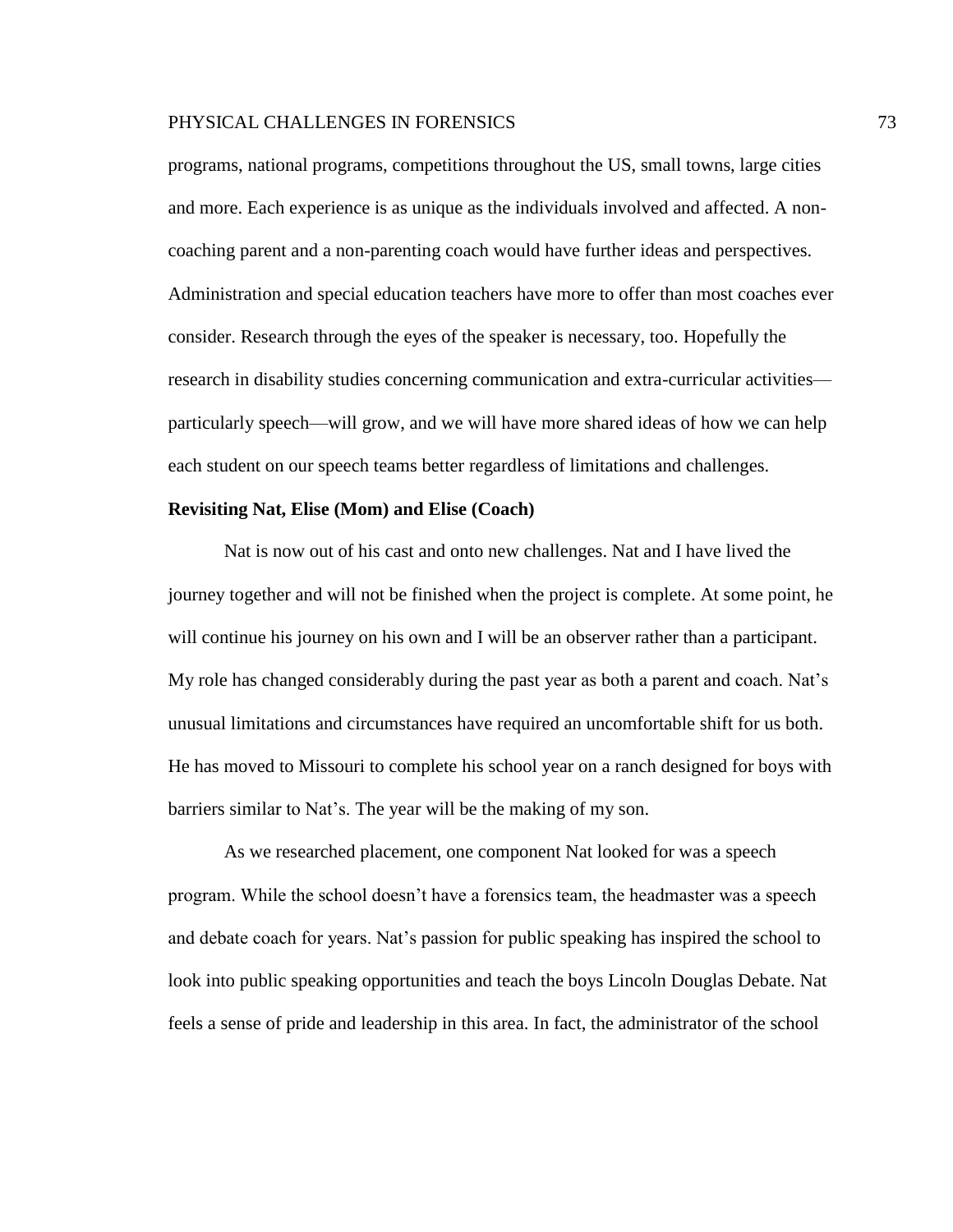said they are sometimes called upon to give presentations about the school, and he would like to incorporate Nat into the programs at some point.

My team has changed as well. I am not riddled with anxiety at practices or team meetings if I see Nat is having a bad day. I am able to experience parenting a member of my team who does not have a physical disability. Other than reminding him to eat well, I am hands-off. Joshua does not need (nor does he want) my help as his mom. He will only approach me as Coach Elise with a group of other students who have questions. I often hear him practicing his speech in his room, and he tries out new physical movements using his friends as an audience. My involvement as a coach is very different this year. I'm breathing on a new and calmer level. In our personal environment, our family has recently been subjected to a new accommodation.

Right before Nat left, he was issued a yellow lab named Xephyr as a service animal. He is not able to have Xephyr in Missouri, so the puppy lives with us. Even when Nat returns, I do not think we will try to bring Xephyr along on speech meets, but I am sure we will be seeing service animals in the forensic community which will undoubtedly bring up new concerns, rules, norms and opportunities for discussions regarding all different types of accommodations.

By the time Nat returns and joins the speech team for his senior year, he may not need me to advocate for him much anymore. I look forward to navigating those months. He will be 18, and he will have a better idea of what he needs to do for himself. I will always be his mother and I will have a few short months as his coach, but the two may be more exclusive rather than too tightly interwoven. As long as I am a teacher and a coach,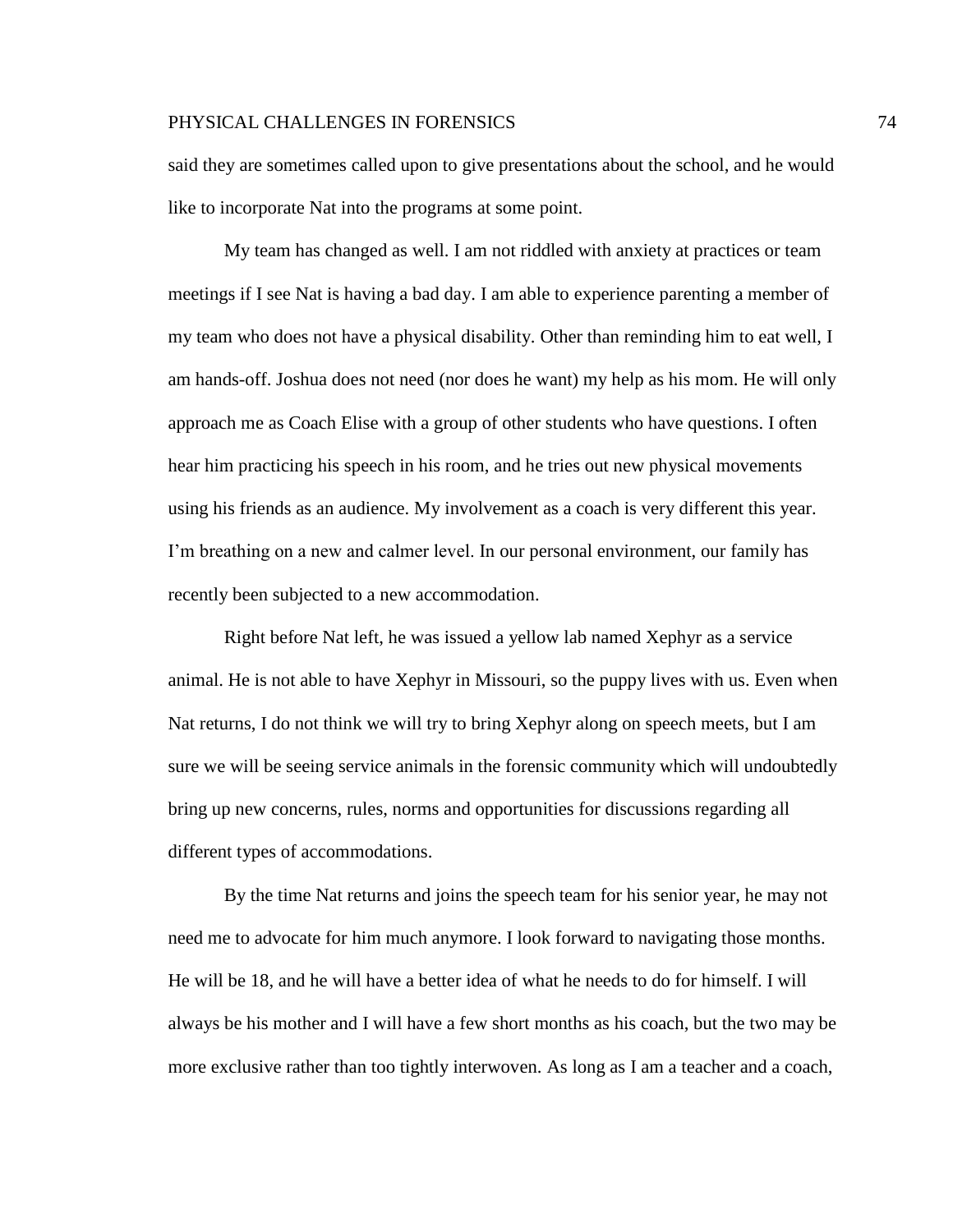however, I will participate in advocating for students with special needs and accommodating as much as I can to alleviate unnecessary barriers for all students.

I cannot begin to explain how difficult life has been for Nat and me in terms of this project. To take a close look at the pain my son lives, and to have to experience his life's struggles the through the eyes of a coach and of a mother provides me with knowledge I wish I did not have to know. I am not unhappy to possess the knowledge, however. I have been given exceptional opportunities. I have first-hand access to various levels of understanding physical disabilities and the responsibility and honor of sharing my knowledge. The chance to get to know my son better and improve the speech world we both love so much has been worth the effort. I hope I am beginning to blaze a trail so the path is not so treacherous for those who walk behind us.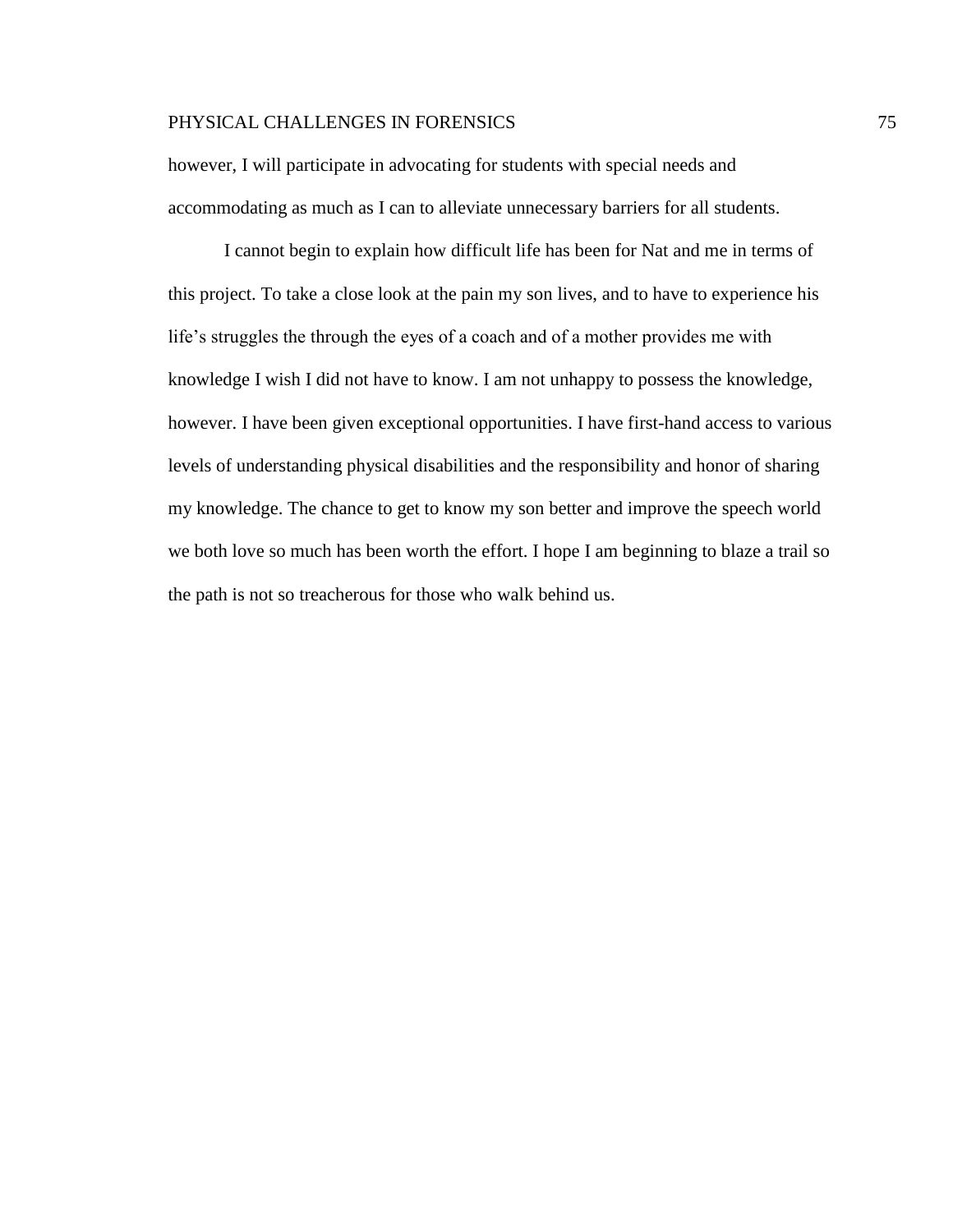#### REFERENCES

- Antle, B., Mills, W., Steele, C., Kalnins, I., & Rossen, B. (2008). An exploratory study of parents' approaches to health promotion in families of adolescents with physical disabilities. *Child: Care, Health & Development*, *34*(2), 185-193.
- Banks, S. P., & Banks, A. (2000). Reading "The critical life": Autoethnography as pedagogy. *Communication Education*, *49*(3), 233-238.
- Berg, B. L. (2001) *Qualitative research methods for the social sciences* (4th ed.). Boston: Allyn & Bacon.
- Berns, J. H. (1980). Grandparents of handicapped children. *Social Work*, *25*(3), 238-239

Berube, M. (2005). Disability and narrative. *PMLA, 120*(2), 568-576.

- Billings, A. C. (2011). And in the end … : Reflections on individual events forensic participation. *Argumentation & Advocacy*, *48*(2), 111-122.
- Bingham, J., & Goodner, K. (2012). Small world: A forensic dialectic. *National Forensic Journal*, *30*(1/2), 47-52.
- Braithwaite, D. O., & Thompson, T. L. (2000). Communication and disability research: A productive past and a bright future. In D. O. Braithwaite & T. L. Thompson (Eds.), *Handbook of communication and people with disabilities* (pp. 507-515). Mahwah, NJ: Lawrence Erlbaum Associates, Inc.
- Bochner, A. P. (2012). On first-person narrative scholarship: Autoethnography as acts of meaning. *Narrative Inquiry*, *22*(1), 155-164.
- Cambra, R. E., & Klopf, D. W. (1978). An exploratory study of contest speaker characteristics. *Speech Education, 6*, 82-93.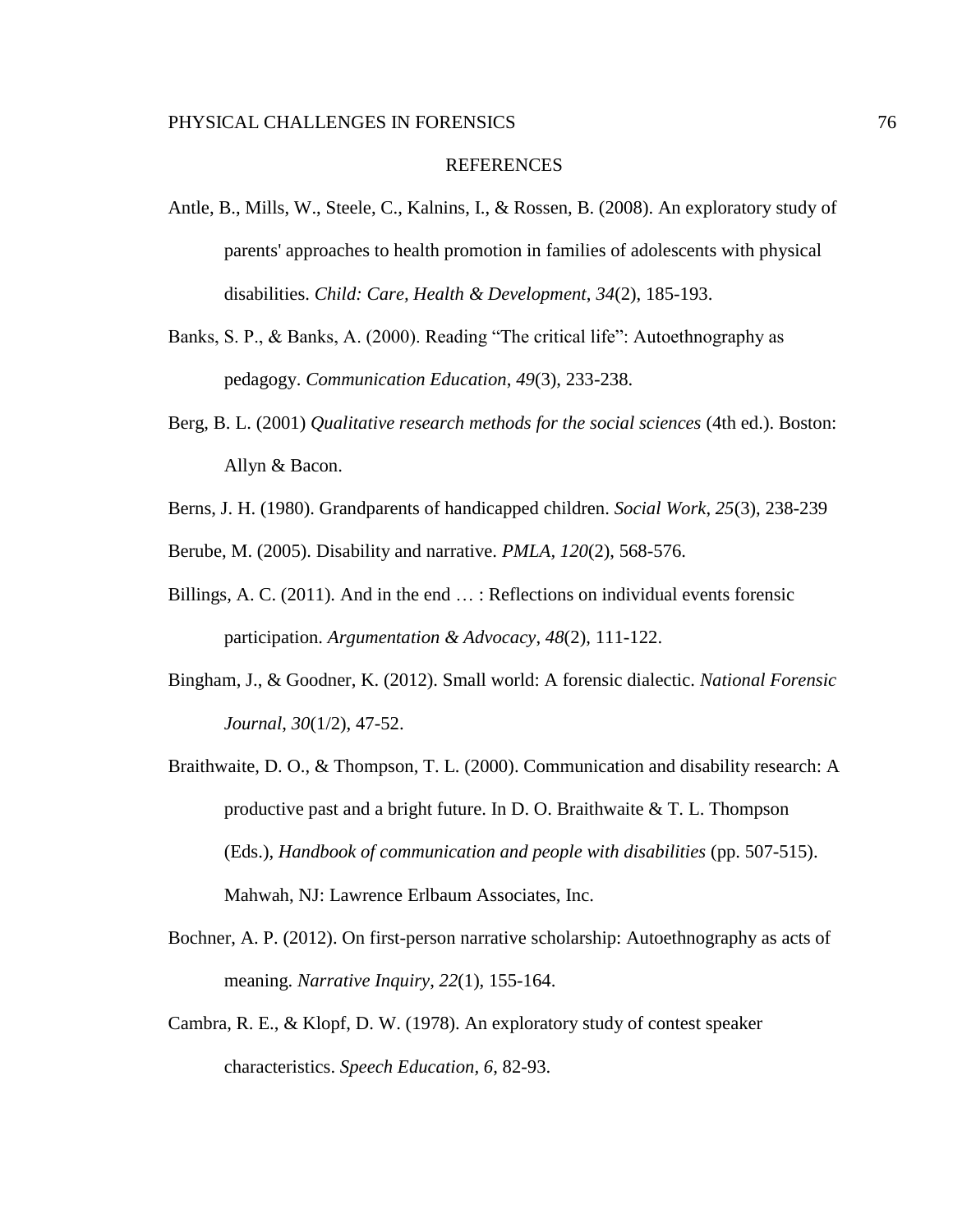Caras, S. (1994). Disabled: one more label. *Disability & Society*, *9*(1), 89-92.

- Cavallo, S., Feldman, D. E., Swaine, B., & Meshefedjian, G. (2009). Is parental coping associated with the level of function in children with physical disabilities? *Child: care, health and development, 35*(1), 33-40.
- Charon, R. (2006). *Narrative medicine: Honoring the stories of illness*. New York, NY: Oxford University Press.

Couser, G. T. (2005). Disability, life narrative, and representation. *PMLA, 120*(2), 602- 606.

- Crawford, L. (1996). Personal ethnography. *Communication Monographs*, *63*(2), 158.
- Croucher, S. M., & Cronn-Mills, D. (2014). *Understanding communication research methods: A theoretical and practical approach*. New York: Routledge.
- Croucher, S., Long, B., Meredith, M., Lamb, M., Steele, E., & Oommen, D. (2007). Organizational identification and social identification in intercollegiate forensics: An analysis of how identifying with a forensics team can influence social identity \*Top Paper. *Conference Papers -- National Communication Association*, 1.
- Davis, L. J. (1999). Crips strike back: The rise of disability studies. *American Literary History, 11*(3), 500-512.
- Denzin, N. (2006). Pedagogy, performance, and autoethnography. *Text & Performance Quarterly*, *26*(4), 333-338.
- Denzin, N. K. (2003). *Performance ethnography: Critical pedagogy and the politics of culture*. Thousand Oaks, CA: Sage Publications, Inc.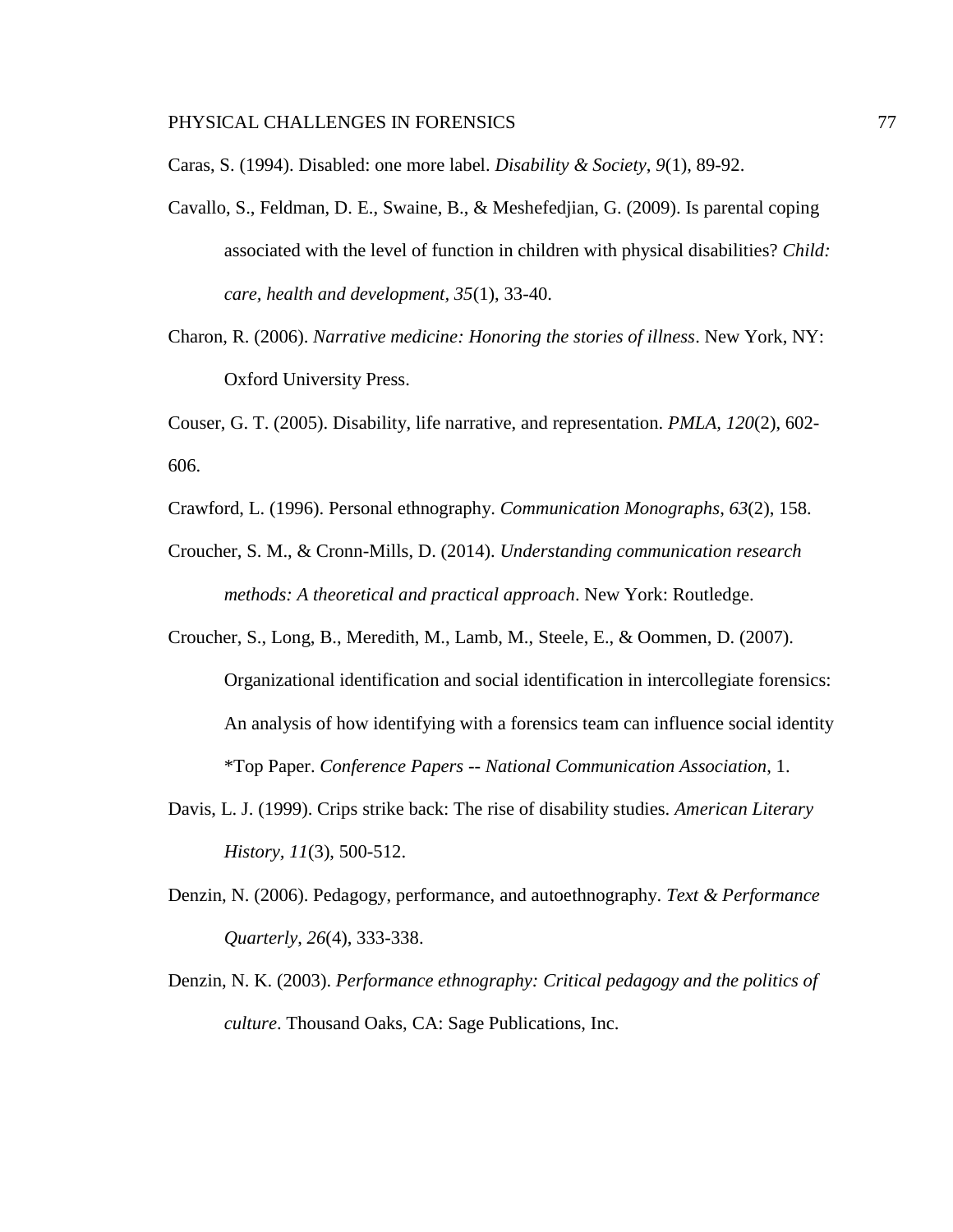- Deliee, M. (2013). Open the door: What speaking can do for students with disabilities. *Rostrum*, Fall 2013, 28-30.
- Dieringer, S. T., & Judge, L.W. (2015). Inclusion in extracurricular sport: A how-to guide for implementation strategies. *The Physical Educator*, *72*, 87-101.
- Dieringer, S. T., & Porretta, D.L. (2013). Using effective language regarding disability: The role of physical educators and coaches. *The Physical Educator*, *70*, 187-194.
- Do, T. P., & Geist, P. (2000). Embodiment and dis-embodiment: Identity trans-formation of persons with physical disabilities. In D. O. Braithwaite & T. L. Thompson (Eds.), *Handbook of communication and people with disabilities* (pp. 49-65). Mahwah, NJ: Lawrence Erlbaum Associates, Inc.

Douglas, M. (1966). *Purity and danger*. London: Routledge.

- Dyson, L. L. (2003). Children with learning disabilities within the family context: A comparison with siblings in global self-concept, academic self-perception, and social competence. *Learning Disabilities Research & Practice*, *18*(1), 1-9.
- Dyson, L. L. (1996). The experience of families of children with learning disabilities: Parental stress, family functioning, and sibling self-concept. *Journal of Learning Disabilities*, *29*(3), 280-286.
- Dyson, L. (2010). Unanticipated effects of children with learning disabilities on their families. *Learning Disability Quarterly*, *33*(1), 43-55.

Education of the Handicapped Act of 1975, Pub. L. No. 94-142, 20, Stat. 1400 (1975).

Ellis, C. (1999). Heartful autoethnography. *Qualitative Health Research, 9*(5), 669-683.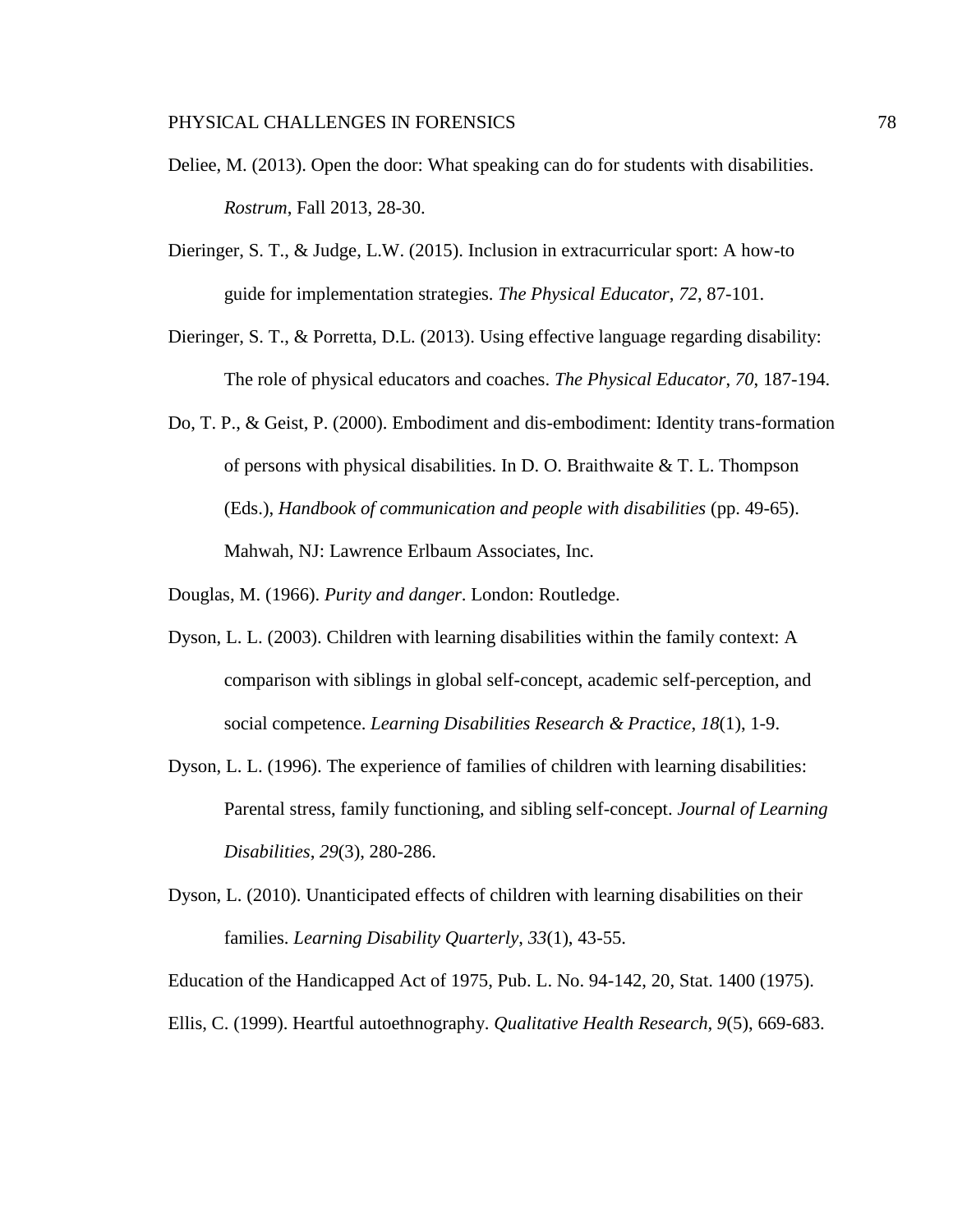Ellis, C., Adams, T., & Bochner, A. (2010). Autoethnography: An overview. *Forum Qualitative Social Research / Forum: Qualitative Social Research, 12*(1).

Ellis, C., Adams, T., & Bochner, A. (2010). Autoethnography: An Overview. *Forum Qualitative Sozialforschung / Forum: Qualitative Social Research, 12*(1). Retrieved from http://www.qualitative research.net/index.php/fqs/article/view/1589/3096

- Epping, D., & Labrie, J. (2005). You did what?!?: An expectancy violation approach to normative behavior in collegiate forensics. *Forensic*, 90(1), 18-29.
- Fetter-Harrott, A., Steketee, A. M., & Dare, M. (2008). Boosting inclusion for students with disabilities. *District Administration*, *44*(10), 63-65.

Fetterman, (1998). *Ethnography*, 2nd ed., Thousand Oaks, CA: Sage Publications.

- Fox, S. A., Giles, H., Orbe, M. P. & Bourhis, R. Y. (2000). Interability communication. In D. O. Braithwaite & T. L. Thompson (Eds.), *Handbook of communication and people with disabilities* (pp. 193-222). Mahwah, NJ: Lawrence Erlbaum Associates, Inc.
- Gingrich-Philbrook, C. (2005). Autoethnography's family values: Easy access to compulsory experiences. *Text and Performance Quarterly, 25*(4), 297-314.
- Goffman, E. (1963). *Stigma: Notes on the management of spoiled identity*. Englewood Cliffs, NJ: Prentice Hall.
- Goodall, H. L. (2004). Narrative ethnography as applied communication research. *Journal of Applied Communication Research, 32*(3), 185-194.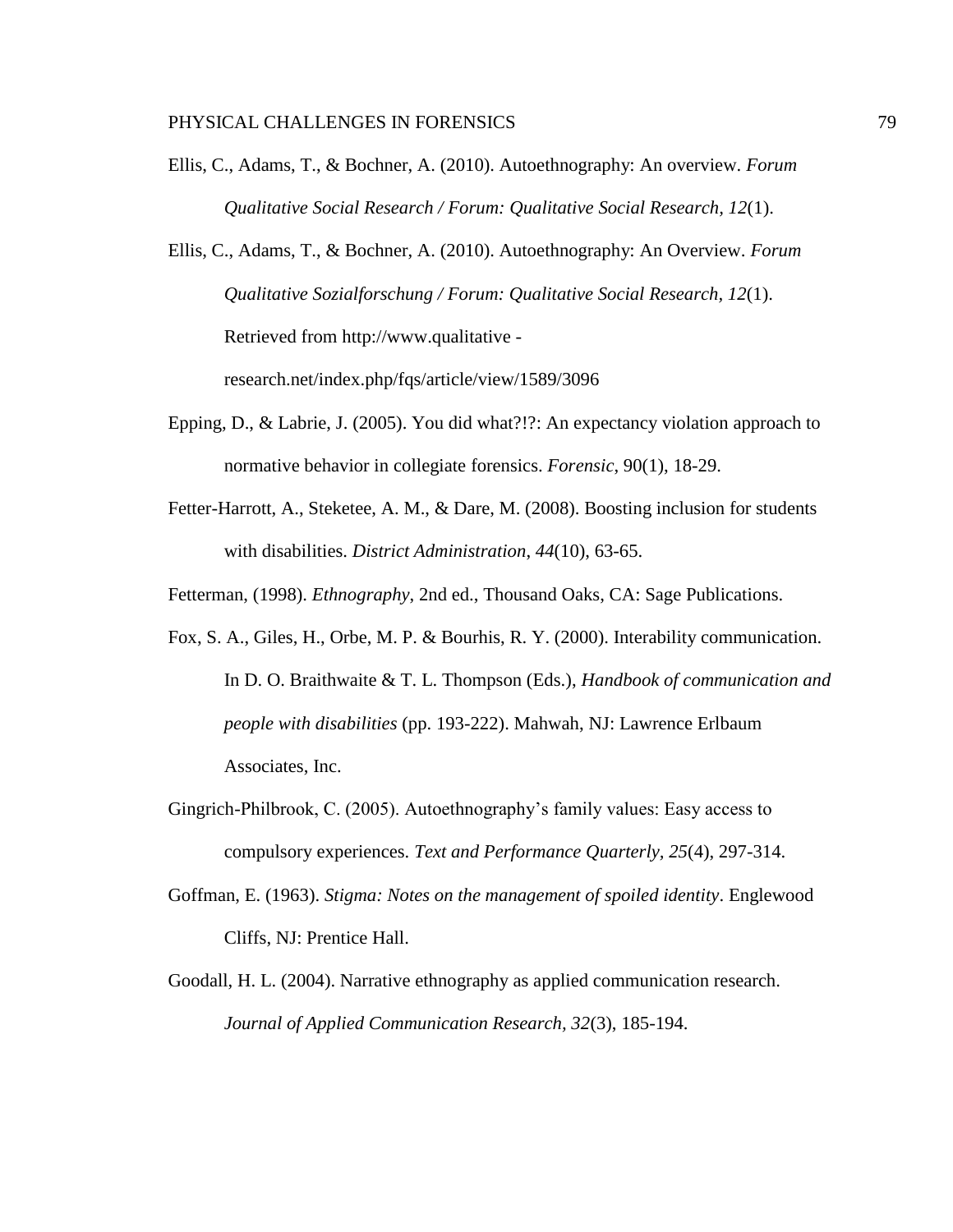- Grant, A. J., & Zeeman, L. (2012). Whose story is it? An autoethnography concerning narrative identity. *Qualitative Report*, *17*, 1-12*.*
- Gray, D. E. (2002). "Everybody just freezes. Everybody is just embarrassed": Felt and enacted stigma among parents of children with high functioning autism. *Sociology of Health & Illness*, *24*(6), 734-749.
- Heisler, J. M., & Ellis J. B. (2008). Motherhood and the construction of "mommy identity": Messages about motherhood face negotiation. *Communication Quarterly*, *56*(4), 445-467.
- Herndl, H. G. (1991). Writing ethnography: Representation, rhetoric, and institutional practices. *College English, 53*(3), 320-332.
- Hess, E. B. (2004). *Challenges of families raising a special needs child*. Retrieved from [http://www.centerforthedevelopingmind.com.](http://www.centerforthedevelopingmind.com/)
- Individuals with Disabilities Education Act of 1990, Pub. L. No. 101-476, 101, 104 Stat. 1103 (1990).
- Individuals with Disabilities Education Improvement Act of 2004, Pub. L. No. 108-446, 601, 118 Stat. 2647 (2004).
- Iwakuma M., & Nussbaum, J. F. (2000). Intercultural views of people with disabilities in Asia and Africa. In D. O. Braithwaite & T. L. Thompson (Eds.), *Handbook of Communication and People with Disabilities* (pp. 239-255). Mahwah, NJ: Lawrence Erlbaum Associates, Inc.
- Jensen, S., & Jensen, G. (2007). Moving forward/Looking back: The roles of rituals and tradition in forensic programs. *Forensic*, *92*(1), 19-25.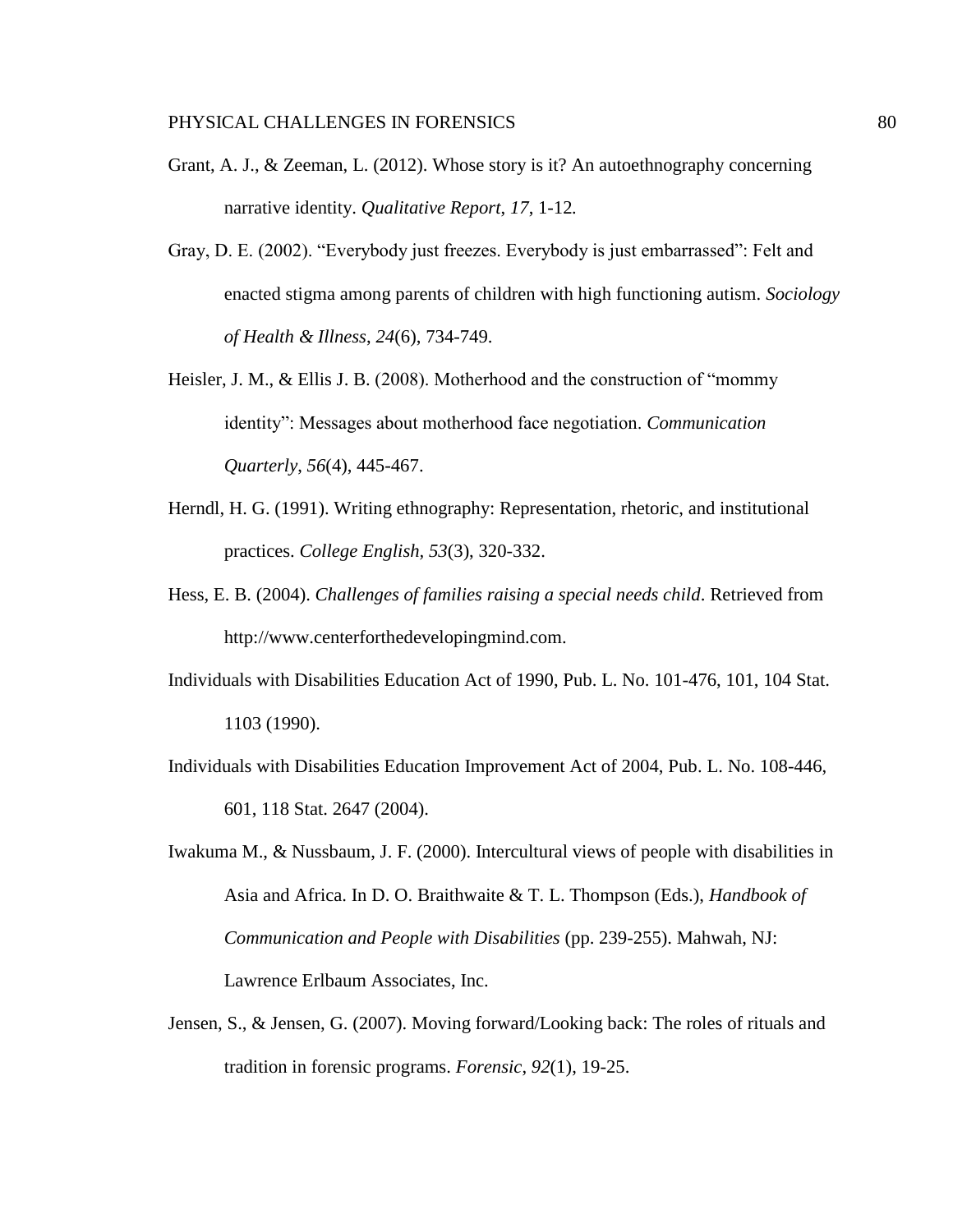- Kleinert, H. L., Miracle, S. A., & Sheppard-Jones, K. (2007). Including students with moderate and severe disabilities in extracurricular and community recreation activities: Steps to Success. *Teaching Exceptional Children*, *39*(6), 33-38.
- Koch, T. (2001). Disability and difference: Balancing social and physical constructions. *Journal of Medical Ethics*, *27*(6), 370-376.
- Lambert, V., Glacken, M. & McCaron, M. (2011). Employing an ethnographic approach: Key characteristics. *Nurse Researcher*, *19*(1), 17-23.
- Landsman, G. H. (1998). Reconstructing motherhood in the age of "perfect" babies: Mothers of infants and toddlers with disabilities. *Signs 24*(1), 69-99.
- Langellier. K. M. (2009). Performing narrative medicine. *Journal of Applied Communication Research*, *7*(2), 151-158.
- Lakowski, T. (2013). A watershed moment for students with disabilities. *Palaestra*, *27*(2*)*, 6-8.
- Lee, L. (2014, Nov 16). Possibility unbound: 25 years of progress for those with disability. *Christian Science Monitor.*
- Linton, S. (2005). What is disability studies? *PMLA, 120*(2), 518-522.
- Matthews, C. K. (1994, February). To tell or not to tell: The management of privacy boundaries by the invisibly disabled. Paper presented at the annual meeting of the Western States Communication Association, San Jose, CA.
- Office for Civil Rights. (2013). Dear colleague letter. Retrieved from <http://www2.ed.gov/about/offices/list/ocr/letters/colleague-201301-504.html>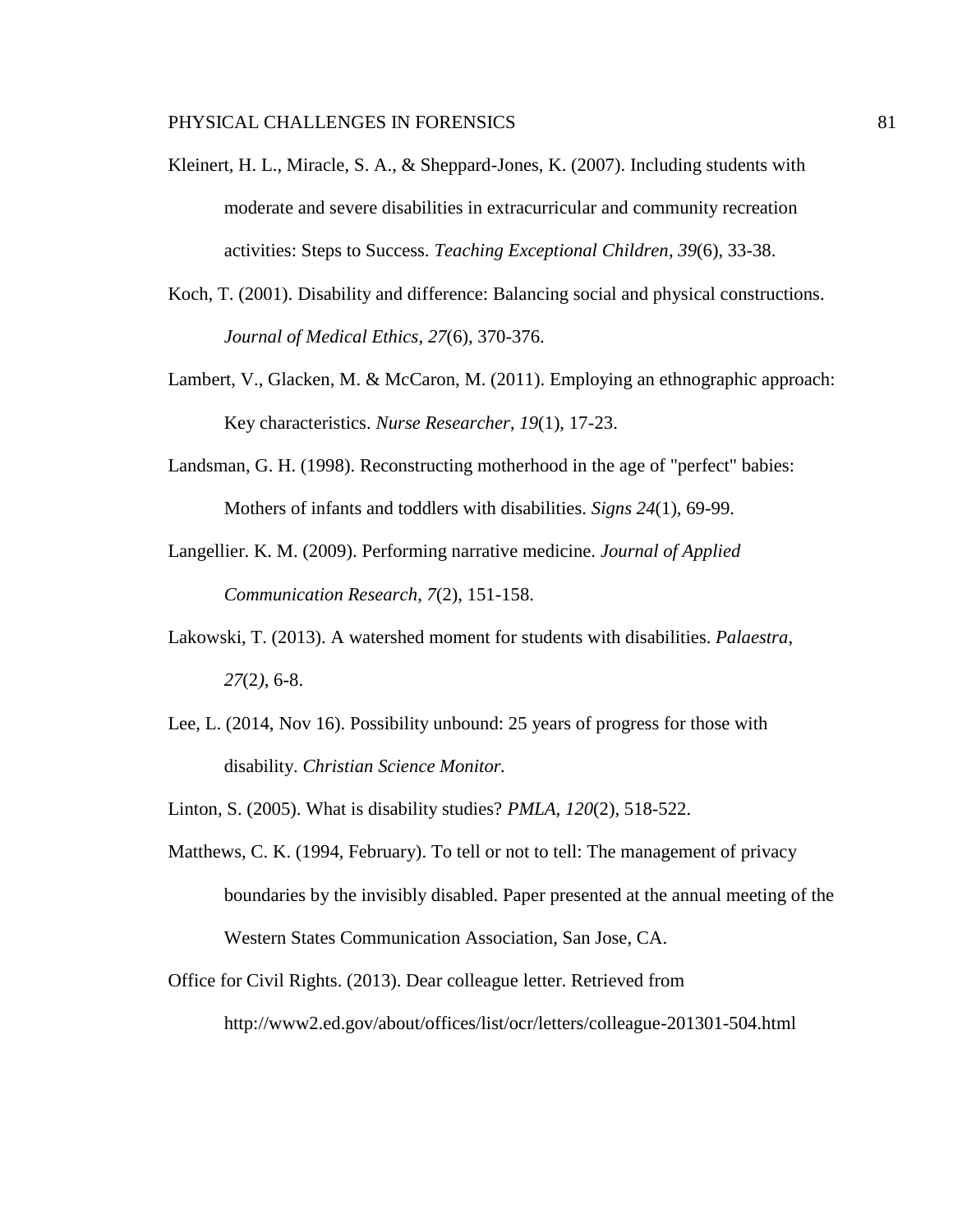- Pacanowsky, M. E. & O'Donnell-Trujillo, N. (1982). Communication and organizational cultures. *The Western Journal of Speech Communication,* 46, 115-130.
- Paine, R. E. (2005). Identifying and evaluating the "unwritten rules" of competition. *National Forensics Journal*, *23*(1), 79-88.
- Phemister, A., & Crewe, N. (2004). Objective self-awareness and stigma: implications for persons with visible disabilities. *Journal of Rehabilitation*, *70*(2), 33-37.
- Raab, D. (2013). Transpersonal approaches to autoethnographic research and writing. *The Qualitative Report, 18*(42), 1-18.
- Raghavendra, P., Olsson, C., Sampson, J., Mcinerney, R., & Connell, T. (2012). School participation and social networks of children with complex communication needs, physical disabilities, and typically developing peers. *AAC: Augmentative & Alternative Communication*, *28*(1), 33-43.
- Rawlins, W. K. (2009). Narrative medicine and the stories of friends. *Journal of Applied Communication Research*, *37*(2), 167-173.

Rehabilitation Act of 1973, Pub. L. No. 93-112, 504, 87 Stat. 394 (1973).

Reinard, J. C. (2008). *Introduction to communication research* (4th ed.). Boston: McGraw-Hill.

- Rinaldi, J. (1996). Rhetoric and healing: Revising narratives about disability. *College English*, *58*(7), 820-834.
- Row, E. (2011). *Staging and stigma.* Unpublished manuscript, Department of Communication Studies, Minnesota State University, Mankato, Mankato, Minnesota.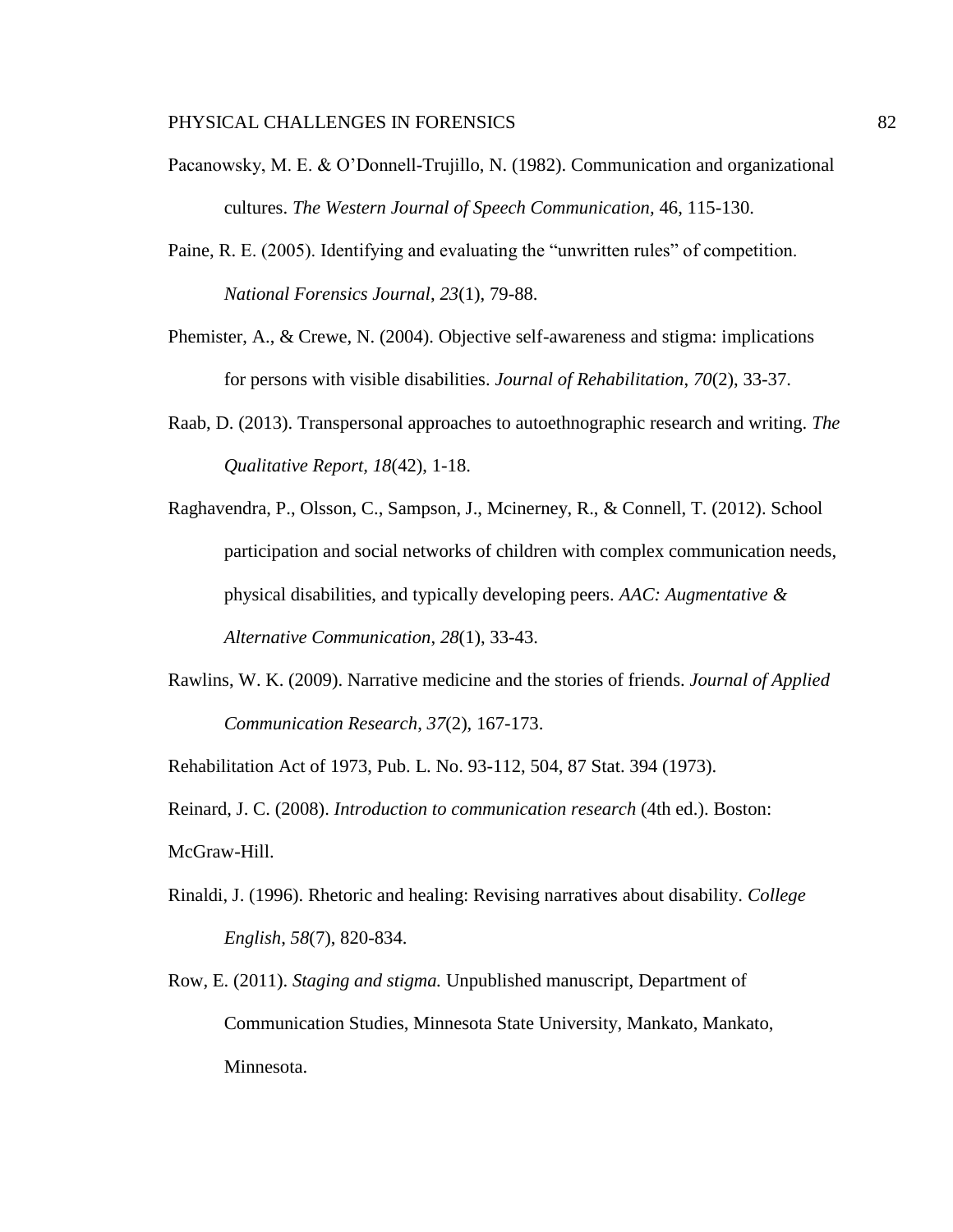Rubin, J. (1999). Disabled & thriving. *Scholastic Choices*, *14*(7), 10.

Ryan, G. W., & Bernard, H. R. (2003). Techniques to identify themes. *Field Methods, 15*(85), 85-109.

Sandahl, C. (2005). From the streets to the stage: disability and the performing arts. *PMLA, 120*(2), 620-624.

Sangasubana, N. (2011). How to conduct ethnographic research. *The Qualitative Report, 16*(2), 567-573.

Sheehen, J. G. (1970). *Stuttering: Research and Therapy*. New York: Harper & Row.

- Shelton, M. W., & Matthews, C. K. (2001). Extending the diversity agenda in forensics: Invisible disabilities and beyond. *Argumentation & Advocacy*, *38*(2), 121-130.
- Shuler, S. (2007). Autoethnographic emotion: Studying and living emotional labor in the scholarly life. *Women's Studies in Communication, 30*(3), 255-283.
- Smith, J. W., & Kandath, K. P. (2000). Communication and the blind or visually impaired. In D. O. Braithwaite & T. L. Thompson (Eds.), *Handbook of communication and people with disabilities* (pp. 507-515). Mahwah, NJ: Lawrence Erlbaum Associates, Inc.
- Soule, K. P. & Roloff, M. E. (2000). Help between persons with and without disabilities from a resource theory perspective. In D. O. Braithwaite & T. L. Thompson (Eds.), *Handbook of Communication and People with Disabilities* (pp. 67-84). Mahwah, NJ: Lawrence Erlbaum Associates, Inc.
- Spencer, A., & Gallois, C. (2003). Interability interactions: Impact of type and visibility of disability on perceptions. *Australian Journal of Psychology*, *55*, 62.